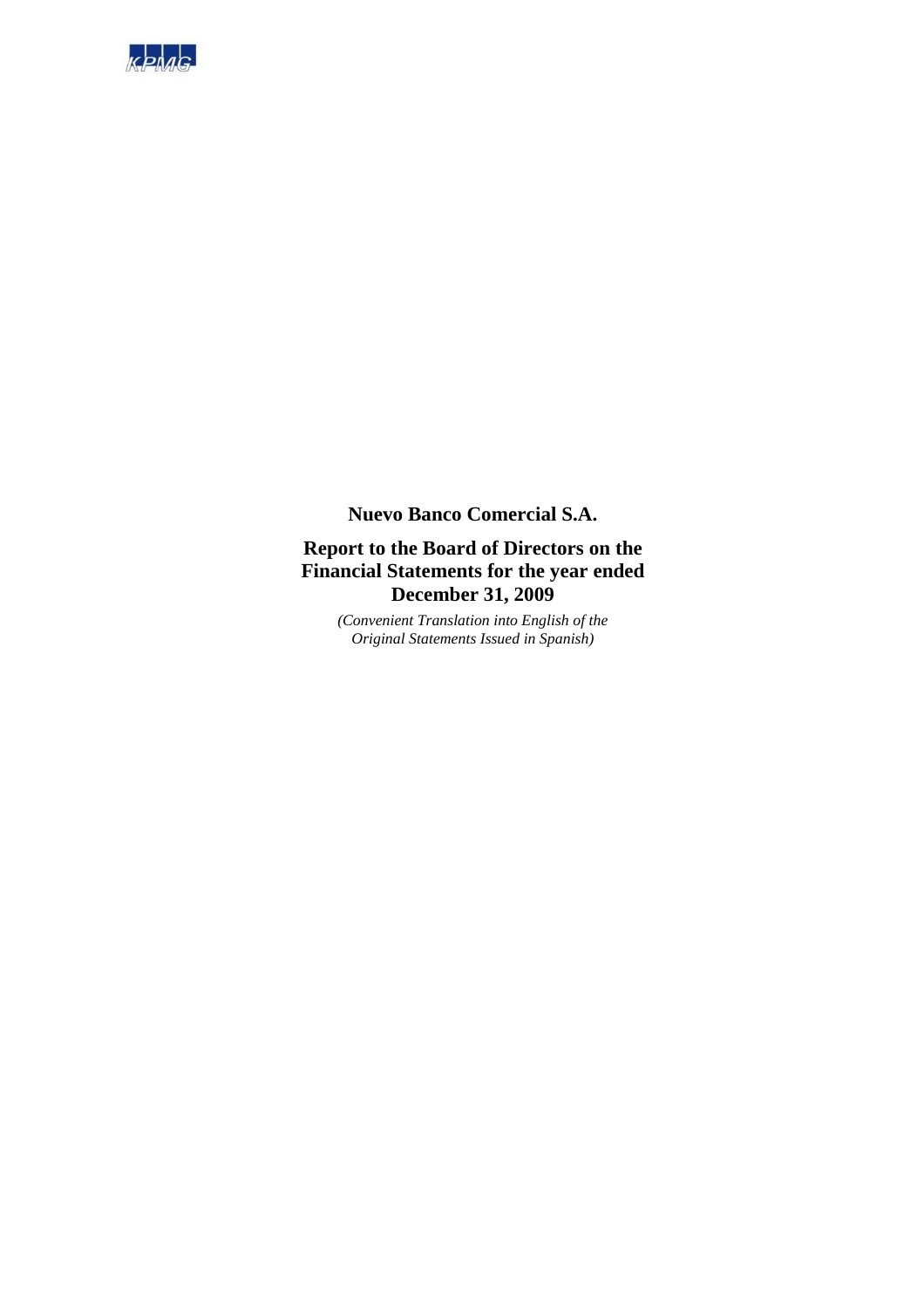

# **Index**

Balance Sheet as of December 31, 2009

Profit and Loss Account for the year ended December 31, 2009

Statement of Changes in Equity for the year ended December 31, 2009

Statement of Cash Flows for the year ended December 31, 2009

Notes to the Financial Statements for the year ended December 31, 2009

 $\sim$ 

Independent Auditors' Report

### **Abbreviations:**

 $\$\ =\$  Uruguayan Pesos US\$ = American Dollars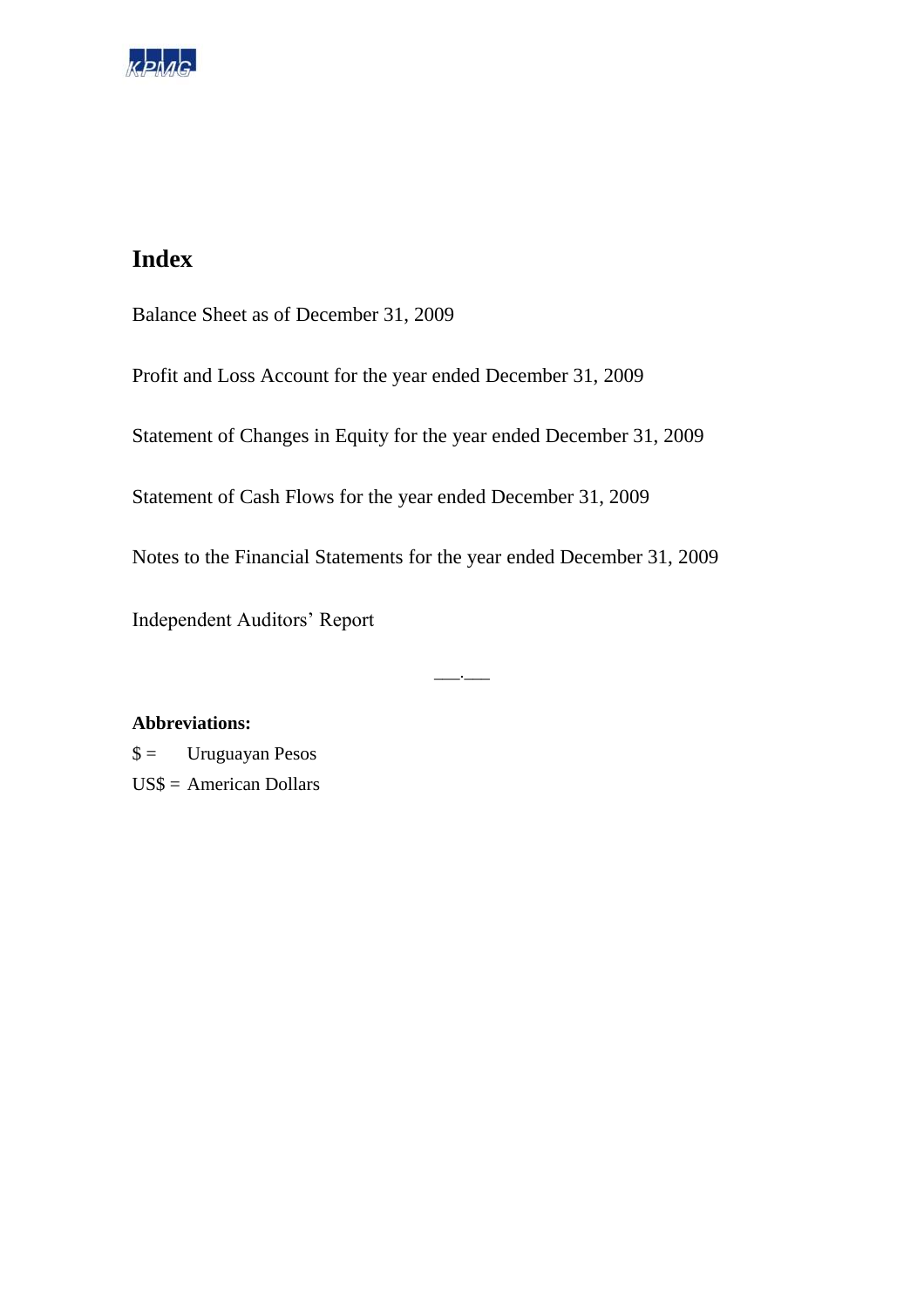## Nuevo Banco Comercial S.A. BALANCE SHEET AS OF DECEMBER 31, 2009 Amounts in Thousands of Uruguayan Pesos

|                                                                                      | Local<br><b>Currency</b> | <b>Foreign currency</b><br><b>Equiv.</b> Local<br>currency | <b>TOTAL</b>             |
|--------------------------------------------------------------------------------------|--------------------------|------------------------------------------------------------|--------------------------|
| <b>ASSETS</b>                                                                        | 8.201.963                | 18.186.420                                                 | 26.388.383               |
|                                                                                      |                          |                                                            |                          |
| I) Cash and Equivalents                                                              | 1.122.303                | 2.106.654                                                  | 3.228.957                |
| 1.- Cash and equivalents                                                             | 1.122.303                | 1.401.167                                                  | 2.523.470                |
| $1.1 - Cash$                                                                         | 810.117                  | 647.134                                                    | 1.457.251                |
| 1.2.- Central Bank of Uruguay                                                        | 26.148                   | 571.882                                                    | 598.030                  |
| 1.3.- Other financial institutions in Uruguay                                        | 19.992                   | 1.005                                                      | 20.997                   |
| 1.4.- Clearing documents                                                             | 266.046                  | 181.146                                                    | 447.192                  |
|                                                                                      |                          |                                                            |                          |
| 2.- Other foreign financial institutions                                             |                          | 705.487                                                    | 705.487                  |
|                                                                                      |                          |                                                            |                          |
| <b>II)</b> Securities<br>1.- Securities held for trading                             | 754.478                  | 1.780.029                                                  | 2.534.507                |
| 1.1.- Uruguayan                                                                      | 14.015<br>14.015         | 218.333<br>120.203                                         | 232.348<br>134.218       |
| 1.2.- Foreign                                                                        |                          | 98.130                                                     | 98.130                   |
|                                                                                      |                          |                                                            |                          |
| 2.- Securities available for sale                                                    | 740.463                  | 1.532.678                                                  | 2.273.141                |
| 2.1.- Uruguayan                                                                      | 740.463                  | 195.088                                                    | 935.551                  |
| 2.2.- Foreign                                                                        |                          | 1.337.590                                                  | 1.337.590                |
|                                                                                      |                          |                                                            |                          |
| 3.- Securities held to maturity                                                      | $\overline{\phantom{a}}$ | 29.018                                                     | 29.018                   |
| 3.1.- Uruguayan                                                                      |                          | 29.018                                                     | 29.018                   |
| 3.2.- Foreign                                                                        | $\blacksquare$           |                                                            |                          |
|                                                                                      |                          |                                                            |                          |
| <b>III</b> ) Credits (net of provisions)                                             | 5.351.878                | 13.863.552                                                 | 19.215.430               |
| 1.- Outstanding credits                                                              | 4.899.637                | 13.481.868                                                 | 18.381.505               |
| 1.1.- Financial sector                                                               | 1.534.395                | 4.952.290                                                  | 6.486.685                |
| 1.1.1.- Central Bank of Uruguay                                                      | 1.494.388                | 2.858.499                                                  | 4.352.887                |
| 1.1.2.- Other financial institutions in Uruguay                                      | 40.007                   | 2.837                                                      | 42.844                   |
| 1.1.3.- Other foreign financial institutions                                         |                          | 1.804.316                                                  | 1.804.316                |
| 1.1.4.- Head office, branches and related institutions<br>1.2.- Non financial sector | 3.365.242                | 286.638<br>8.529.578                                       | 286.638<br>11.894.820    |
| 1.2.1.- Uruguayan public sector                                                      | 193.799                  | 783.658                                                    | 977.457                  |
| 1.2.2.- Non resident public sector                                                   |                          |                                                            |                          |
| 1.2.3.- Resident private sector                                                      | 3.167.938                | 7.316.242                                                  | 10.484.180               |
| 1.2.4. - Non resident private sector                                                 | 3.505                    | 429.678                                                    | 433.183                  |
|                                                                                      |                          |                                                            |                          |
| 2.- Forward contracts                                                                | 1.325                    | 124.434                                                    | 125.759                  |
| 2.1.- Residents                                                                      |                          |                                                            |                          |
| 2.2.- Non residents                                                                  | 1.325                    | 124.434                                                    | 125.759                  |
|                                                                                      |                          |                                                            |                          |
| 3.- Overdue                                                                          | 32.179                   | 52.441                                                     | 84.620                   |
| 3.1.- Financial sector                                                               |                          |                                                            |                          |
| 3.2.- Non financial sector                                                           | 32.179                   | 52.441                                                     | 84.620                   |
| 3.2.1.- Uruguayan public sector                                                      |                          |                                                            |                          |
| 3.2.2.- Non resident public sector                                                   |                          |                                                            |                          |
| 3.2.3.- Resident private sector                                                      | 32.163                   | 52.344                                                     | 84.507                   |
| 3.2.3.1.- Overdue loans<br>3.2.3.2.- Under management for recovery                   | 19.193<br>12.894         | 39.552<br>5.882                                            | 58.745<br>18.776         |
| 3.2.3.3.- Delinquent loans                                                           | 76                       | 6.910                                                      | 6.986                    |
| 3.2.4.- Non resident private sector                                                  | 16                       | 97                                                         | 113                      |
| 3.2.4.1.- Overdue loans                                                              | 15                       | 97                                                         | 112                      |
| 3.2.4.2.- Under management for recovery                                              | $\mathbf{1}$             |                                                            | 1                        |
| 3.2.4.3.- Delinquent loans                                                           | $\overline{\phantom{a}}$ | $\overline{\phantom{a}}$                                   | $\overline{\phantom{a}}$ |
|                                                                                      |                          |                                                            |                          |
| 4.- Other accounts receivable                                                        | 418.737                  | 204.809                                                    | 623.546                  |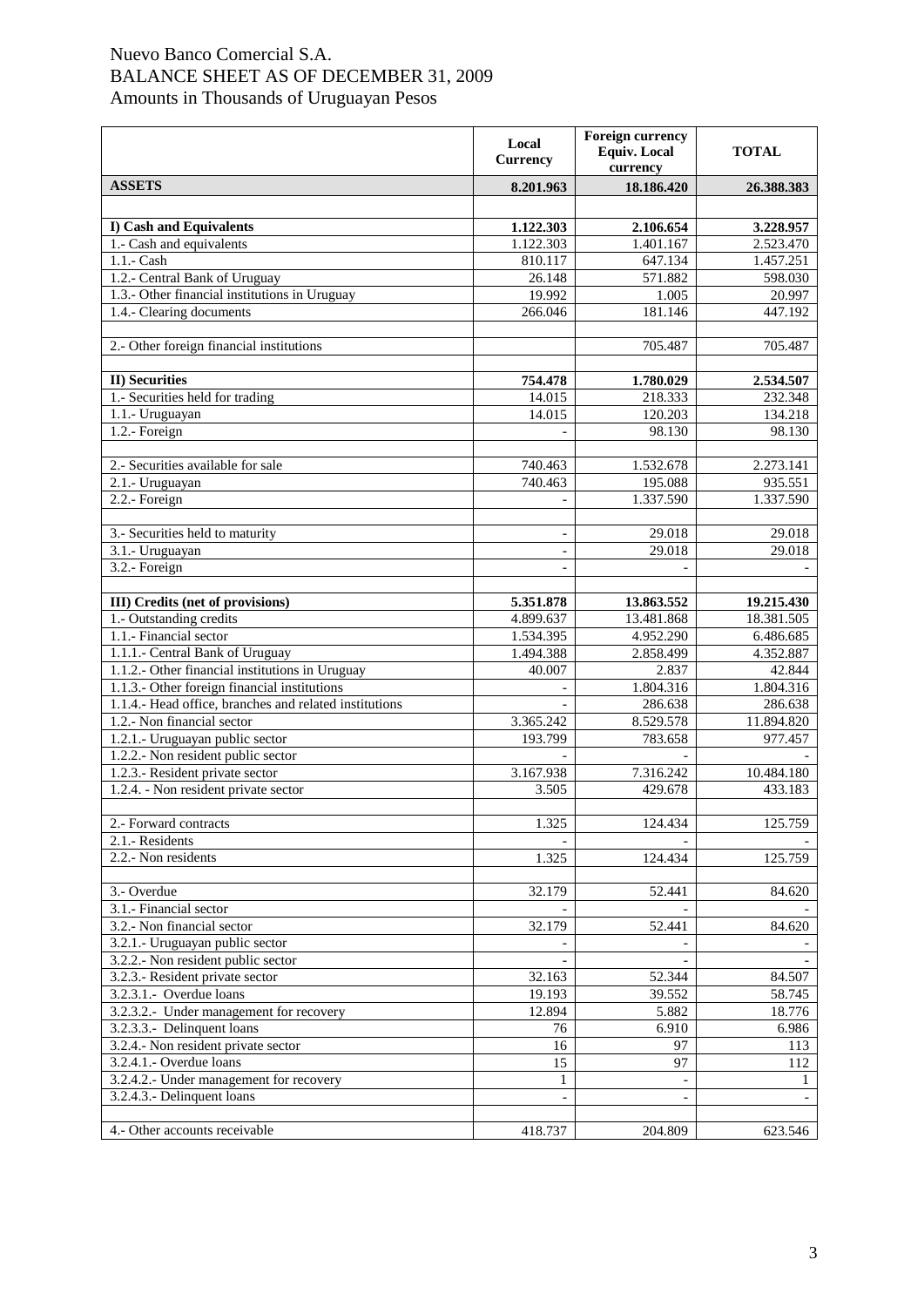## Nuevo Banco Comercial S.A. BALANCE SHEET AS OF DECEMBER 31, 2009 Amounts in Thousands of Uruguayan Pesos

|                                                          | <b>Local Currency</b> | Foreign<br>currency Equiv.<br><b>Local currency</b> | <b>TOTAL</b>     |
|----------------------------------------------------------|-----------------------|-----------------------------------------------------|------------------|
|                                                          |                       |                                                     |                  |
| <b>IV)</b> Investments                                   | 3.609                 | 436.185                                             | 439.794          |
| 1.- Uruguayan<br>2.- Foreign                             | 3.609                 | 436.185                                             | 3.609<br>436.185 |
|                                                          |                       |                                                     |                  |
| V) Fixed assets                                          | 894.156               | $\overline{\phantom{a}}$                            | 894.156          |
|                                                          |                       |                                                     |                  |
| VI) Intangible assets                                    | 75.539                | $\overline{\phantom{a}}$                            | 75.539           |
|                                                          |                       |                                                     |                  |
| <b>LIABILITIES</b>                                       | 6.422.705             | 16.451.393                                          | 22.874.098       |
|                                                          |                       |                                                     |                  |
| I) Obligations                                           | 6.422.705             | 16.451.393                                          | 22.874.098       |
| 1.- From financial intermediation                        | 5.546.785             | 15.618.645                                          | 21.165.430       |
| 1.1.- Financial Sector                                   | 10.214                | 568.374                                             | 578.588          |
| 1.1.1.- Central Bank of Uruguay                          |                       | 36.528                                              | 36.528           |
| 1.1.2.- Other financial institutions in Uruguay          | 10.214                | 75.566                                              | 85.780           |
| 1.1.3.- Other foreign financial institutions             |                       | 455.809                                             | 455.809          |
| 1.1.4.- Head Office, branches and related institutions   |                       | 471                                                 | 471              |
| 1.2.- Non financial sector                               | 5.536.571             | 15.050.271                                          | 20.586.842       |
| 1.2.1.- Uruguayan public sector                          | 96.092                | 720.756                                             | 816.848          |
| 1.2.2.- Resident private sector<br>1.2.3.- Non residents | 5.356.715             | 12.233.616                                          | 17.590.331       |
|                                                          | 83.764                | 2.095.899                                           | 2.179.663        |
| 2.- Forward contracts                                    | 6.000                 | 125.676                                             | 131.676          |
| 2.1.- Residents                                          |                       |                                                     |                  |
| 2.2.- Non residents                                      | 6.000                 | 125.676                                             | 131.676          |
|                                                          |                       |                                                     |                  |
| 3.- Other accounts payable                               | 181.031               | 127.833                                             | 308.864          |
|                                                          |                       |                                                     |                  |
| 4.- Accrued Expenses                                     | 632.494               | 136.774                                             | 769.268          |
|                                                          |                       |                                                     |                  |
| 5.- Provisions                                           | 56.395                | 442.465                                             | 498.860          |
|                                                          |                       |                                                     |                  |
| <b>SHAREHOLDERS' EQUITY</b>                              | 3.514.285             |                                                     | 3.514.285        |
|                                                          |                       |                                                     |                  |
| 1.- Common Stock                                         | 3.634.000             | $\overline{\phantom{a}}$                            | 3.634.000        |
| 2.- Adjustments to shareholders' equity                  | 1.218.749             | $\blacksquare$                                      | 1.218.749        |
| 3.- Reserves                                             |                       | $\overline{\phantom{0}}$                            |                  |
| 4.- Retained earnings<br>5.- Current year results        | (1.338.464)           | $\blacksquare$                                      |                  |
|                                                          |                       |                                                     | (1.338.464)      |
| <b>TOTAL LIABILITIES AND SHAREHOLDERS' EQUITY</b>        | 9.936.990             | 16.451.393                                          | 26.388.383       |
|                                                          |                       |                                                     |                  |
| <b>CONTINGENT ACCOUNTS</b>                               | 2.565.382             | 1.644.499                                           | 4.209.881        |
|                                                          |                       |                                                     |                  |
| 1.- Credit lines agreed                                  | 2.511.373             | 979.421                                             | 3.490.794        |
| 1.1.- Credit cards                                       | 2.363.907             | 965.748                                             | 3.329.655        |
| 1.2.- Current accounts                                   | 147.466               | 13.673                                              | 161.139          |
| 1.3.- Others                                             |                       |                                                     |                  |
| 2.- Guarantees granted                                   | 49.509                | 316.999                                             | 366.508          |
| 3.- Foreign trade                                        | 4.500                 | 348.079                                             | 352.579          |
| 4.- Options                                              |                       |                                                     |                  |
| 5.- Other contingencies                                  |                       |                                                     |                  |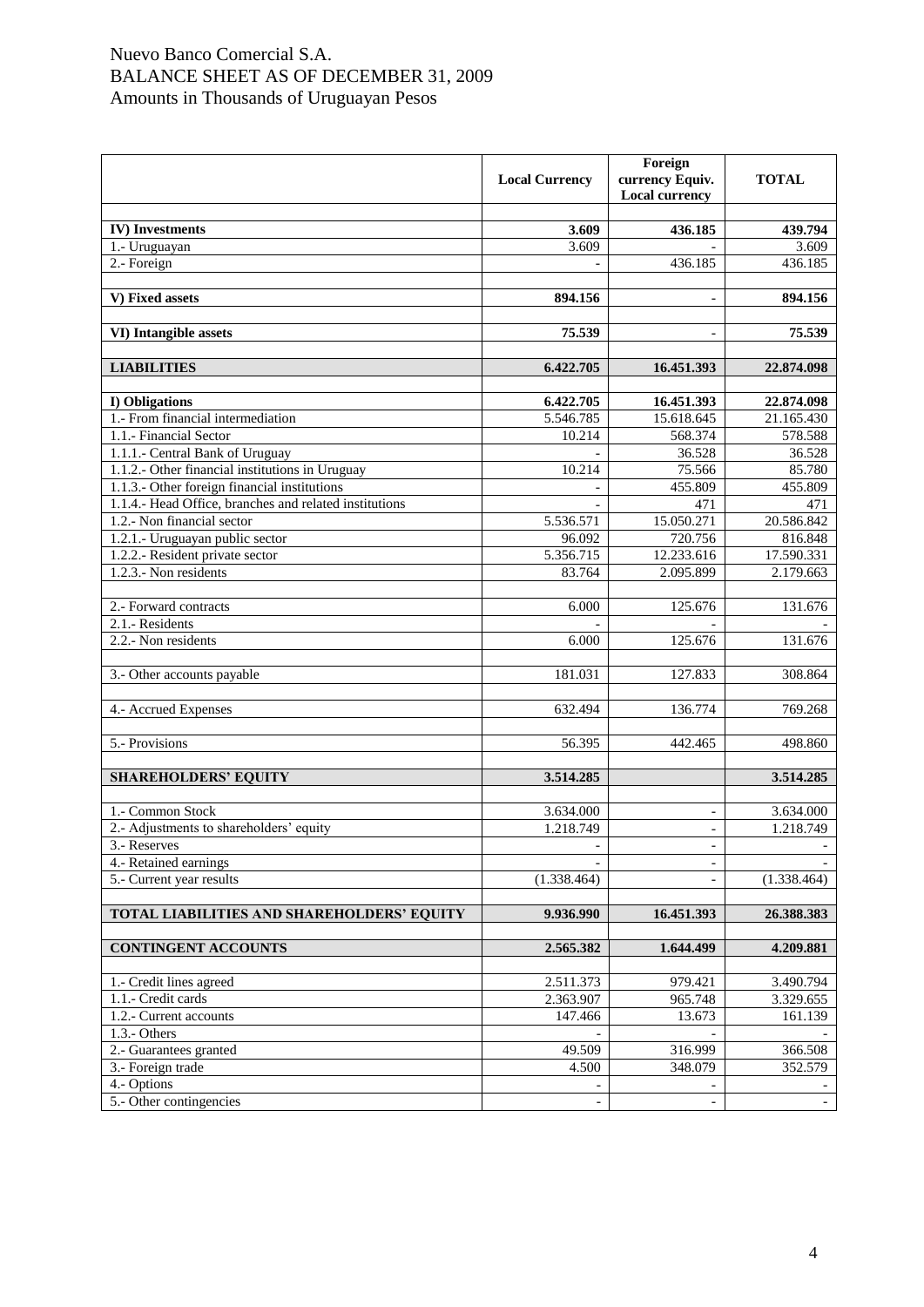## Nuevo Banco Comercial S.A. BALANCE SHEET AS OF DECEMBER 31, 2009 Amounts in Thousands of Uruguayan Pesos

|                                     | <b>Local Currency</b> | <b>Foreign currency</b><br><b>Equiv.</b> Local<br>currency | <b>TOTAL</b> |
|-------------------------------------|-----------------------|------------------------------------------------------------|--------------|
|                                     |                       |                                                            |              |
| <b>MEMORANDUM ACCOUNTS</b>          | 3.115.669             | 15.197.647                                                 | 18.313.316   |
|                                     |                       |                                                            |              |
| 1.- Guarantees received             | 857.363               | 9.182.759                                                  | 10.040.122   |
| 2.- Custody of goods and securities | 2.196.246             | 5.182.035                                                  | 7.378.281    |
| 3.- Foreign trade                   |                       | 255.323                                                    | 255.323      |
| 4.- Other memorandum accounts       | 62.060                | 577.530                                                    | 639.590      |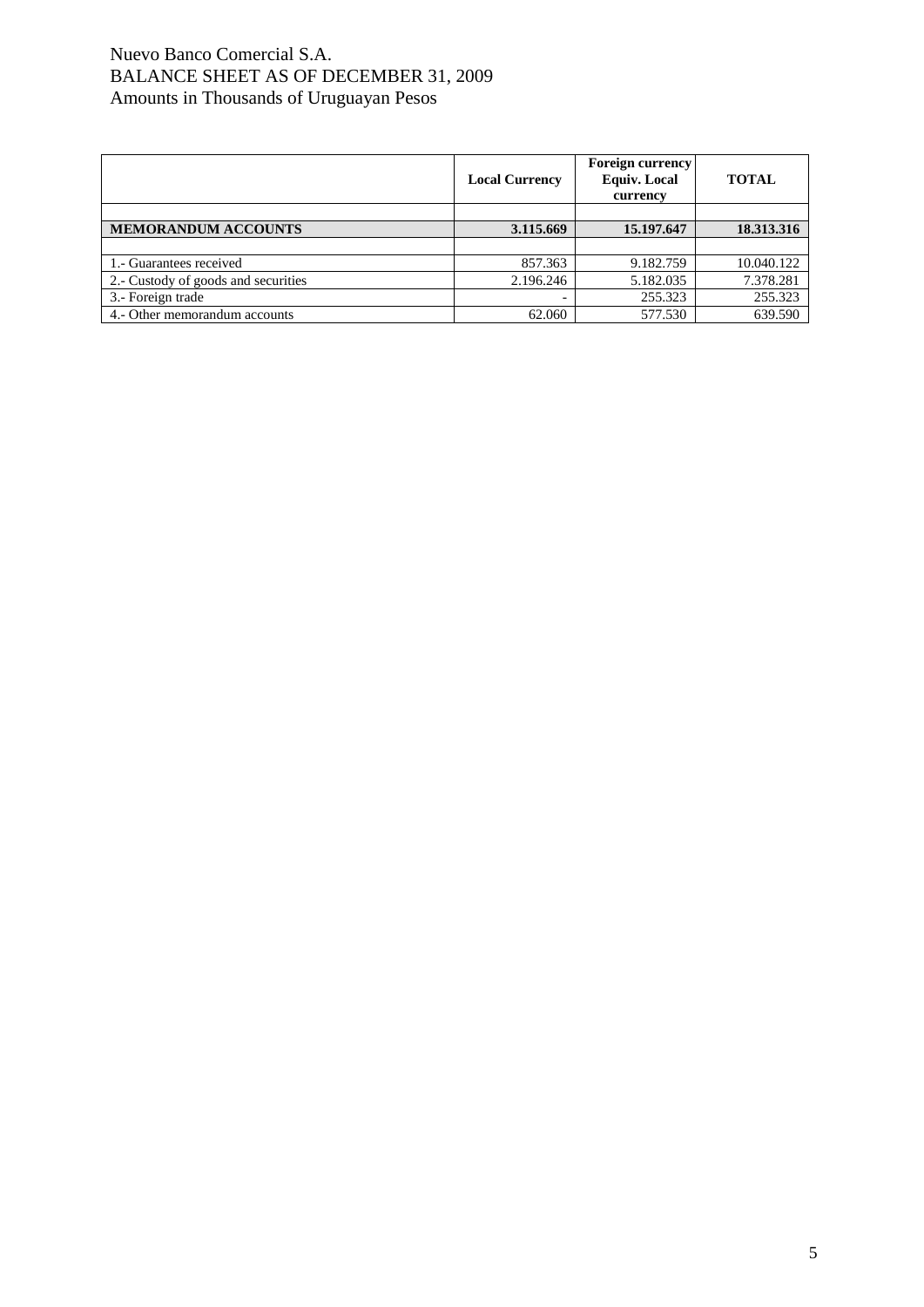|                                                                | <b>Local Currency</b> | <b>Foreign currency</b><br><b>Equiv.</b> Local<br>currency | <b>TOTAL</b>   |
|----------------------------------------------------------------|-----------------------|------------------------------------------------------------|----------------|
| Financial income before exchange differences and<br>provisions | 1.117.640             | 1.005.489                                                  | 2.123.129      |
| 1) Outstanding credits                                         | 627.579               | 767.491                                                    | 1.395.070      |
| 1.1.- Financial sector                                         | 84.864                | 54.829                                                     | 139.693        |
| 1.1.1.- Uruguayan financial institutions                       | 84.864                | 1.285                                                      | 86.149         |
| 1.1.2.- Foreign financial institutions                         |                       | 53.544                                                     | 53.544         |
|                                                                |                       |                                                            |                |
| 1.2.- Non financial sector                                     | 542.715               | 712.662                                                    | 1.255.377      |
| 1.2.1.- Uruguayan public sector                                | 12.472                | 26.699                                                     | 39.171         |
| 1.2.2.- Non resident public sector                             |                       |                                                            |                |
| 1.2.3.- Resident private sector                                | 529.261               | 656.800                                                    | 1.186.061      |
| 1.2.4.- Non resident private sector                            | 982                   | 29.163                                                     | 30.145         |
|                                                                |                       |                                                            |                |
| 2) Lease, readjustments and quotation differences of           |                       |                                                            |                |
| securities                                                     | 450.083               | 136.409                                                    | 586.492        |
| 2.1.- Securities held for trading                              | 1.037                 | 48.373                                                     | 49.410         |
| 2.1.1.- Uruguayan                                              | 1.037                 | 45.250                                                     | 46.287         |
| $2.1.2.$ - Foreign                                             |                       | 3.123                                                      | 3.123          |
|                                                                |                       |                                                            |                |
| 2.2.- Securities available for sale                            | 449.046               | 83.843                                                     | 532.889        |
| 2.2.1.- Uruguayan                                              | 399.301               | 26.471                                                     | 425.772        |
| 2.2.2.- Foreign                                                | 49.745                | 57.372                                                     | 107.117        |
| 2.3.- Securities held to maturity                              |                       |                                                            |                |
| 2.3.1.- Uruguayan                                              | $\blacksquare$        | 4.193<br>4.193                                             | 4.193<br>4.193 |
| 2.3.2.- Foreign                                                |                       |                                                            |                |
|                                                                |                       |                                                            |                |
| 3) Obligations readjustment                                    | 357                   |                                                            | 357            |
| 3.1.- Financial sector                                         |                       | $\overline{\phantom{a}}$                                   |                |
| 3.2.- Non financial sector                                     | 357                   | $\overline{\phantom{a}}$                                   | 357            |
|                                                                |                       |                                                            |                |
| 4) Forward contracts                                           | 7.628                 |                                                            | 7.628          |
| 4.1.- Financial sector                                         | 7.628                 |                                                            | 7.628          |
| 4.1.1.- Uruguayan                                              |                       |                                                            |                |
| 4.1.2.- Foreign                                                | 7.628                 | $\overline{\phantom{a}}$                                   | 7.628          |
|                                                                |                       |                                                            |                |
| 4.2.- Non financial sector                                     |                       |                                                            |                |
| 4.2.1.- Uruguayan public sector                                |                       |                                                            |                |
| 4.2.2.- Resident private sector                                |                       |                                                            |                |
| 4.2.3.- Non residents                                          |                       |                                                            |                |
|                                                                |                       |                                                            |                |
| 5) Overdue loans                                               | 31.993                | 101.589                                                    | 133.582        |
| 5.1.- Financial sector<br>5.2.- Non financial sector           |                       |                                                            |                |
|                                                                | 19.901                | 21.023                                                     | 40.924         |
| 5.2.1.- Uruguayan public sector                                |                       |                                                            |                |
| 5.2.2.- Non resident public sector                             |                       |                                                            |                |
| 5.2.3.- Resident private sector                                | 19.881                | 21.008                                                     | 40.889         |
| 5.2.3.1.- Overdue loans                                        | 5.749                 | 14.011                                                     | 19.760         |
| 5.2.3.2.- Under management for recovery                        | 2.319                 | 2.656                                                      | 4.975          |
| 5.2.3.3.- Delinquent loans                                     | 11.813                | 4.341                                                      | 16.154         |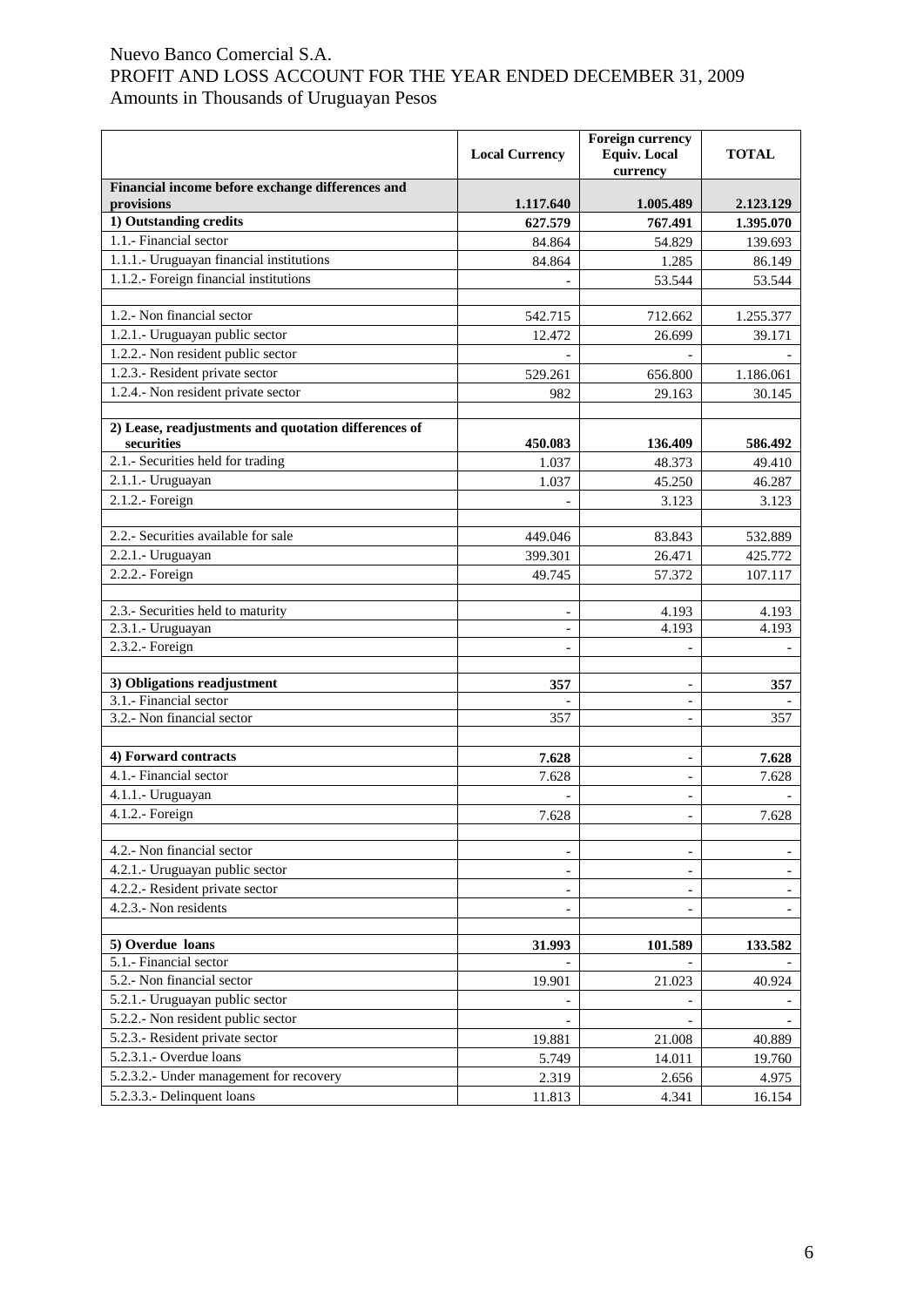|                                                          | <b>Local Currency</b>    | Foreign<br>currency Equiv.<br><b>Local currency</b> | <b>TOTAL</b>                |
|----------------------------------------------------------|--------------------------|-----------------------------------------------------|-----------------------------|
| 5.2.4.- Non resident private sector                      | 20                       | 15                                                  | 35                          |
| 5.2.4.1.- Overdue loans                                  | 13                       | 11                                                  | 24                          |
| 5.2.4.2.- Under management for recovery                  | 4                        |                                                     | $\overline{4}$              |
| 5.2.4.3.- Delinquent loans                               | 3                        | $\overline{4}$                                      | 7                           |
|                                                          |                          |                                                     |                             |
| 5.3.- Debtors refinanced under law 16.243                | $\overline{\phantom{a}}$ | $\overline{\phantom{a}}$                            | $ \,$                       |
|                                                          |                          |                                                     |                             |
| 5.4.- Recoverability of doubtful debtors                 | 12.092                   | 80.566                                              | 92.658                      |
|                                                          |                          |                                                     |                             |
| Financial losses before exchange differences and         |                          |                                                     |                             |
| provisions                                               | (466.636)                | (109.382)                                           | (576.018)                   |
| 1) Obligations                                           | (87.642)                 | (75.213)                                            | (162.855)                   |
| 1.1.- Financial sector                                   | (17.461)                 | (22.515)                                            | (39.976)                    |
| 1.1.1.- Uruguayan financial institutions                 | (17.461)                 | (2.804)                                             | (20.265)                    |
| 1.1.2.- Foreign financial institutions                   |                          | (19.711)                                            | (19.711)                    |
|                                                          |                          |                                                     |                             |
| 1.2.- Non financial sector                               | (70.181)                 | (52.698)                                            | (122.879)                   |
| 1.2.1.- Uruguayan public sector                          | (800)                    | (6.020)                                             | (6.820)                     |
| 1.2.2.- Resident private sector                          | (69.012)                 | (26.097)                                            | (95.109)                    |
| 1.2.3.- Non residents                                    | (369)                    | (20.581)                                            | (20.950)                    |
|                                                          |                          |                                                     |                             |
| 2) Readjustments and quotation differences of securities | (329.036)                | (34.169)                                            | (363.205)                   |
| 2.1. Securities held for trading                         | (1.309)                  | (33.909)                                            | (35.218)                    |
| 2.1.1.- Uruguayan                                        | (1.309)                  | (33.555)                                            | (34.864)                    |
| 2.1.2.- Foreign                                          |                          | (354)                                               | (354)                       |
|                                                          |                          |                                                     |                             |
| 2.2. Securities available for sale                       | (327.727)                | (260)                                               | (327.987)                   |
| 2.2.1.- Uruguayan                                        | (282.205)                |                                                     | (282.205)                   |
| 2.2.2.- Foreign                                          | (45.522)                 | (260)                                               | (45.782)                    |
|                                                          |                          |                                                     |                             |
| 2.3. Securities held to maturity                         | $\overline{\phantom{a}}$ | $\overline{\phantom{a}}$                            | $\overline{\phantom{a}}$    |
| 2.3.1.- Uruguayan                                        |                          |                                                     |                             |
| 2.3.2.- Foreign                                          |                          |                                                     | $\mathcal{L}^{\mathcal{A}}$ |
|                                                          |                          |                                                     |                             |
| 3) Credit readjustment                                   | (1.085)                  |                                                     | (1.085)                     |
| 3.1.- Outstanding                                        | (1.081)                  | $\overline{\phantom{0}}$                            | (1.081)                     |
| 3.2.- Overdue                                            | (4)                      | $\overline{a}$                                      | (4)                         |
|                                                          |                          |                                                     |                             |
| 4) Forward contracts                                     | (48.873)                 | ۰                                                   | (48.873)                    |
| 4.1.- Financial sector                                   | (48.873)                 | $\overline{\phantom{a}}$                            | (48.873)                    |
| 4.1.1.- Uruguayan                                        |                          | $\overline{\phantom{0}}$                            |                             |
| 4.1.2.- Foreign                                          | (48.873)                 | $\overline{\phantom{0}}$                            | (48.873)                    |
|                                                          |                          |                                                     |                             |
| 4.2.- Non financial sector                               |                          | $\overline{\phantom{0}}$                            |                             |
| 4.2.1.- Uruguayan public sector                          | $\overline{\phantom{a}}$ | $\overline{\phantom{a}}$                            | $\overline{\phantom{a}}$    |
| 4.2.2.- Resident private sector                          | $\overline{\phantom{a}}$ | $\overline{\phantom{0}}$                            | $\overline{\phantom{a}}$    |
| 4.2.3.- Non residents                                    |                          | $\overline{a}$                                      |                             |
|                                                          |                          |                                                     |                             |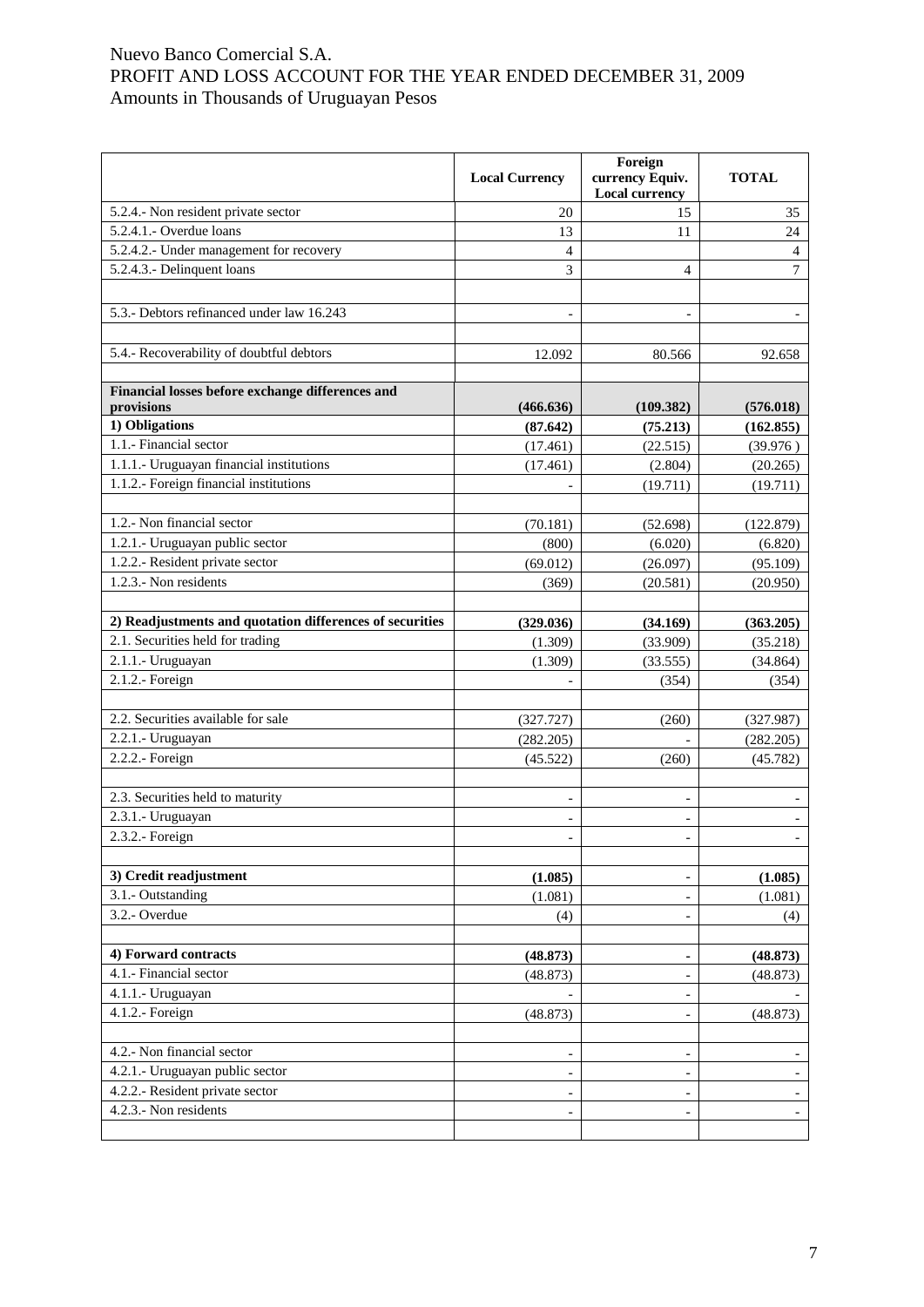|                                                                       | <b>Local Currency</b>   | Foreign<br>currency Equiv.<br><b>Local currency</b> | <b>TOTAL</b>            |
|-----------------------------------------------------------------------|-------------------------|-----------------------------------------------------|-------------------------|
| I) Financial margin before exchange differences and<br>provisions     | 651.004                 | 896.107                                             | 1.547.111               |
| Foreign exchange differences from assets and liabilities<br>valuation |                         |                                                     |                         |
| 1.- Income                                                            | (546.302)<br>18.082.221 |                                                     | (546.302)<br>18.082.221 |
| 2.-Losses                                                             | (18.628.523)            |                                                     | (18.628.523)            |
|                                                                       |                         |                                                     |                         |
| II) Financial margin before provisions                                | 104.702                 | 896.107                                             | 1.000.809               |
| <b>PROVISIONS</b>                                                     | (108.831)               | (67.308)                                            | (176.139)               |
|                                                                       |                         |                                                     |                         |
| Decrease of provisions and credit revaluation                         | 69.054                  | 719.633                                             | 788.687                 |
| 1.- Decrease of provisions                                            | 69.054                  | 719.633                                             | 788.687                 |
| 1.1.- Residents                                                       | 68.990                  | 693.052                                             | 762.042                 |
| 1.2.- Non residents                                                   | 64                      | 26.581                                              | 26.645                  |
| 1.3.- General provisions                                              |                         |                                                     |                         |
| 2.- Credit revaluation                                                |                         |                                                     |                         |
| Increase of provisions and credit depreciation                        | (177.885)               | (786.941)                                           | (964.826)               |
| 1.- Provisions                                                        | (177.884)               | (786.941)                                           | (964.825)               |
| 1.1.- Residents                                                       | (177.884)               | (738.806)                                           | (916.690)               |
| 1.2.- Non residents                                                   |                         | (48.135)                                            | (48.135)                |
| 1.3.- General provisions                                              |                         |                                                     |                         |
|                                                                       |                         |                                                     |                         |
| 2.- Credits depreciation                                              | (1)                     |                                                     | (1)                     |
| <b>III</b> ) Financial margin                                         | (4.129)                 | 828.799                                             | 824.670                 |
| <b>COMMISSION INCOME</b>                                              | 498.816                 | 303.001                                             | 801.817                 |
| 1.- Residents                                                         | 485.670                 | 244.086                                             | 729.756                 |
| 2.- Non residents                                                     | 13.146                  | 58.915                                              | 72.061                  |
|                                                                       |                         |                                                     |                         |
| <b>COMMISSION EXPENSES</b>                                            | (190.308)               | (169.828)                                           | (360.136)               |
| 1.- Residents                                                         | (188.874)               | (77.986)                                            | (266.860)               |
| 2.- Non residents                                                     | (1.434)                 | (91.842)                                            | (93.276)                |
|                                                                       |                         |                                                     |                         |
| <b>Commission margin</b>                                              | 308.508                 | 133.173                                             | 441.681                 |
| OTHER RESULTS FOR EXCHANGE<br><b>DIFFERENCES</b>                      | 253.646                 | 21.192                                              | 274.838                 |
|                                                                       |                         |                                                     |                         |
| 1.- From operations                                                   |                         |                                                     |                         |
| 1.1.- Income                                                          | 110.572                 | 21.192                                              | 131.764                 |
| 1.2.-Losses                                                           | 133.667                 | 25.499                                              | 159.166                 |
| 2.- From valuation of other assets and liabilities in foreign         | (23.095)                | (4.307)                                             | (27.402)                |
| currency                                                              |                         |                                                     |                         |
| 2.1.- Income                                                          | 143.074                 | $\overline{\phantom{a}}$                            | 143.074                 |
| 2.2.-Losses                                                           | 962.036                 | $\overline{\phantom{0}}$                            | 962.036                 |
|                                                                       | (818.962)               | $\overline{\phantom{a}}$                            | (818.962)               |
|                                                                       |                         |                                                     |                         |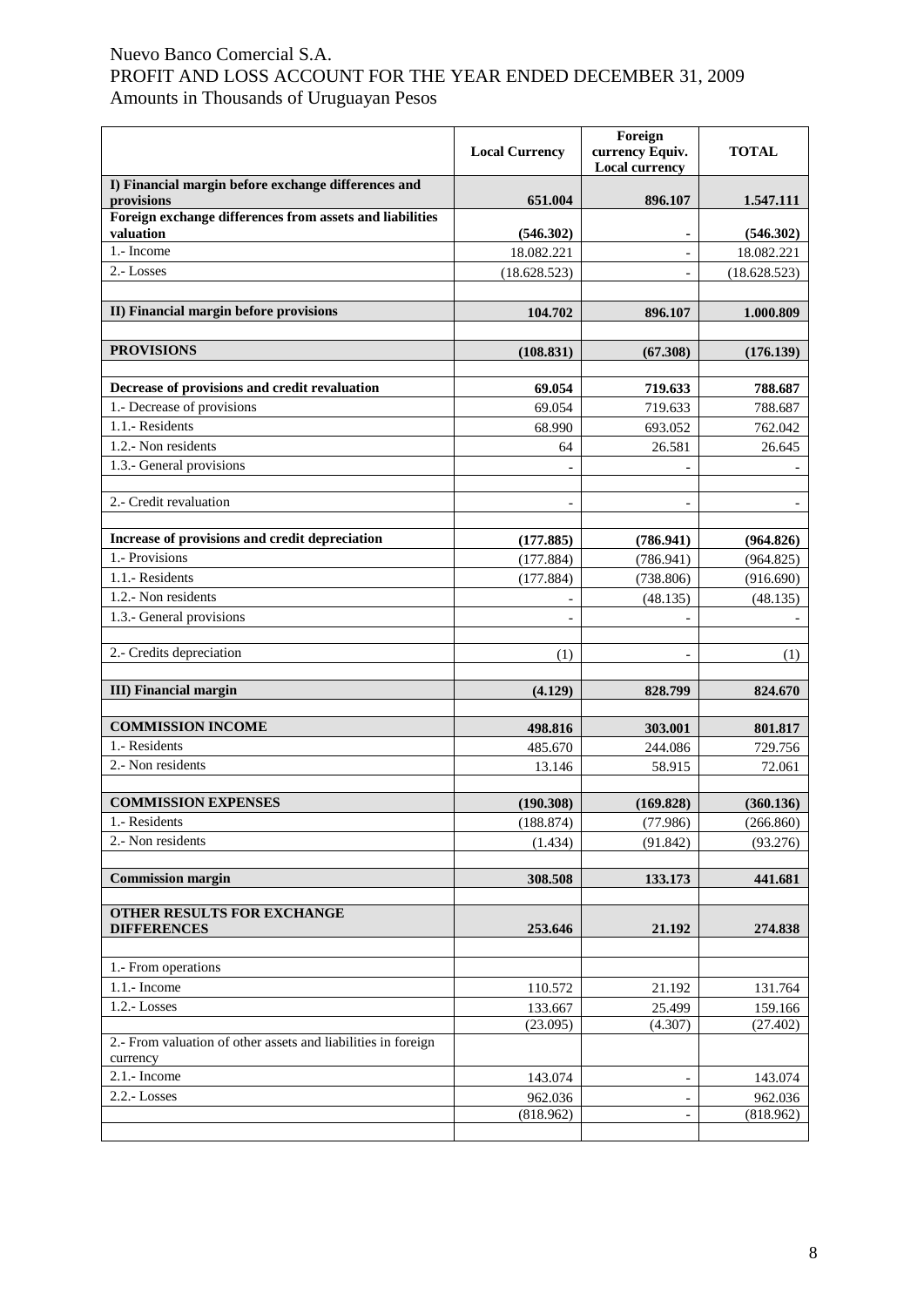|                                                     | <b>Local Currency</b>    | Foreign<br>currency Equiv.<br><b>Local currency</b> | <b>TOTAL</b> |
|-----------------------------------------------------|--------------------------|-----------------------------------------------------|--------------|
| IV) Gross result                                    | 558.025                  | 983.164                                             | 1.541.189    |
|                                                     |                          |                                                     |              |
| <b>OPERATING INCOME</b>                             | 124.736                  | 61.866                                              | 186.602      |
| 1.- Income from other accounts receivable           |                          | 64                                                  | 64           |
| 1.1.- Residents                                     | $\overline{a}$           | $\overline{a}$                                      |              |
| 1.2.- Non residents                                 |                          | 64                                                  | 64           |
| 2.- Investment in local shares                      | $\overline{a}$           |                                                     |              |
| 3.- Foreign branches                                | $\overline{\phantom{0}}$ | 16.206                                              | 16.206       |
| 4.-Leases                                           |                          |                                                     |              |
| 5.- Other operating income                          | 77.781                   | 45.596                                              | 123.377      |
| 5.1.- Residents<br>5.2.- Non residents              | 77.749<br>32             | 11.706                                              | 89.455       |
| 6.- Income from accounting restatements             |                          | 33.890                                              | 33.922       |
| 7.- Income from inflation adjustment                | 46.955                   | $\overline{\phantom{a}}$<br>$\overline{a}$          | 46.955       |
|                                                     |                          |                                                     |              |
| <b>OPERATING LOSSES</b>                             | (2.786.946)              | (278.318)                                           | (3.065.264)  |
| 1.- Personnel remunerations and social charges      | (1.691.663)              | (36.422)                                            | (1.728.085)  |
| 2.- Insurance expenses                              | (5.428)                  | (6.367)                                             | (11.795)     |
| 3.- Depreciations                                   | (95.798)                 | $\overline{\phantom{a}}$                            | (95.798)     |
| 4.- Taxes and duties                                | (227.043)                |                                                     | (227.043)    |
| 5.- Other operating expenses                        | (304.259)                | (109.702)                                           | (413.961)    |
| 6.- Losses from other operations                    | (247)                    | (74)                                                | (321)        |
| 7.- Investments in local shares                     |                          |                                                     |              |
| 8.- Foreign branches                                | (4.917)                  | (125.490)                                           | (130.407)    |
| 9.- Losses from accounting restatements             |                          |                                                     |              |
| 10.- Losses from inflation adjustments              | (457.591)                |                                                     | (457.591)    |
| 11.- Other accounts payable                         |                          | (263)                                               | (263)        |
|                                                     |                          |                                                     |              |
| V) Exploitation margin                              | (2.104.185)              | 766.712                                             | (1.337.473)  |
| <b>EXTRAORDINARY RESULTS</b>                        |                          |                                                     |              |
| 1.- Extraordinary income                            | 1.005                    | (1.929)                                             | (924)        |
|                                                     | 1.143                    | 1.137                                               | 2.280        |
| 2.- Extraordinary losses                            | (138)                    | (3.066)                                             | (3.204)      |
| <b>PREVIOUS YEAR RESULTS</b>                        |                          |                                                     |              |
| 1.- Income                                          |                          |                                                     |              |
| 2.-Losses                                           |                          |                                                     |              |
|                                                     |                          |                                                     |              |
| VI) RESULTS FOR CURRENT YEAR BEFORE<br><b>TAXES</b> | (2.103.180)              | 764.783                                             | (1.338.397)  |
|                                                     |                          |                                                     |              |
| Income Tax                                          | (67)                     |                                                     | (67)         |
|                                                     |                          |                                                     |              |
| VII) Results for current year after income tax      | (2.103.247)              | 764.783                                             | (1.338.464)  |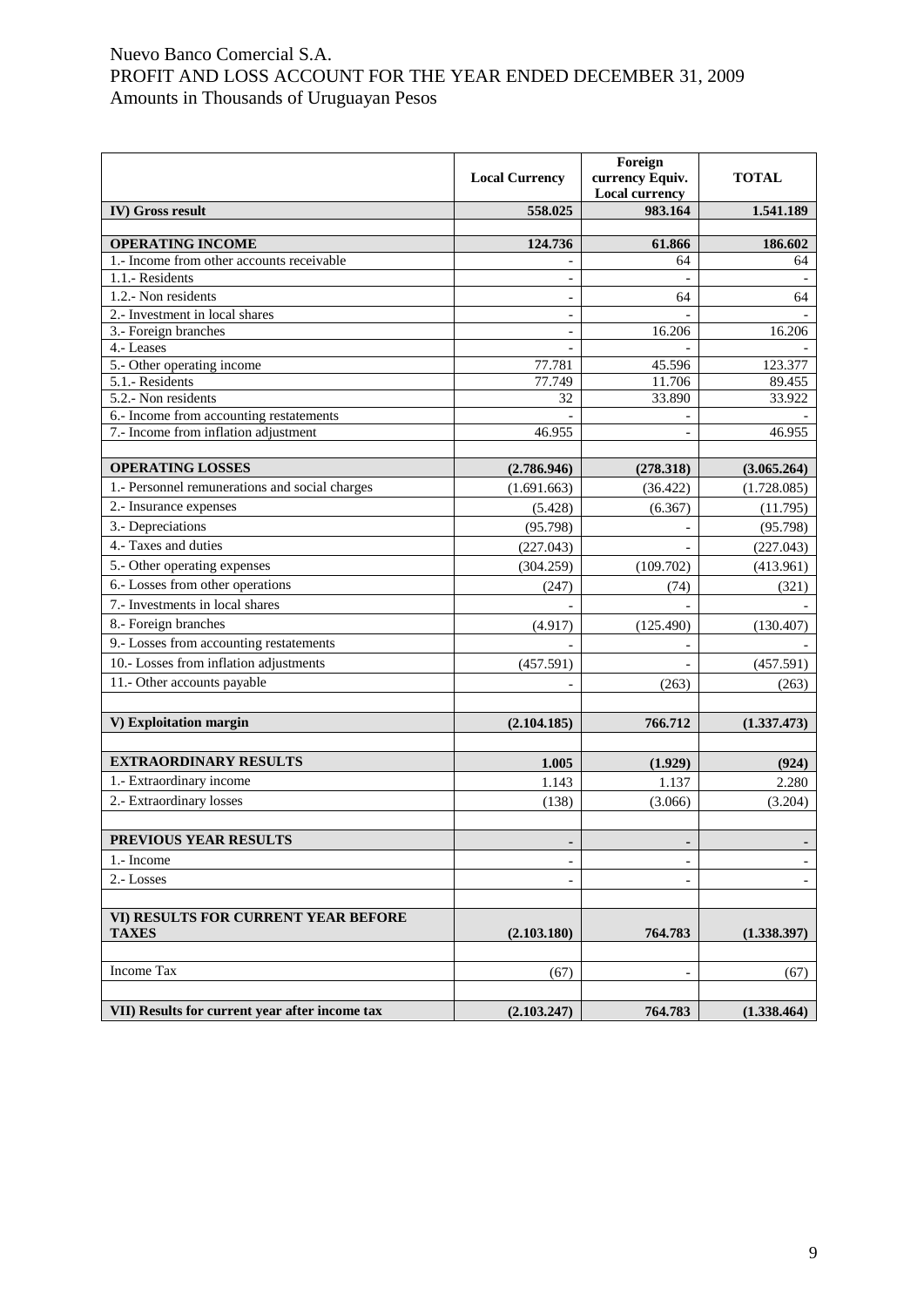## Nuevo Banco Comercial S.A. STATEMENT OF CHANGES IN EQUITY FOR THE YEAR ENDED DECEMBER 31, 2009 Amounts in Thousands of Uruguayan Pesos

|                                                                                                                | <b>COMMON</b><br><b>STOCK</b> | <b>ADDITIONAL</b><br><b>PAID IN</b><br><b>CAPITAL</b> | <b>ADJUSTMENTS</b><br><b>TO SHARE-</b><br><b>HOLDERS'</b><br><b>EQUITY</b> | <b>RESERVES</b> | <b>RETAINED</b><br><b>EARNINGS</b> | <b>TOTAL</b><br><b>SHARE-</b><br><b>HOLDERS'</b><br><b>EQUITY</b> |
|----------------------------------------------------------------------------------------------------------------|-------------------------------|-------------------------------------------------------|----------------------------------------------------------------------------|-----------------|------------------------------------|-------------------------------------------------------------------|
| <b>Balances as of 12.31.2008</b>                                                                               | 3.634.000                     |                                                       | 472.655                                                                    |                 | 536.925                            | 4.643.580                                                         |
| <b>Capital contributions</b>                                                                                   |                               |                                                       |                                                                            |                 |                                    |                                                                   |
| <b>Profit allocation</b>                                                                                       |                               |                                                       |                                                                            |                 | (536.925)                          | (536.925)                                                         |
| <b>Advanced payment of results</b>                                                                             |                               |                                                       |                                                                            |                 |                                    |                                                                   |
| <b>Restatements:</b><br>- Revaluation fixed assets                                                             |                               |                                                       | 68.300                                                                     |                 |                                    | 68.300                                                            |
| - Inflation adjustment                                                                                         | ۰                             |                                                       | 410.637                                                                    | ۰.              |                                    | 410.637                                                           |
| - Variation in the fair value of<br>securities available for sale                                              |                               |                                                       | 257.265                                                                    |                 |                                    | 257.265                                                           |
| -Variation in the value of<br>investments due to equity<br>adjustments in controlled<br>companies and branches |                               |                                                       | 9.892                                                                      |                 |                                    | 9.892                                                             |
| <b>Results for fiscal year</b>                                                                                 |                               |                                                       |                                                                            |                 | (1.338.464)                        | (1.338.464)                                                       |
| <b>Balances as of 12.31.2009</b>                                                                               | 3.634.000                     |                                                       | 1.218.749                                                                  | ٠               | (1.338.464)                        | 3.514.285                                                         |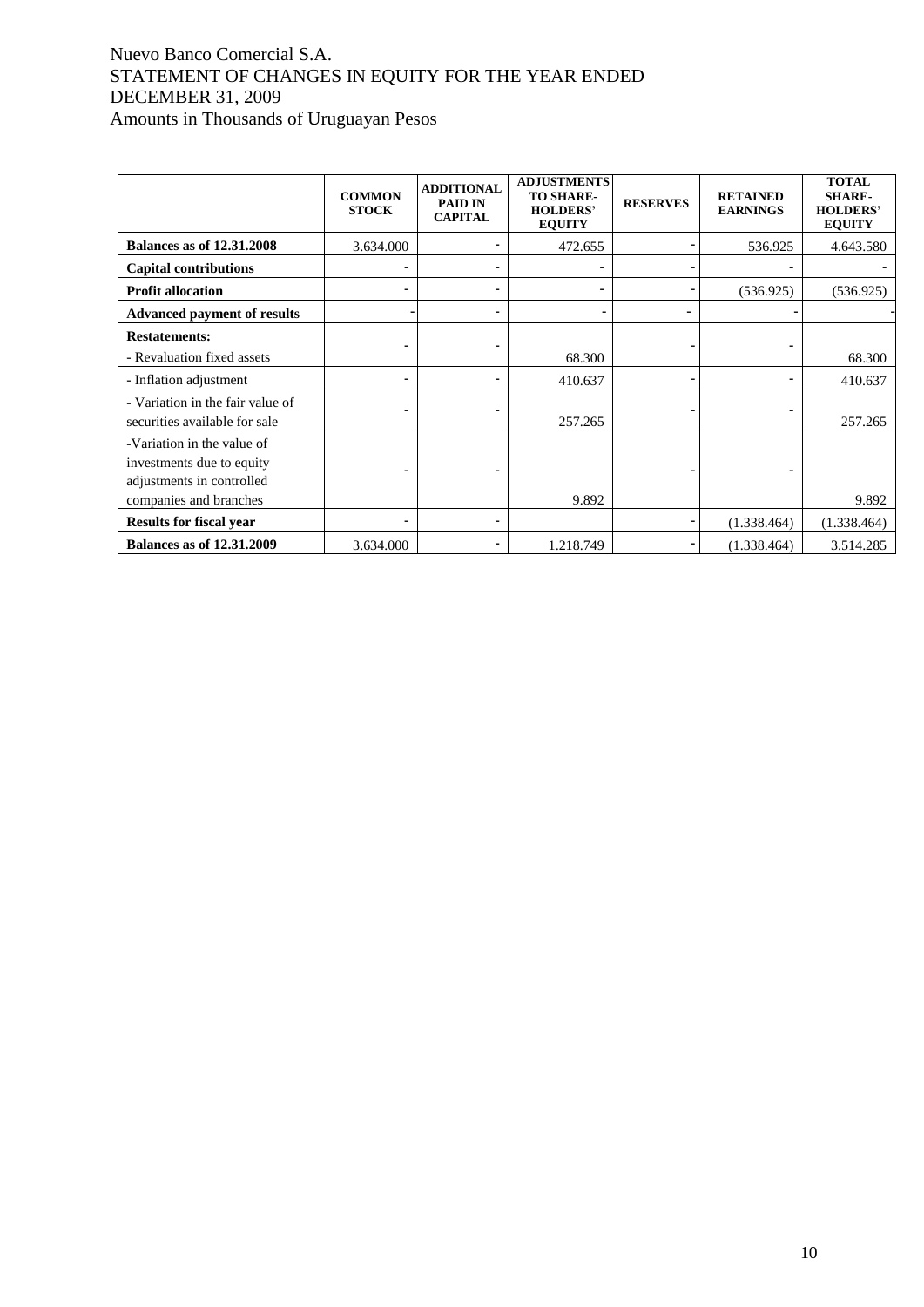## Nuevo Banco Comercial S.A. STATEMENT OF CASH FLOWS FOR THE YEAR ENDED DECEMBER 31, 2009 Amounts in Thousands of Uruguayan Pesos

|                                                                                                             | 12.31.2009  |
|-------------------------------------------------------------------------------------------------------------|-------------|
| <b>CASH FLOWS FROM OPERATING ACTIVITIES</b>                                                                 |             |
| Gain (loss) for the year                                                                                    | (1.338.464) |
| Adjustments that reconcile the net profit for the year to net cash provided by operating activities:        | 1.546.385   |
| Depreciation of fixed assets                                                                                | 83.780      |
| Amortization of intangible assets                                                                           | 12.018      |
| Effects of changes in monetary correction and foreign currency translation                                  | 813.864     |
| Difference in quotations and value adjustments for securities held for trading and securities available for | (89.755)    |
| sale                                                                                                        |             |
| Adjustment to cost of securities held to maturity                                                           | (1.529)     |
| Securities provisions                                                                                       |             |
| Securities income accrued not received                                                                      | (10.905)    |
| Accrued expenses                                                                                            | 545.770     |
| Accrued interest income not received                                                                        | 6.269       |
| Provision for doubtful debtors                                                                              | 176.139     |
| Accrued income not received                                                                                 | 18.808      |
| Accrued interest expense not paid                                                                           | (6.503)     |
| Not accrued income received                                                                                 | 15          |
| Not accrued interest paid                                                                                   |             |
| Result from sales of fixed assets                                                                           | (1.586)     |
| Result from booking premises at their market value                                                          |             |
| (INCREASE) DECREASE IN OPERATING ASSETS                                                                     | (4.102.918) |
| Securities (held for trading and available for sale)                                                        | (771.010)   |
| Credits - Financial Sector (*)                                                                              | (3.524.799) |
| Credits - Non Financial Sector (*)                                                                          | 8.049       |
| Other assets                                                                                                | 184.842     |
| <b>INCREASE (DECREASE) IN OPERATING LIABILITIES</b>                                                         | (1.142.250) |
| Obligations - Financial Sector (**)                                                                         | (719.533)   |
| Obligations - Non Financial Sector (**)                                                                     | (269.754)   |
| Other liabilities                                                                                           | (152.963)   |
| <b>Net variation of forward contracts</b>                                                                   | 159.950     |
| Net cash provided (used) by operating activities                                                            | (4.877.297) |
|                                                                                                             |             |
| CASH FLOWS FROM INVESTING ACTIVITIES                                                                        |             |
| Net cash flow of securities held to maturity                                                                | 8.505       |
| Net cash flow of fixed assets                                                                               | (36.019)    |
| Increase in intangible assets                                                                               | (26.071)    |
| Net cash flow of special investments                                                                        |             |
| Net cash flow of other investments                                                                          | 113.226     |
| Net cash provided (used) by investing activities                                                            | 59.641      |
|                                                                                                             |             |
| <b>CASH FLOWS FROM FINANCING ACTIVITIES</b>                                                                 |             |
| Capital contribution /(profit allocation)                                                                   | (536.925)   |
| Net cash flow of subordinated loans                                                                         |             |
| Issuance (amortization) of debentures and certificates of deposit                                           | (585.470)   |
| Other obligations originated by financing activities                                                        |             |
| Net cash provided (used) by financing activities                                                            | (1.122.395) |
|                                                                                                             |             |
| Net increase (decrease) in cash and cash equivalents                                                        | (5.940.051) |
| Exchange differences generated from cash and equivalents                                                    | (730.412)   |
|                                                                                                             |             |
| Cash and cash equivalents at the beginning of the year                                                      | 9.899.420   |
| Cash and cash equivalents at the end of the year                                                            | 3.228.957   |
|                                                                                                             |             |

(\*) Except forward contracts.

(\*\*) Except subordinated loans, debentures and forward contracts.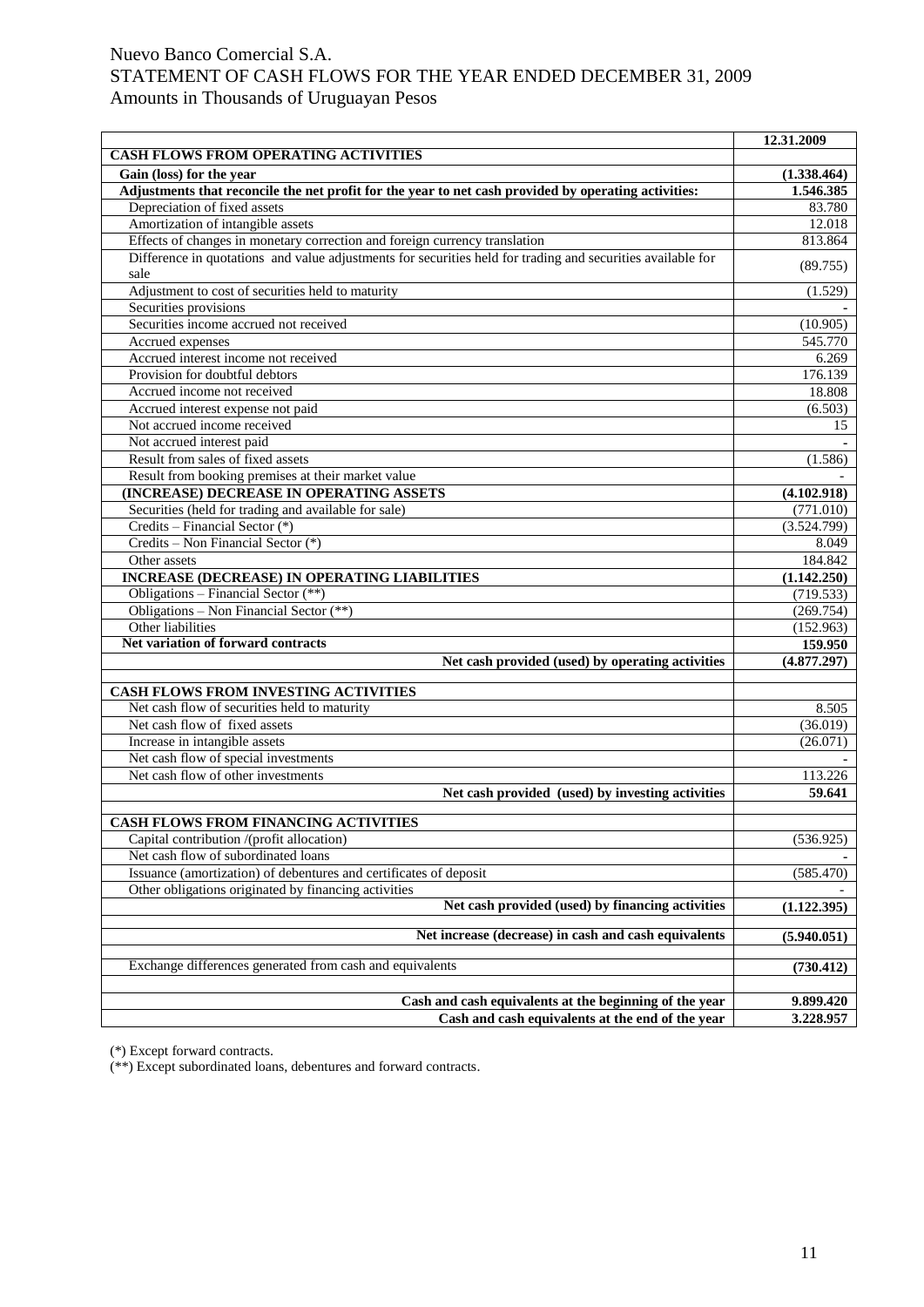# **Notes to the Financial Statements for the year ended December 31, 2009**

## **Note 1 - Approval by the Stockholders' Meeting**

Financial Statements for the year ended December 31, 2009, have not been considered yet by the Ordinary Stockholders' Meeting in accordance with article 344 of Law N° 16.060 dated September 4, 1989.

## **Note 2 - Information about the financial institution**

## **2.1 Legal nature**

Nuevo Banco Comercial S.A. ("the Bank" or "NBC") is a corporation that operates in the financial sector of the República Oriental del Uruguay under the legal regime established by Law N° 15.322 dated September 17, 1982 and its subsequent amendments. In compliance with articles 32, 33, and 35 of Law N° 17.613 dated December 27, 2002, the Executive Power resolved the incorporation of Nuevo Banco Comercial S.A. on December 31, 2002. It was authorized to act as a bank by the Central Bank of Uruguay (C.B.U.) on March 19, 2003.

Central Bank of Uruguay exercises control on banks and monitors compliance with minimum requirements regarding legal cash reserves, credit provisions, and capital adequacy.

## **2.2 Accounting basis**

Financial statements are presented in compliance with the regulatory provisions in force in Uruguay and prepared in accordance with accounting standards, valuation, risk classification criteria and presentation regulations established by the Central Bank of Uruguay, considering the particular standards established by the Financial Institutions Controlling Agency for Nuevo Banco Comercial S.A. as detailed in Note 3.6.

Financial statements were prepared based on historical costs, except for assets and liabilities in foreign currency, assets and liabilities with restatement clause, securities and fixed assets, which are valued according to the criteria expressed in Note 3, and the result of the year, which has been corrected to reflect the effects of inflation based on a simplified inflation adjustment methodology indicated by the Central Bank of Uruguay.

Said methodology, applicable from January 1 2009, consists in applying an integral monetary adjustment using the Wholesale Price Index. The result of this adjustment is exposed in the Profit and Loss Account in the account "Inflation adjustment result" and in the Balance Sheet in "Adjustments to Shareholders' Equity".

For the preparation of the Statement of Cash Flows, cash and cash equivalents was defined as cash and due from banks.

## **2.3 Capital and shares**

On September 6, 2005, the Uruguayan Government and a consortium comprised of Advent International, Morgan Stanley Alternative Investments, DEG and FMO; signed a sale-purchase agreement by which the State sold the consortium 60% of NBC shares.

On May 15, 2006, the Financial Institutions Controlling Agency authorized the transfer of Nuevo Banco Comercial S.A.'s ordinary shares to NBC Invest S. à R.L. and to FMO Participaties B.V.. Said transfer was made on June 1, 2006.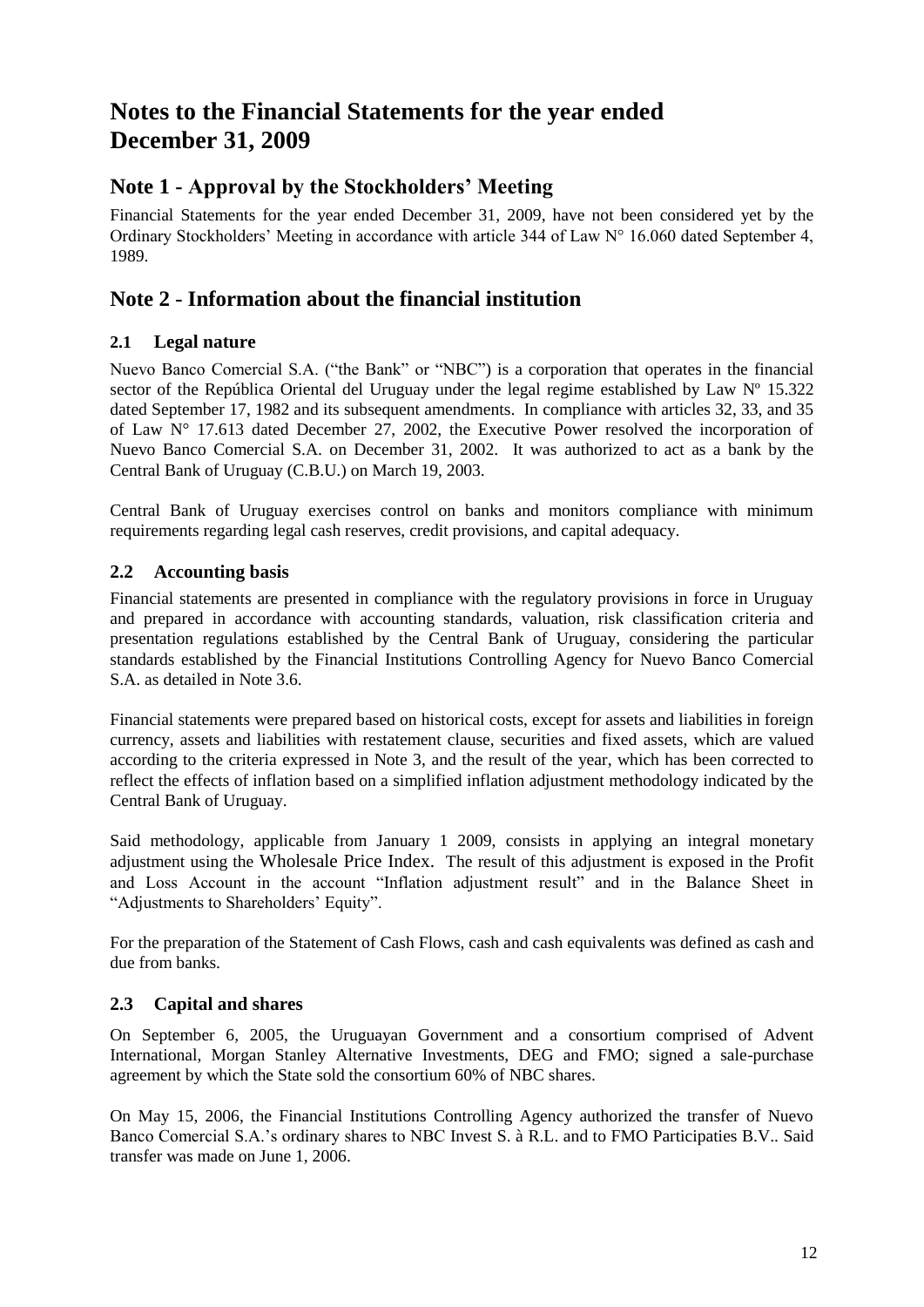On August 2, 2007, the Financial Institutions Controlling Agency authorized the transfer of 2% of Nuevo Banco Comercial S.A.'s ordinary shares to Tecevall S.A.. Said transfer was made on December 10, 2007.

The Bank's authorized capital amounts to thousands \$ 3.800.000. The paid in capital stock amounts to thousands \$ 3.634.000, and is represented by 2.180.400 ordinary shares and 1.453.600 preferred shares of \$ 1.000 per value each.

The paid in capital since December 10, 2007, was constituted as follows: NBC Invest S. à R.L. with 1.919.859 ordinary shares (52,83%), Nuevo Banco Comercial Holding B.V. (ex FMO Participaties B.V.) with 216.933 ordinary shares (5,97%), Tecevall S.A. with 43.608 ordinary shares (1,20%) and the Uruguayan Government with 1.453.600 preferred shares (40%).

The preferred shares held by the Uruguayan Government will have the right to a preferred fixed dividend of 4% annually. Over these shares, a call and put option was signed, to be carried out within the period of up to 7 years.

Additional information regarding the Bank's ownership structure is included in the Corporate Government's Annual Report (non audited information) required by article 36.3 of the Compilation of Central Bank Regulations, which is available on the Bank's website.

#### **2.4 Board of Directors and Executive Staff**

As at December 31, 2009, the Bank's Board of Directors is comprised as follows:

| Ernest George Bachrach       | President       |
|------------------------------|-----------------|
| Juan Pablo Zucchini          | Vice President  |
| Matías Eduardo Campiani      | Director        |
| <b>Roelf Pieter Eemsing</b>  | Director        |
| Mario Fernández Campo        | Director        |
| José Horacio Petrocelli      | Director        |
| Nicolás Sujoy Spiguel        | Director        |
| Gualberto De León Ledoux     | Deputy Director |
| Juan Carlos Torres Carretero | Deputy Director |

The Statutory Control Committee (Comisión Fiscal) is comprised as follows:

Ariel Adolfo Banda Figueroa Gerardo Caffera Morandi Sergio Lamorte Russomanno Pablo María Sequeira Urta Daniel Gustavo Marshall Scaldaferro Deputy

The Executive Staff, in accordance with the stipulated in article 38.11 of the Compilation of Central Bank Regulations, is also comprised of:

| José Ángel Fuentes Rodríguez        | <b>General Manager</b>               |
|-------------------------------------|--------------------------------------|
| Horacio Enrique Correge             | <b>Sub-General Manager</b>           |
| Luis Álvarez Perazzo                | General Accountant                   |
| Juan José Baluga Bello              | <b>Financial Manager</b>             |
| Gabriel Esteban Barandiarán Cubitto | <b>Customers Claim Responsible</b>   |
| Sergio Edison Burdín Cortondo       | Manager of Operations and Technology |
| María Ivonne Casulo Rodao           | <b>Marketing Manager</b>             |
| Alejandro Conforte Mariano          | <b>Foreign Relations Manager</b>     |
| Guillermo Alberto Gadola Bergara    | Human Resources Manager              |
| Ana Laura Gatti Dura                | <b>Internal Audit Manager</b>        |
| Daniel Roberto Leoncini Yañez       | Corporate Banking Manager            |
| Javier Isaac Liberman Jablonsky     | Risk Manager                         |
| Gustavo Alejandro Manriquez Vázquez | Personal Banking Manager             |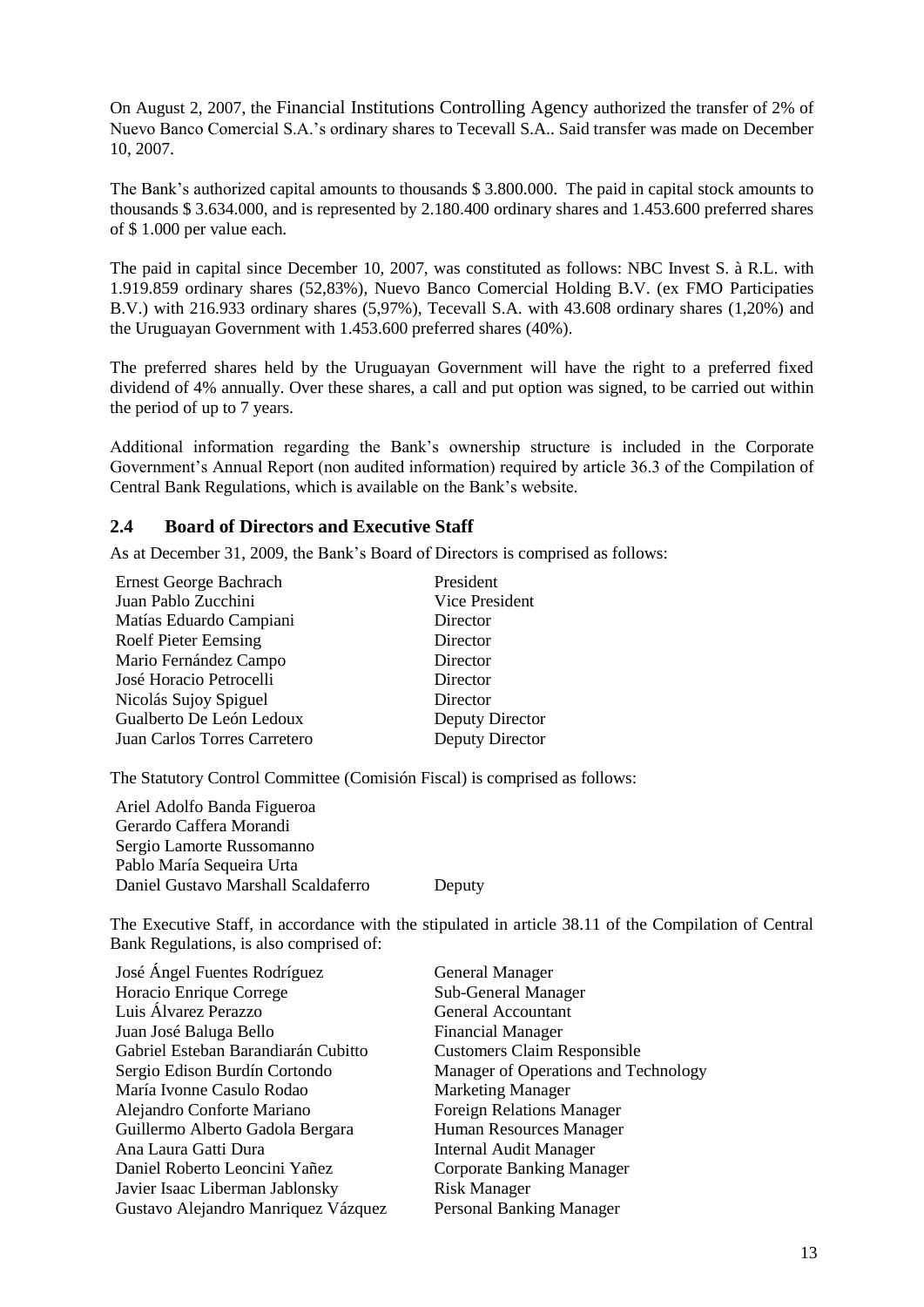| Marcelo Eduardo Porteiro Mainetto  | Retail Area Manager       |
|------------------------------------|---------------------------|
| María del Luján Rodriguez Chanquet | Compliance Officer        |
| Gerardo Raúl Sansberro Bonelli     | Credit Card Manager       |
| Carmelo Umpiérrez Cruz             | Foreign Exchange Operator |
| Pablo Federico Varela Artagaveytia | Legal Advice Manager      |

On March 1, 2010, Mr. José Angel Fuentes Rodriguez left his position of General Manager to become Director, being appointed in his name Mr. Horacio Enrique Correge.

Additional information regarding the Bank's management and control structure is included in the Corporate Government's Annual Report (non audited information) required by article 36.3 of the Compilation of Central Bank Regulations, which is available on the Bank's website.

## **Note 3 - Information regarding assets and liabilities**

#### **3.1 Assets and liabilities denominated in foreign currency**

Assets and liabilities denominated in foreign currency are translated into U.S. Dollars at the exchange rates published by the foreign exchange desk of the Central Bank of Uruguay as at the end of the year.

The resulting amounts in US Dollars are then translated into local currency at the exchange rate as at the end of the year (US\$  $1 = $ 19,627$ ).

### **3.2 Foreign currency position**

The global position in foreign currency as at December 31, 2009 is broken down as follows:

#### **In thousands**

|                         | Assets in<br>foreign | <b>Liabilities in</b> | Net position in foreign<br>currency |           | <b>Equivalent net</b> |
|-------------------------|----------------------|-----------------------|-------------------------------------|-----------|-----------------------|
|                         | currency             | foreign currency      |                                     |           | position in US\$      |
| Currency                |                      |                       | Asset                               | Liability |                       |
| <b>US Dollars</b>       | 859.924              | 808.406               | 51.518                              | ۰         | 51.518                |
| Argentine Pesos         | 16.912               | 1.232                 | 15.680                              | ۰.        | 4.125                 |
| <b>Brazilian Reales</b> | 41.487               | 6.794                 | 34.693                              | ۰.        | 19.927                |
| Euros                   | 21.783               | 16.043                | 5.740                               | ۰         | 8.231                 |
| Other                   | ۰                    | ۰                     | ۰                                   | ۰         | 4.599                 |
| TOTAL                   |                      |                       |                                     |           | 88.400                |

#### **3.3 Securities**

Securities are valued in accordance with criteria established in Rule 2.2 of the Accounting Standards and Chart of Accounts for Financial Institutions as described below.

The securities held for trading are valued at their market value including transaction costs and deducting accrued interests. Market value adjustments are included into the Profit and Loss Account of the fiscal year.

The securities available for sale are valued at their fair value, including transaction costs and deducting accrued interests. Fair value adjustments are included directly into the Equity until said securities are sold or reimbursed, and at that moment, the adjustments are inputted in the result of the fiscal year.

The securities held to maturity are valued at their acquisition cost including transaction costs and deducting accrued interests, adjusted for the difference between the acquisition price and face value, which is accrued on a lineal basis for the remaining time to maturity.

The interests' accrual is included in the results for the fiscal year.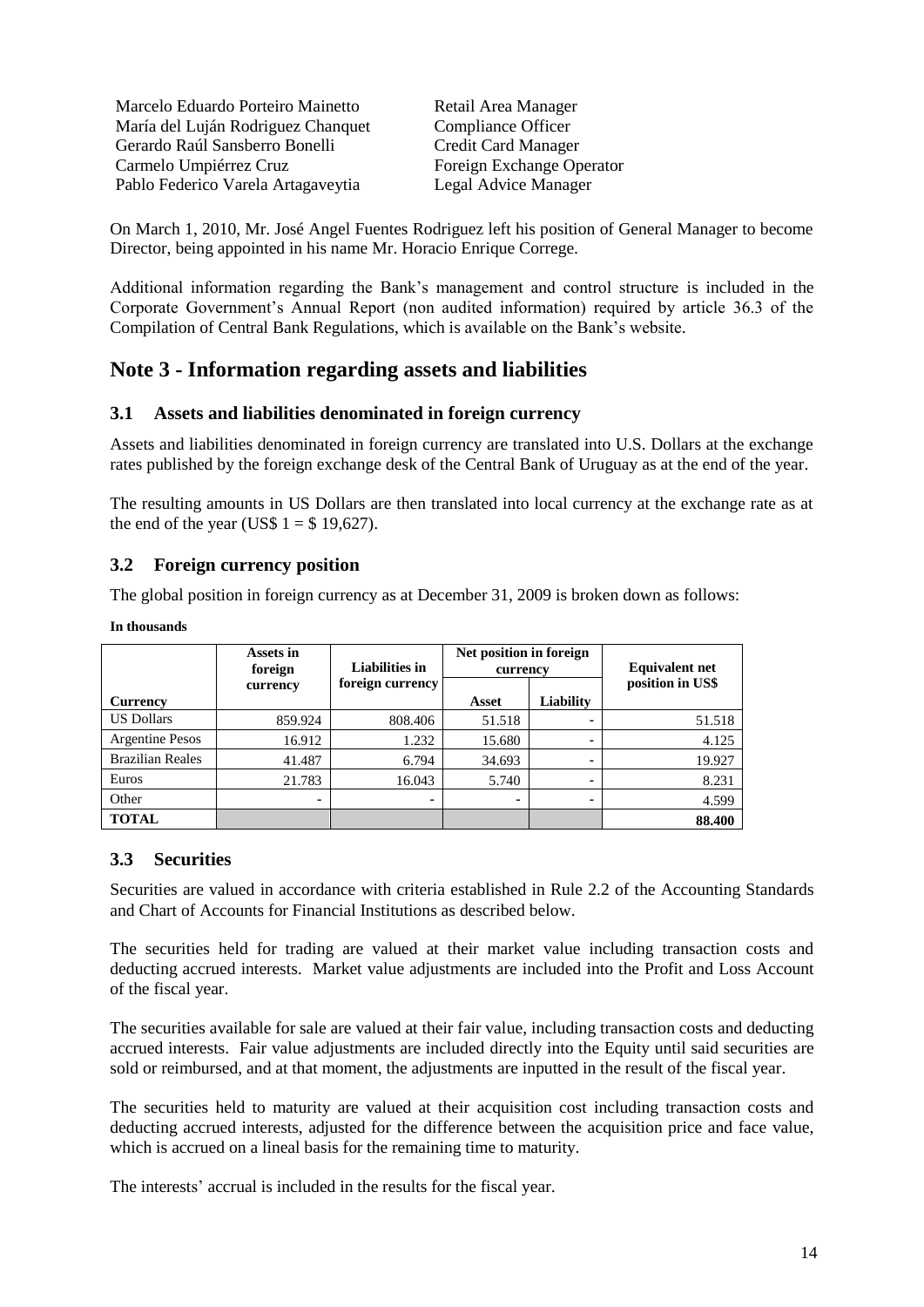The composition of the securities portfolio as at December 31, 2009 is as follows:

| <b>Book value</b><br><b>Market value</b><br>issuance<br><b>Securities held for trading</b><br>232.348<br>232.348<br>117.188<br>117.188<br><b>Uruguayan Government Securities</b><br>- Treasury Bonds<br>U.S. Dollars<br>54.694<br>54.694<br>- Global Bonds<br><b>Indexed Units</b><br>13.810<br>13.810<br>U.S. Dollars<br>38.897<br>38.897<br>- Global Bonds<br>9.787<br>- Global Bonds<br>9.787<br>Euros<br><b>Private Securities</b><br>112.801<br>112.801<br><b>U.S Dollars</b><br>14.742<br>14.742<br>- Uruguayan<br>- Brazil<br><b>U.S Dollars</b><br>98.059<br>98.059<br>Accrued interest Uruguayan Government Securities<br>2.050<br>2.050<br><b>Accrued interest Private Securities</b><br>309<br>309<br>2.273.141<br>Securities available for sale<br>2.273.141<br><b>Uruguayan Government Securities</b><br>836.638<br>836.638<br>U.S. Dollars<br>55.472<br>- Treasury Bonds<br>55.472<br>- Treasury Bonds<br><b>Indexed Units</b><br>718.342<br>718.342<br>- Global Bonds<br>U.S. Dollars<br>8.337<br>8.337<br>- Global Bonds<br>44.841<br>44.841<br>Euros<br>- Adjustable Mortgage Obligations<br><b>Uruguayan Pesos</b><br>9.646<br>9.646<br>591.211<br><b>Foreign Government Securities</b><br>591.211<br>U.S. Dollars<br>45.524<br>45.524<br>- Argentina<br><b>Argentine Pesos</b><br>74.501<br>- Argentina<br>74.501<br>- Brazil<br><b>U.S. Dollars</b><br>67.361<br>67.361<br>- Brazil<br>14.133<br>14.133<br>Euros<br>U.S. Dollars<br>- Chile<br>163.910<br>163.910<br>- Colombia<br>33.783<br>33.783<br>U.S. Dollars<br>- Peru<br><b>U.S. Dollars</b><br>34.004<br>34.004<br><b>U.S. Dollars</b><br>21.197<br>- International Agencies<br>21.197<br>51.730<br>51.730<br>- International Agencies<br>Euros<br><b>Australian Dollars</b><br>85.068<br>85.069<br>- International Agencies<br><b>Private Securities</b><br>811.207<br>811.207<br>U.S. Dollars<br>83.070<br>- Uruguayan<br>83.070<br>- Uruguayan<br>5.997<br><b>Uruguayan Pesos</b><br>5.997<br>- Argentina<br>Euros<br>239<br>239<br>U.S. Dollars<br>- Argentina<br>1.261<br>1.261<br>- Brazil<br>11.273<br>11.273<br>Reales<br>- Brazil<br>U.S. Dollars<br>166.427<br>166.427<br>U.S. Dollars<br>- Holland<br>39.937<br>39.937<br>U.S. Dollars<br>- Mexico<br>28.426<br>28.426<br>$-$ U.S.A.<br>U.S. Dollars<br>474.577<br>474.577<br>Accrued interest Uruguayan Government Securities<br>8.415<br>8.415<br>Accrued interest Foreign Government Securities<br>14.327<br>14.327<br><b>Accrued interest Private Securities</b><br>11.343<br>11.343<br><b>Devaluation Provision</b><br><b>Securities held to maturity</b><br>29.018<br>32.709<br><b>Uruguayan Government Securities</b><br>28.507<br>32.198<br>- Treasury Bonds<br>U.S. Dollars<br>22.966<br>25.711<br>- Global Bonds<br>U.S. Dollars<br>5.541<br>6.487<br>Accrued interest Uruguayan Government Securities<br>511<br>511<br><b>Devaluation Provision</b><br><b>TOTAL SECURITIES</b><br>2.534.507<br>2.538.198 | <b>SECURITIES</b> |                    | Amounts in thousands of Uruguayan<br><b>Pesos</b> |  |
|-------------------------------------------------------------------------------------------------------------------------------------------------------------------------------------------------------------------------------------------------------------------------------------------------------------------------------------------------------------------------------------------------------------------------------------------------------------------------------------------------------------------------------------------------------------------------------------------------------------------------------------------------------------------------------------------------------------------------------------------------------------------------------------------------------------------------------------------------------------------------------------------------------------------------------------------------------------------------------------------------------------------------------------------------------------------------------------------------------------------------------------------------------------------------------------------------------------------------------------------------------------------------------------------------------------------------------------------------------------------------------------------------------------------------------------------------------------------------------------------------------------------------------------------------------------------------------------------------------------------------------------------------------------------------------------------------------------------------------------------------------------------------------------------------------------------------------------------------------------------------------------------------------------------------------------------------------------------------------------------------------------------------------------------------------------------------------------------------------------------------------------------------------------------------------------------------------------------------------------------------------------------------------------------------------------------------------------------------------------------------------------------------------------------------------------------------------------------------------------------------------------------------------------------------------------------------------------------------------------------------------------------------------------------------------------------------------------------------------------------------------------------------------------------------------------------------------------------------------------------------------------------------------------------------------------------------------------|-------------------|--------------------|---------------------------------------------------|--|
|                                                                                                                                                                                                                                                                                                                                                                                                                                                                                                                                                                                                                                                                                                                                                                                                                                                                                                                                                                                                                                                                                                                                                                                                                                                                                                                                                                                                                                                                                                                                                                                                                                                                                                                                                                                                                                                                                                                                                                                                                                                                                                                                                                                                                                                                                                                                                                                                                                                                                                                                                                                                                                                                                                                                                                                                                                                                                                                                                             |                   | <b>Currency of</b> |                                                   |  |
|                                                                                                                                                                                                                                                                                                                                                                                                                                                                                                                                                                                                                                                                                                                                                                                                                                                                                                                                                                                                                                                                                                                                                                                                                                                                                                                                                                                                                                                                                                                                                                                                                                                                                                                                                                                                                                                                                                                                                                                                                                                                                                                                                                                                                                                                                                                                                                                                                                                                                                                                                                                                                                                                                                                                                                                                                                                                                                                                                             |                   |                    |                                                   |  |
|                                                                                                                                                                                                                                                                                                                                                                                                                                                                                                                                                                                                                                                                                                                                                                                                                                                                                                                                                                                                                                                                                                                                                                                                                                                                                                                                                                                                                                                                                                                                                                                                                                                                                                                                                                                                                                                                                                                                                                                                                                                                                                                                                                                                                                                                                                                                                                                                                                                                                                                                                                                                                                                                                                                                                                                                                                                                                                                                                             |                   |                    |                                                   |  |
|                                                                                                                                                                                                                                                                                                                                                                                                                                                                                                                                                                                                                                                                                                                                                                                                                                                                                                                                                                                                                                                                                                                                                                                                                                                                                                                                                                                                                                                                                                                                                                                                                                                                                                                                                                                                                                                                                                                                                                                                                                                                                                                                                                                                                                                                                                                                                                                                                                                                                                                                                                                                                                                                                                                                                                                                                                                                                                                                                             |                   |                    |                                                   |  |
|                                                                                                                                                                                                                                                                                                                                                                                                                                                                                                                                                                                                                                                                                                                                                                                                                                                                                                                                                                                                                                                                                                                                                                                                                                                                                                                                                                                                                                                                                                                                                                                                                                                                                                                                                                                                                                                                                                                                                                                                                                                                                                                                                                                                                                                                                                                                                                                                                                                                                                                                                                                                                                                                                                                                                                                                                                                                                                                                                             |                   |                    |                                                   |  |
|                                                                                                                                                                                                                                                                                                                                                                                                                                                                                                                                                                                                                                                                                                                                                                                                                                                                                                                                                                                                                                                                                                                                                                                                                                                                                                                                                                                                                                                                                                                                                                                                                                                                                                                                                                                                                                                                                                                                                                                                                                                                                                                                                                                                                                                                                                                                                                                                                                                                                                                                                                                                                                                                                                                                                                                                                                                                                                                                                             |                   |                    |                                                   |  |
|                                                                                                                                                                                                                                                                                                                                                                                                                                                                                                                                                                                                                                                                                                                                                                                                                                                                                                                                                                                                                                                                                                                                                                                                                                                                                                                                                                                                                                                                                                                                                                                                                                                                                                                                                                                                                                                                                                                                                                                                                                                                                                                                                                                                                                                                                                                                                                                                                                                                                                                                                                                                                                                                                                                                                                                                                                                                                                                                                             |                   |                    |                                                   |  |
|                                                                                                                                                                                                                                                                                                                                                                                                                                                                                                                                                                                                                                                                                                                                                                                                                                                                                                                                                                                                                                                                                                                                                                                                                                                                                                                                                                                                                                                                                                                                                                                                                                                                                                                                                                                                                                                                                                                                                                                                                                                                                                                                                                                                                                                                                                                                                                                                                                                                                                                                                                                                                                                                                                                                                                                                                                                                                                                                                             |                   |                    |                                                   |  |
|                                                                                                                                                                                                                                                                                                                                                                                                                                                                                                                                                                                                                                                                                                                                                                                                                                                                                                                                                                                                                                                                                                                                                                                                                                                                                                                                                                                                                                                                                                                                                                                                                                                                                                                                                                                                                                                                                                                                                                                                                                                                                                                                                                                                                                                                                                                                                                                                                                                                                                                                                                                                                                                                                                                                                                                                                                                                                                                                                             |                   |                    |                                                   |  |
|                                                                                                                                                                                                                                                                                                                                                                                                                                                                                                                                                                                                                                                                                                                                                                                                                                                                                                                                                                                                                                                                                                                                                                                                                                                                                                                                                                                                                                                                                                                                                                                                                                                                                                                                                                                                                                                                                                                                                                                                                                                                                                                                                                                                                                                                                                                                                                                                                                                                                                                                                                                                                                                                                                                                                                                                                                                                                                                                                             |                   |                    |                                                   |  |
|                                                                                                                                                                                                                                                                                                                                                                                                                                                                                                                                                                                                                                                                                                                                                                                                                                                                                                                                                                                                                                                                                                                                                                                                                                                                                                                                                                                                                                                                                                                                                                                                                                                                                                                                                                                                                                                                                                                                                                                                                                                                                                                                                                                                                                                                                                                                                                                                                                                                                                                                                                                                                                                                                                                                                                                                                                                                                                                                                             |                   |                    |                                                   |  |
|                                                                                                                                                                                                                                                                                                                                                                                                                                                                                                                                                                                                                                                                                                                                                                                                                                                                                                                                                                                                                                                                                                                                                                                                                                                                                                                                                                                                                                                                                                                                                                                                                                                                                                                                                                                                                                                                                                                                                                                                                                                                                                                                                                                                                                                                                                                                                                                                                                                                                                                                                                                                                                                                                                                                                                                                                                                                                                                                                             |                   |                    |                                                   |  |
|                                                                                                                                                                                                                                                                                                                                                                                                                                                                                                                                                                                                                                                                                                                                                                                                                                                                                                                                                                                                                                                                                                                                                                                                                                                                                                                                                                                                                                                                                                                                                                                                                                                                                                                                                                                                                                                                                                                                                                                                                                                                                                                                                                                                                                                                                                                                                                                                                                                                                                                                                                                                                                                                                                                                                                                                                                                                                                                                                             |                   |                    |                                                   |  |
|                                                                                                                                                                                                                                                                                                                                                                                                                                                                                                                                                                                                                                                                                                                                                                                                                                                                                                                                                                                                                                                                                                                                                                                                                                                                                                                                                                                                                                                                                                                                                                                                                                                                                                                                                                                                                                                                                                                                                                                                                                                                                                                                                                                                                                                                                                                                                                                                                                                                                                                                                                                                                                                                                                                                                                                                                                                                                                                                                             |                   |                    |                                                   |  |
|                                                                                                                                                                                                                                                                                                                                                                                                                                                                                                                                                                                                                                                                                                                                                                                                                                                                                                                                                                                                                                                                                                                                                                                                                                                                                                                                                                                                                                                                                                                                                                                                                                                                                                                                                                                                                                                                                                                                                                                                                                                                                                                                                                                                                                                                                                                                                                                                                                                                                                                                                                                                                                                                                                                                                                                                                                                                                                                                                             |                   |                    |                                                   |  |
|                                                                                                                                                                                                                                                                                                                                                                                                                                                                                                                                                                                                                                                                                                                                                                                                                                                                                                                                                                                                                                                                                                                                                                                                                                                                                                                                                                                                                                                                                                                                                                                                                                                                                                                                                                                                                                                                                                                                                                                                                                                                                                                                                                                                                                                                                                                                                                                                                                                                                                                                                                                                                                                                                                                                                                                                                                                                                                                                                             |                   |                    |                                                   |  |
|                                                                                                                                                                                                                                                                                                                                                                                                                                                                                                                                                                                                                                                                                                                                                                                                                                                                                                                                                                                                                                                                                                                                                                                                                                                                                                                                                                                                                                                                                                                                                                                                                                                                                                                                                                                                                                                                                                                                                                                                                                                                                                                                                                                                                                                                                                                                                                                                                                                                                                                                                                                                                                                                                                                                                                                                                                                                                                                                                             |                   |                    |                                                   |  |
|                                                                                                                                                                                                                                                                                                                                                                                                                                                                                                                                                                                                                                                                                                                                                                                                                                                                                                                                                                                                                                                                                                                                                                                                                                                                                                                                                                                                                                                                                                                                                                                                                                                                                                                                                                                                                                                                                                                                                                                                                                                                                                                                                                                                                                                                                                                                                                                                                                                                                                                                                                                                                                                                                                                                                                                                                                                                                                                                                             |                   |                    |                                                   |  |
|                                                                                                                                                                                                                                                                                                                                                                                                                                                                                                                                                                                                                                                                                                                                                                                                                                                                                                                                                                                                                                                                                                                                                                                                                                                                                                                                                                                                                                                                                                                                                                                                                                                                                                                                                                                                                                                                                                                                                                                                                                                                                                                                                                                                                                                                                                                                                                                                                                                                                                                                                                                                                                                                                                                                                                                                                                                                                                                                                             |                   |                    |                                                   |  |
|                                                                                                                                                                                                                                                                                                                                                                                                                                                                                                                                                                                                                                                                                                                                                                                                                                                                                                                                                                                                                                                                                                                                                                                                                                                                                                                                                                                                                                                                                                                                                                                                                                                                                                                                                                                                                                                                                                                                                                                                                                                                                                                                                                                                                                                                                                                                                                                                                                                                                                                                                                                                                                                                                                                                                                                                                                                                                                                                                             |                   |                    |                                                   |  |
|                                                                                                                                                                                                                                                                                                                                                                                                                                                                                                                                                                                                                                                                                                                                                                                                                                                                                                                                                                                                                                                                                                                                                                                                                                                                                                                                                                                                                                                                                                                                                                                                                                                                                                                                                                                                                                                                                                                                                                                                                                                                                                                                                                                                                                                                                                                                                                                                                                                                                                                                                                                                                                                                                                                                                                                                                                                                                                                                                             |                   |                    |                                                   |  |
|                                                                                                                                                                                                                                                                                                                                                                                                                                                                                                                                                                                                                                                                                                                                                                                                                                                                                                                                                                                                                                                                                                                                                                                                                                                                                                                                                                                                                                                                                                                                                                                                                                                                                                                                                                                                                                                                                                                                                                                                                                                                                                                                                                                                                                                                                                                                                                                                                                                                                                                                                                                                                                                                                                                                                                                                                                                                                                                                                             |                   |                    |                                                   |  |
|                                                                                                                                                                                                                                                                                                                                                                                                                                                                                                                                                                                                                                                                                                                                                                                                                                                                                                                                                                                                                                                                                                                                                                                                                                                                                                                                                                                                                                                                                                                                                                                                                                                                                                                                                                                                                                                                                                                                                                                                                                                                                                                                                                                                                                                                                                                                                                                                                                                                                                                                                                                                                                                                                                                                                                                                                                                                                                                                                             |                   |                    |                                                   |  |
|                                                                                                                                                                                                                                                                                                                                                                                                                                                                                                                                                                                                                                                                                                                                                                                                                                                                                                                                                                                                                                                                                                                                                                                                                                                                                                                                                                                                                                                                                                                                                                                                                                                                                                                                                                                                                                                                                                                                                                                                                                                                                                                                                                                                                                                                                                                                                                                                                                                                                                                                                                                                                                                                                                                                                                                                                                                                                                                                                             |                   |                    |                                                   |  |
|                                                                                                                                                                                                                                                                                                                                                                                                                                                                                                                                                                                                                                                                                                                                                                                                                                                                                                                                                                                                                                                                                                                                                                                                                                                                                                                                                                                                                                                                                                                                                                                                                                                                                                                                                                                                                                                                                                                                                                                                                                                                                                                                                                                                                                                                                                                                                                                                                                                                                                                                                                                                                                                                                                                                                                                                                                                                                                                                                             |                   |                    |                                                   |  |
|                                                                                                                                                                                                                                                                                                                                                                                                                                                                                                                                                                                                                                                                                                                                                                                                                                                                                                                                                                                                                                                                                                                                                                                                                                                                                                                                                                                                                                                                                                                                                                                                                                                                                                                                                                                                                                                                                                                                                                                                                                                                                                                                                                                                                                                                                                                                                                                                                                                                                                                                                                                                                                                                                                                                                                                                                                                                                                                                                             |                   |                    |                                                   |  |
|                                                                                                                                                                                                                                                                                                                                                                                                                                                                                                                                                                                                                                                                                                                                                                                                                                                                                                                                                                                                                                                                                                                                                                                                                                                                                                                                                                                                                                                                                                                                                                                                                                                                                                                                                                                                                                                                                                                                                                                                                                                                                                                                                                                                                                                                                                                                                                                                                                                                                                                                                                                                                                                                                                                                                                                                                                                                                                                                                             |                   |                    |                                                   |  |
|                                                                                                                                                                                                                                                                                                                                                                                                                                                                                                                                                                                                                                                                                                                                                                                                                                                                                                                                                                                                                                                                                                                                                                                                                                                                                                                                                                                                                                                                                                                                                                                                                                                                                                                                                                                                                                                                                                                                                                                                                                                                                                                                                                                                                                                                                                                                                                                                                                                                                                                                                                                                                                                                                                                                                                                                                                                                                                                                                             |                   |                    |                                                   |  |
|                                                                                                                                                                                                                                                                                                                                                                                                                                                                                                                                                                                                                                                                                                                                                                                                                                                                                                                                                                                                                                                                                                                                                                                                                                                                                                                                                                                                                                                                                                                                                                                                                                                                                                                                                                                                                                                                                                                                                                                                                                                                                                                                                                                                                                                                                                                                                                                                                                                                                                                                                                                                                                                                                                                                                                                                                                                                                                                                                             |                   |                    |                                                   |  |
|                                                                                                                                                                                                                                                                                                                                                                                                                                                                                                                                                                                                                                                                                                                                                                                                                                                                                                                                                                                                                                                                                                                                                                                                                                                                                                                                                                                                                                                                                                                                                                                                                                                                                                                                                                                                                                                                                                                                                                                                                                                                                                                                                                                                                                                                                                                                                                                                                                                                                                                                                                                                                                                                                                                                                                                                                                                                                                                                                             |                   |                    |                                                   |  |
|                                                                                                                                                                                                                                                                                                                                                                                                                                                                                                                                                                                                                                                                                                                                                                                                                                                                                                                                                                                                                                                                                                                                                                                                                                                                                                                                                                                                                                                                                                                                                                                                                                                                                                                                                                                                                                                                                                                                                                                                                                                                                                                                                                                                                                                                                                                                                                                                                                                                                                                                                                                                                                                                                                                                                                                                                                                                                                                                                             |                   |                    |                                                   |  |
|                                                                                                                                                                                                                                                                                                                                                                                                                                                                                                                                                                                                                                                                                                                                                                                                                                                                                                                                                                                                                                                                                                                                                                                                                                                                                                                                                                                                                                                                                                                                                                                                                                                                                                                                                                                                                                                                                                                                                                                                                                                                                                                                                                                                                                                                                                                                                                                                                                                                                                                                                                                                                                                                                                                                                                                                                                                                                                                                                             |                   |                    |                                                   |  |
|                                                                                                                                                                                                                                                                                                                                                                                                                                                                                                                                                                                                                                                                                                                                                                                                                                                                                                                                                                                                                                                                                                                                                                                                                                                                                                                                                                                                                                                                                                                                                                                                                                                                                                                                                                                                                                                                                                                                                                                                                                                                                                                                                                                                                                                                                                                                                                                                                                                                                                                                                                                                                                                                                                                                                                                                                                                                                                                                                             |                   |                    |                                                   |  |
|                                                                                                                                                                                                                                                                                                                                                                                                                                                                                                                                                                                                                                                                                                                                                                                                                                                                                                                                                                                                                                                                                                                                                                                                                                                                                                                                                                                                                                                                                                                                                                                                                                                                                                                                                                                                                                                                                                                                                                                                                                                                                                                                                                                                                                                                                                                                                                                                                                                                                                                                                                                                                                                                                                                                                                                                                                                                                                                                                             |                   |                    |                                                   |  |
|                                                                                                                                                                                                                                                                                                                                                                                                                                                                                                                                                                                                                                                                                                                                                                                                                                                                                                                                                                                                                                                                                                                                                                                                                                                                                                                                                                                                                                                                                                                                                                                                                                                                                                                                                                                                                                                                                                                                                                                                                                                                                                                                                                                                                                                                                                                                                                                                                                                                                                                                                                                                                                                                                                                                                                                                                                                                                                                                                             |                   |                    |                                                   |  |
|                                                                                                                                                                                                                                                                                                                                                                                                                                                                                                                                                                                                                                                                                                                                                                                                                                                                                                                                                                                                                                                                                                                                                                                                                                                                                                                                                                                                                                                                                                                                                                                                                                                                                                                                                                                                                                                                                                                                                                                                                                                                                                                                                                                                                                                                                                                                                                                                                                                                                                                                                                                                                                                                                                                                                                                                                                                                                                                                                             |                   |                    |                                                   |  |
|                                                                                                                                                                                                                                                                                                                                                                                                                                                                                                                                                                                                                                                                                                                                                                                                                                                                                                                                                                                                                                                                                                                                                                                                                                                                                                                                                                                                                                                                                                                                                                                                                                                                                                                                                                                                                                                                                                                                                                                                                                                                                                                                                                                                                                                                                                                                                                                                                                                                                                                                                                                                                                                                                                                                                                                                                                                                                                                                                             |                   |                    |                                                   |  |
|                                                                                                                                                                                                                                                                                                                                                                                                                                                                                                                                                                                                                                                                                                                                                                                                                                                                                                                                                                                                                                                                                                                                                                                                                                                                                                                                                                                                                                                                                                                                                                                                                                                                                                                                                                                                                                                                                                                                                                                                                                                                                                                                                                                                                                                                                                                                                                                                                                                                                                                                                                                                                                                                                                                                                                                                                                                                                                                                                             |                   |                    |                                                   |  |
|                                                                                                                                                                                                                                                                                                                                                                                                                                                                                                                                                                                                                                                                                                                                                                                                                                                                                                                                                                                                                                                                                                                                                                                                                                                                                                                                                                                                                                                                                                                                                                                                                                                                                                                                                                                                                                                                                                                                                                                                                                                                                                                                                                                                                                                                                                                                                                                                                                                                                                                                                                                                                                                                                                                                                                                                                                                                                                                                                             |                   |                    |                                                   |  |
|                                                                                                                                                                                                                                                                                                                                                                                                                                                                                                                                                                                                                                                                                                                                                                                                                                                                                                                                                                                                                                                                                                                                                                                                                                                                                                                                                                                                                                                                                                                                                                                                                                                                                                                                                                                                                                                                                                                                                                                                                                                                                                                                                                                                                                                                                                                                                                                                                                                                                                                                                                                                                                                                                                                                                                                                                                                                                                                                                             |                   |                    |                                                   |  |
|                                                                                                                                                                                                                                                                                                                                                                                                                                                                                                                                                                                                                                                                                                                                                                                                                                                                                                                                                                                                                                                                                                                                                                                                                                                                                                                                                                                                                                                                                                                                                                                                                                                                                                                                                                                                                                                                                                                                                                                                                                                                                                                                                                                                                                                                                                                                                                                                                                                                                                                                                                                                                                                                                                                                                                                                                                                                                                                                                             |                   |                    |                                                   |  |
|                                                                                                                                                                                                                                                                                                                                                                                                                                                                                                                                                                                                                                                                                                                                                                                                                                                                                                                                                                                                                                                                                                                                                                                                                                                                                                                                                                                                                                                                                                                                                                                                                                                                                                                                                                                                                                                                                                                                                                                                                                                                                                                                                                                                                                                                                                                                                                                                                                                                                                                                                                                                                                                                                                                                                                                                                                                                                                                                                             |                   |                    |                                                   |  |
|                                                                                                                                                                                                                                                                                                                                                                                                                                                                                                                                                                                                                                                                                                                                                                                                                                                                                                                                                                                                                                                                                                                                                                                                                                                                                                                                                                                                                                                                                                                                                                                                                                                                                                                                                                                                                                                                                                                                                                                                                                                                                                                                                                                                                                                                                                                                                                                                                                                                                                                                                                                                                                                                                                                                                                                                                                                                                                                                                             |                   |                    |                                                   |  |
|                                                                                                                                                                                                                                                                                                                                                                                                                                                                                                                                                                                                                                                                                                                                                                                                                                                                                                                                                                                                                                                                                                                                                                                                                                                                                                                                                                                                                                                                                                                                                                                                                                                                                                                                                                                                                                                                                                                                                                                                                                                                                                                                                                                                                                                                                                                                                                                                                                                                                                                                                                                                                                                                                                                                                                                                                                                                                                                                                             |                   |                    |                                                   |  |
|                                                                                                                                                                                                                                                                                                                                                                                                                                                                                                                                                                                                                                                                                                                                                                                                                                                                                                                                                                                                                                                                                                                                                                                                                                                                                                                                                                                                                                                                                                                                                                                                                                                                                                                                                                                                                                                                                                                                                                                                                                                                                                                                                                                                                                                                                                                                                                                                                                                                                                                                                                                                                                                                                                                                                                                                                                                                                                                                                             |                   |                    |                                                   |  |
|                                                                                                                                                                                                                                                                                                                                                                                                                                                                                                                                                                                                                                                                                                                                                                                                                                                                                                                                                                                                                                                                                                                                                                                                                                                                                                                                                                                                                                                                                                                                                                                                                                                                                                                                                                                                                                                                                                                                                                                                                                                                                                                                                                                                                                                                                                                                                                                                                                                                                                                                                                                                                                                                                                                                                                                                                                                                                                                                                             |                   |                    |                                                   |  |
|                                                                                                                                                                                                                                                                                                                                                                                                                                                                                                                                                                                                                                                                                                                                                                                                                                                                                                                                                                                                                                                                                                                                                                                                                                                                                                                                                                                                                                                                                                                                                                                                                                                                                                                                                                                                                                                                                                                                                                                                                                                                                                                                                                                                                                                                                                                                                                                                                                                                                                                                                                                                                                                                                                                                                                                                                                                                                                                                                             |                   |                    |                                                   |  |
|                                                                                                                                                                                                                                                                                                                                                                                                                                                                                                                                                                                                                                                                                                                                                                                                                                                                                                                                                                                                                                                                                                                                                                                                                                                                                                                                                                                                                                                                                                                                                                                                                                                                                                                                                                                                                                                                                                                                                                                                                                                                                                                                                                                                                                                                                                                                                                                                                                                                                                                                                                                                                                                                                                                                                                                                                                                                                                                                                             |                   |                    |                                                   |  |
|                                                                                                                                                                                                                                                                                                                                                                                                                                                                                                                                                                                                                                                                                                                                                                                                                                                                                                                                                                                                                                                                                                                                                                                                                                                                                                                                                                                                                                                                                                                                                                                                                                                                                                                                                                                                                                                                                                                                                                                                                                                                                                                                                                                                                                                                                                                                                                                                                                                                                                                                                                                                                                                                                                                                                                                                                                                                                                                                                             |                   |                    |                                                   |  |
|                                                                                                                                                                                                                                                                                                                                                                                                                                                                                                                                                                                                                                                                                                                                                                                                                                                                                                                                                                                                                                                                                                                                                                                                                                                                                                                                                                                                                                                                                                                                                                                                                                                                                                                                                                                                                                                                                                                                                                                                                                                                                                                                                                                                                                                                                                                                                                                                                                                                                                                                                                                                                                                                                                                                                                                                                                                                                                                                                             |                   |                    |                                                   |  |
|                                                                                                                                                                                                                                                                                                                                                                                                                                                                                                                                                                                                                                                                                                                                                                                                                                                                                                                                                                                                                                                                                                                                                                                                                                                                                                                                                                                                                                                                                                                                                                                                                                                                                                                                                                                                                                                                                                                                                                                                                                                                                                                                                                                                                                                                                                                                                                                                                                                                                                                                                                                                                                                                                                                                                                                                                                                                                                                                                             |                   |                    |                                                   |  |
|                                                                                                                                                                                                                                                                                                                                                                                                                                                                                                                                                                                                                                                                                                                                                                                                                                                                                                                                                                                                                                                                                                                                                                                                                                                                                                                                                                                                                                                                                                                                                                                                                                                                                                                                                                                                                                                                                                                                                                                                                                                                                                                                                                                                                                                                                                                                                                                                                                                                                                                                                                                                                                                                                                                                                                                                                                                                                                                                                             |                   |                    |                                                   |  |
|                                                                                                                                                                                                                                                                                                                                                                                                                                                                                                                                                                                                                                                                                                                                                                                                                                                                                                                                                                                                                                                                                                                                                                                                                                                                                                                                                                                                                                                                                                                                                                                                                                                                                                                                                                                                                                                                                                                                                                                                                                                                                                                                                                                                                                                                                                                                                                                                                                                                                                                                                                                                                                                                                                                                                                                                                                                                                                                                                             |                   |                    |                                                   |  |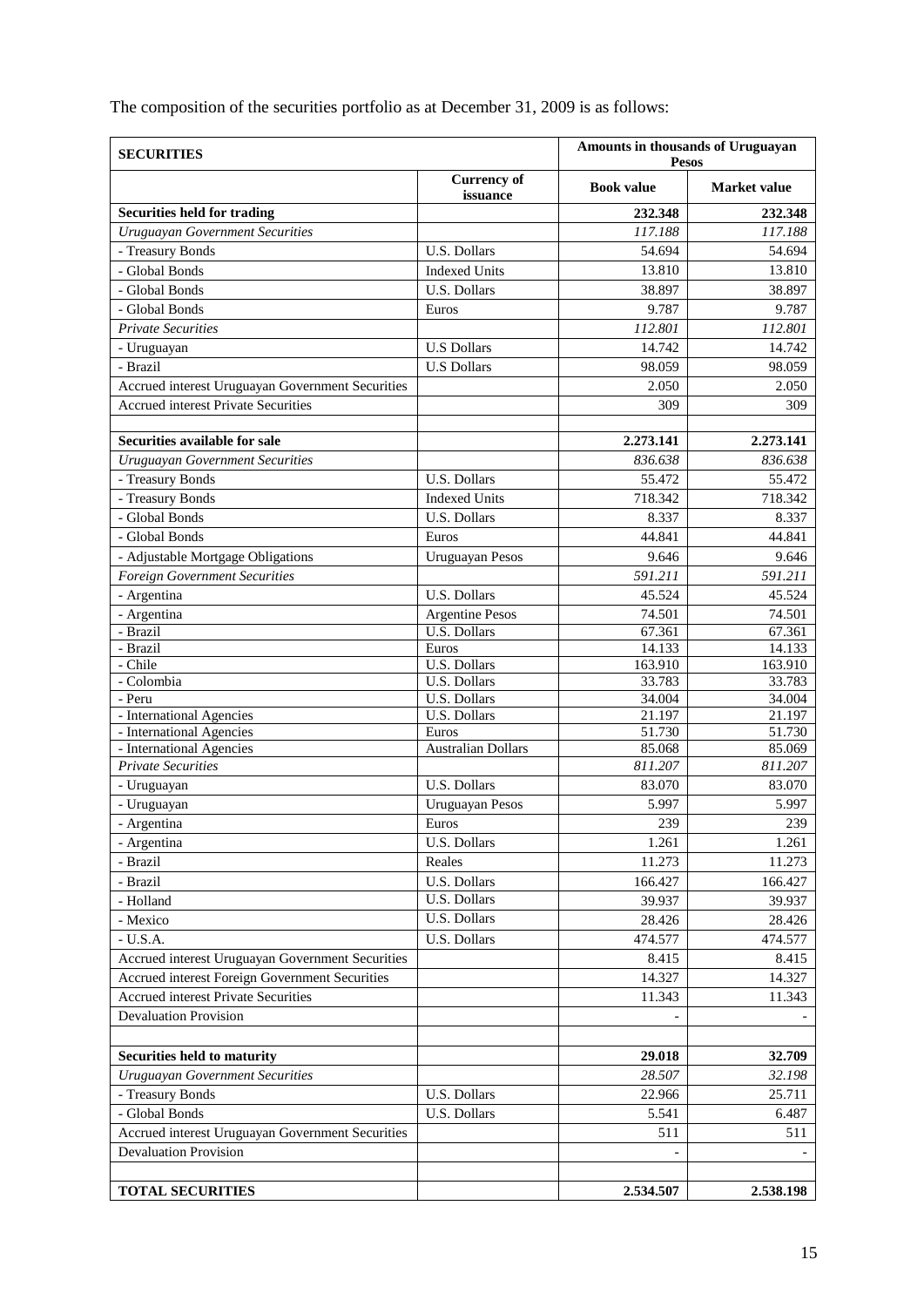| <b>SECURITIES</b>                              |                                | Amounts in thousands of Uruguayan<br><b>Pesos</b> |              |  |
|------------------------------------------------|--------------------------------|---------------------------------------------------|--------------|--|
|                                                | <b>Currency of</b><br>issuance | <b>Book value</b>                                 | Market value |  |
|                                                |                                |                                                   |              |  |
| SECURITIES ISSUED BY THE C.B.U. <sup>(1)</sup> |                                |                                                   |              |  |
| <b>Securities held for trading</b>             |                                |                                                   |              |  |
|                                                |                                |                                                   |              |  |
| Securities available for sale                  |                                | 1.382.520                                         | 1.382.520    |  |
| - Monetary Regulation Bills                    | Uruguayan Pesos                | 782.781                                           | 782.781      |  |
| - Monetary Regulation Bills                    | <b>Indexed Units</b>           | 478.013                                           | 478.013      |  |
| - Indexed Notes                                | <b>Indexed Units</b>           | 71.458                                            | 71.458       |  |
| Income from Securities issued by C.B.U.        |                                | 50.268                                            | 50.268       |  |
|                                                |                                |                                                   |              |  |
| <b>Securities held to maturity</b>             |                                |                                                   |              |  |
|                                                |                                |                                                   |              |  |
| <b>TOTAL SECURITIES ISSUED BY C.B.U.</b>       |                                | 1.382.520                                         | 1.382.520    |  |

(1) Recorded under Outstanding credits to the Financial Sector.

### **3.4 Limitations to the free disposal of assets or equity and restriction to property rights**

As of December 31, 2009, there are certain assets whose disposal is limited as follows:

- a) The chapter "Outstanding credits financial sector" includes assets for thousands \$ 431.007 (thousands US\$ 21.960), which correspond to a deposit in guarantee of transactions with Visa International.
- b) The chapter "Securities Securities available for Sale" includes thousands \$ 248.162 (thousands Indexed Units 126.400 nominal value) corresponding to Treasury Bills in indexed units in guarantee of transactions through the Payment and Reciprocal Credit Agreement of ALADI.
- c) The chapter "Cash and equivalents" includes a cash deposit in the Central Bank of Uruguay which is pledged in guarantee in its favor for thousands \$ 5.002 (thousands of Indexed Units 2.500) corresponding to the guarantee required to act as Financial Fiduciary.

Additionally, in accordance with article 51 of the Compilation of Regulations of Operations and with the purpose of being able to use the line of credit established in article 49 of the mention Compilation, on July 26, 2005 the Bank has set up an irrevocable pledge with displacement of the entirety of the financial instruments, current accounts and securities, with free disposal, that the Bank has booked or deposited in the Central Bank, either issued by the Central Bank or by the Uruguayan Government.

The allocation of these assets will be in effect when the Bank uses the line of credit established in article 49 of the Compilation of Regulations of Operations for up to a maximum of 15% of the Bank's net equity responsibility, if it does not exceed the equivalent to double the basic equity responsibility for banks. As at December 31, 2009, the credit line was not used.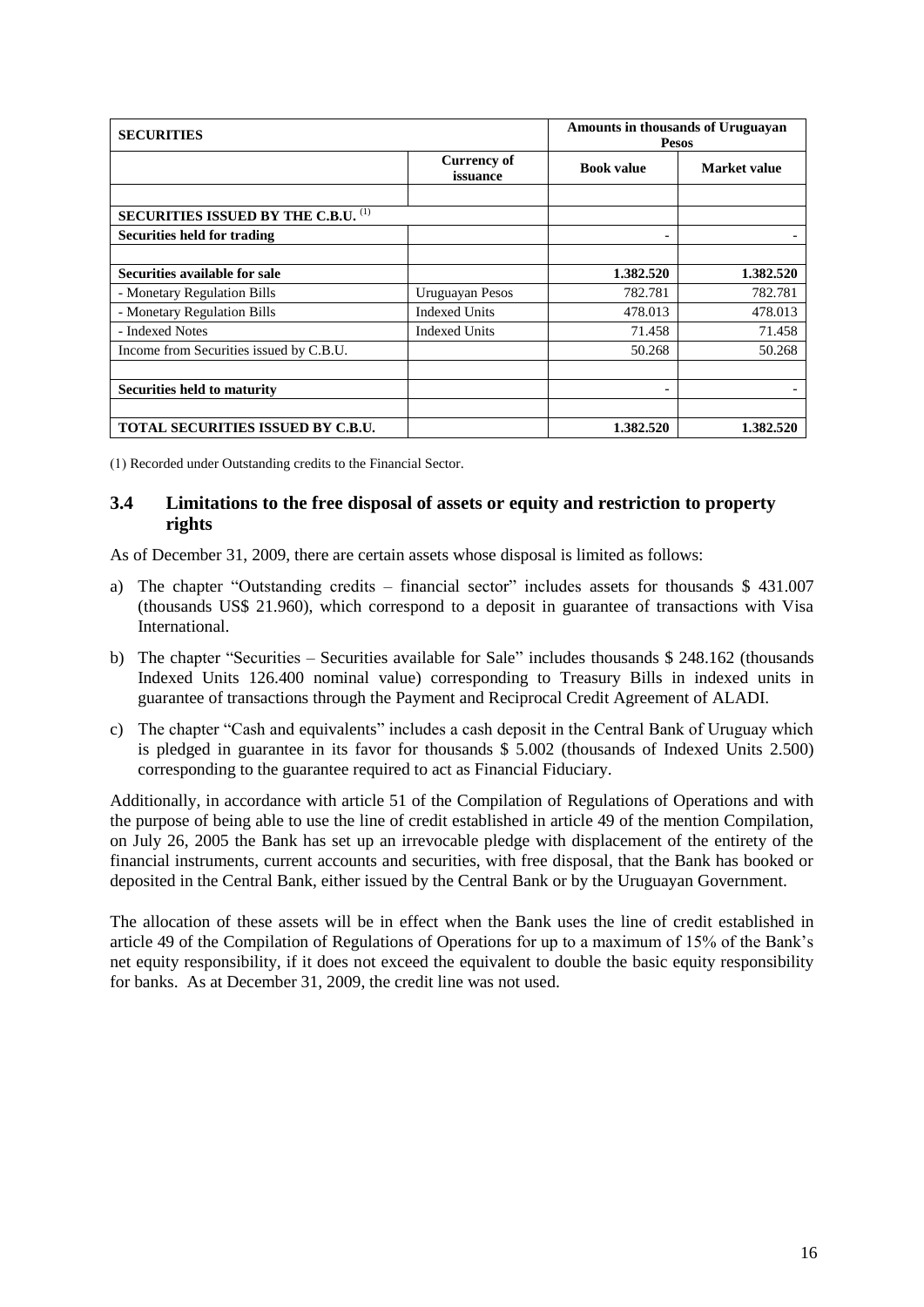### **3.5 Assets and liabilities with restatement clause**

The amounts of assets and liabilities subject to restatement clause are as follows:

| <b>Restatement Index</b>           | <b>Restated Assets</b> | <b>Restated Liabilities</b> |
|------------------------------------|------------------------|-----------------------------|
| Consumer Price Index (C.P.I.)      | 345.630                |                             |
| Adjustable Mortgage Bonds (O.H.R.) | 9.646                  |                             |
| Indexed Units (Unidades indexadas) | 1.761.511              | 220.080                     |
| <b>TOTAL</b>                       | 2.116.787              | 220.080                     |

**In thousands of Uruguayan pesos**

### **3.6 Financial Sector and Non-Financial Sector Credit Portfolio**

Receivables include the receivable capital amount of each transaction and the corresponding interest accrued thereon.

The credit portfolio has been classified in accordance with criteria established in Rule 3.8, and the transitory standards of the Accounting Standards and Chart of Accounts for Financial Institutions, considering the particular standards established by the Financial Institutions Controlling Agency for Nuevo Banco Comercial S.A..

According to the particular instruction No. 128/2003/1057 dated December 11, 2003:

- a) For the credits originated in agreements with customers who were given a reduction equal to or fewer than a third of the compensatory interest rate originally agreed, for the period previous to the restructuring date, the particular Rule 3.8 literal d) i) or transitory Rule 4.29 of the Accounting Standards and the Chart of Accounts for Financial Institutions have been applied, to which correspond according to the percentage of interests actually paid over the interests determined by the new rate.
- b) For the credits originated in agreement with customers who were given a reduction greater than a third of the compensatory interest rate originally agreed, for the period before the restructuring date, the transitory Rule 4.33 of the Accounting Standards and the Chart of Accounts for Financial Institutions has been applied. In order to classify the debtors under this situation, the particular instruction established that they might be improved up to the category of "normal risk" provided that as at December 31<sup>st</sup>, 2002 they were not classified into the category of "irrecoverable risk".

According to the particular instruction established by the Financial Institutions Controlling Agency N°128/2004/0321 dated April 16, 2004, the Transitory Regulations 4.29 and 4.33 of the Accounting Regulations and Account Plan for Financial Intermediation Companies and in the terms communicated by the particular instruction N° 128/2003/1057, were extended until December 31, 2004.

According to the particular instruction established by the Financial Institutions Controlling Agency N° 128/2005/0494 dated June 22, 2005, all the regulations in force regarding the particular regime on the credit portfolio established by Nuevo Banco Comercial S.A. are unified in a sole resolution, as follows:

a) Registration of the restructured Argentine credit portfolio: the decrease in restructured Argentine credits due to the pesification after applying Decree 214/2002 of the Government of the Argentine Republic, is not considered a release granted to the client for its classification.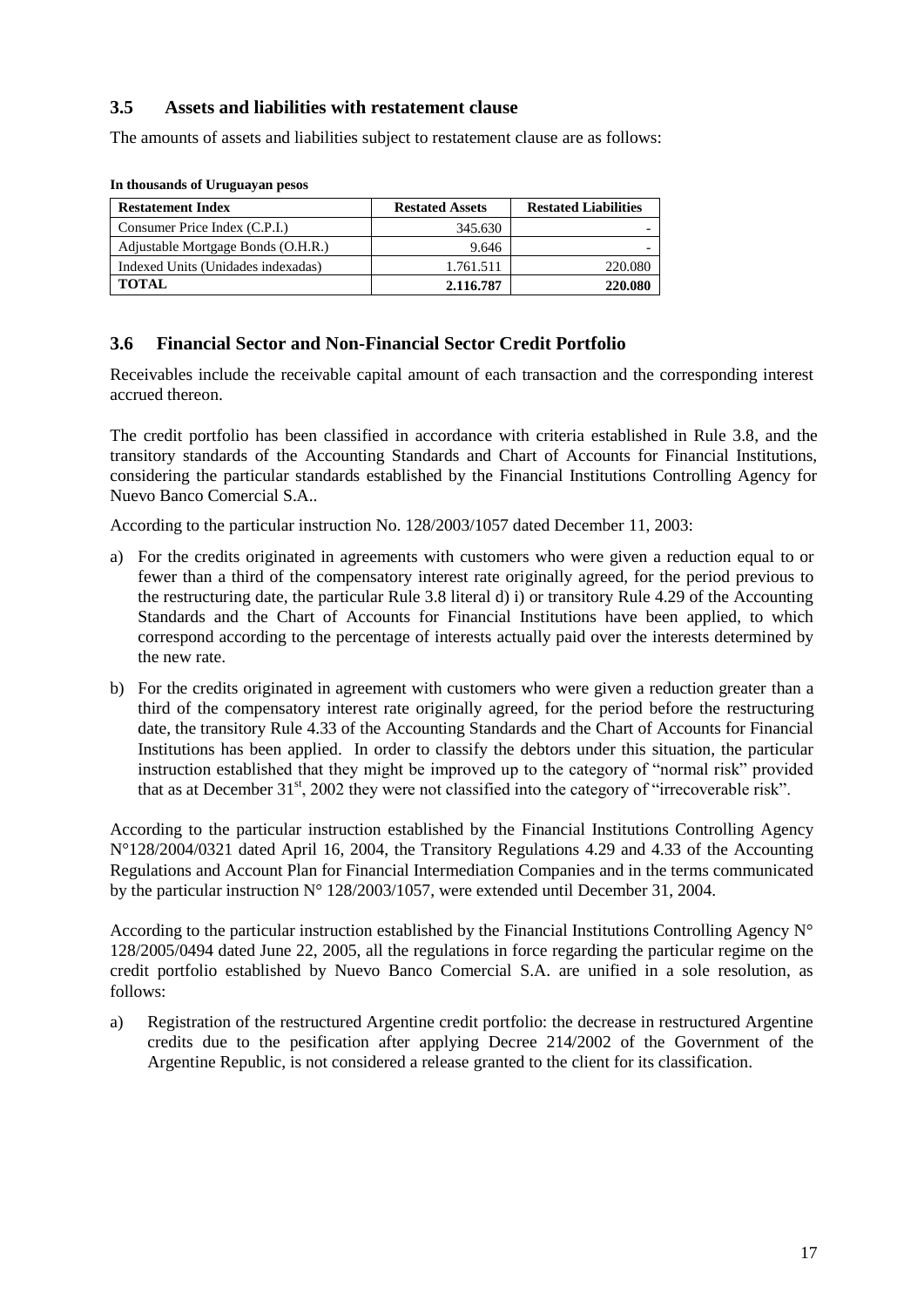- b) Overdue restructured credits: the deadlines for transfers among overdue restructured credit accounts are modified:
	- Following thirty days of being booked in "Overdue restructured credits", unpaid transactions need to be transferred to the account "Under Management for Recovery".
	- Following thirty days of being booked in "Under Management for Recovery", unpaid transactions will be transferred to "Delinquent Loans" or "Written off Credits" (from memorandum accounts), according to the antiquity of the first unpaid maturity corresponding to any transaction of the original debts.

In order to consider the stipulated in particular instruction 3.8 d i) (renewal of transactions), 100% of the interest accrued since the date of restructure of the transaction must be received.

- c) Guarantees of overdue restructured credits: in the case of credits previously written off, an income will be recognized for:
	- Cash deposits made in the Bank, when the credit was issued in the same currency, except for cases of credits in local currency with deposits in USA Dollars or Euros. Deposits should be pledged expressly and irrevocably in favor of the Bank.
	- Deposits made in the Bank, of public securities and deposit certificates issued by the Bank. Securities should have public quotation in markets not influenced by individual private agents. The credit must have been issued in the same currency as the securities, except in the case of credits in local currency with guarantee of securities issued in USA Dollars or Euros. The deposits should be pledged expressly and irrevocably in favor of the Bank. The pledge of these certificates can be incorporated to the guarantees established in the Particular instruction 3.16 numeral I) section a) numeral i).

Unpaid transactions of the Non Financial Sector are booked in "Overdue loans" after a period of 60 days from their expiration. Consumer loans are booked in "Under management for recovery" after a period of 90 days from their expiration, and they are transferred to "Delinquent loans" after 120 days from their expiration. In the case of Mortgage Loans, they are booked in "Under management for recovery" after a period of 180 days from their expiration, and transferred to "Delinquent loans" after 240 days from their expiration. Finally, Commercial Loans are booked in "Under management for recovery" after a period of 120 days from their expiration, and they are transferred to "Delinquent loans" after 180 days form their expiration.

Financial Sector loans overdue for 1 day or more are booked in "Overdue loans", after a period of 120 days from their expiration, they are booked in "Under management for recovery" and after 180 days form their expiration they are booked in "Delinquent loans".

The necessary provisions have been booked to cover eventual losses derived from bad debts, in accordance with Rule 3.12 of the Accounting Standards and Plan of Accounts for Financial Institutions. In order to determine the amount to be provisioned, guarantees admitted by Rules 3.16 and 3.17 of said Accounting Standards have been deducted.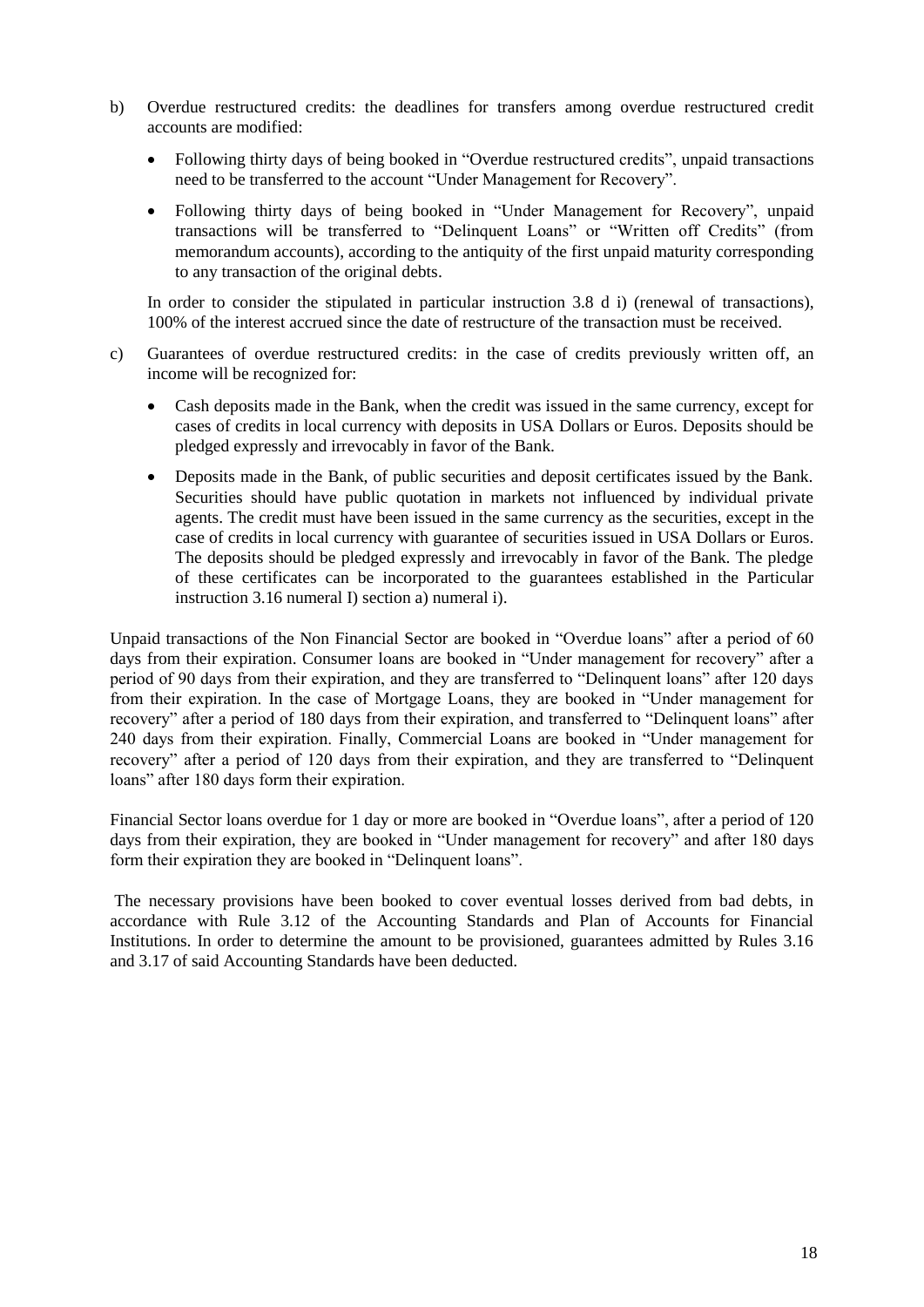### **Risks of Non-Financial Sector**

**In thousands of Uruguayan pesos**

|                                                                      | <b>Credits</b>           | <b>Credits foreign</b>              | Contin-                  | <b>Total</b>             | Computed                 | <b>Constituted Provisions (1)</b>                  |                          | <b>Balance</b><br>after |
|----------------------------------------------------------------------|--------------------------|-------------------------------------|--------------------------|--------------------------|--------------------------|----------------------------------------------------|--------------------------|-------------------------|
| <b>Risk Categories</b>                                               | local<br>currency        | currency (equiv.<br>local currency) | gencies                  | <b>Risks</b>             | guarantees               | Minimum %                                          | Amount                   | provisions              |
| 1A Op. with liquidity<br>collateral                                  | 14.689                   | 118.615                             |                          | 133.304                  | 133.304                  | 0%                                                 | $\overline{\phantom{a}}$ | 133.304                 |
| 1C Debtors with strong<br>repayment capacity                         | 2.605.322                | 4.748.180                           | 3.356.238                | 10.709.740               | 1.362.991                | Equal to or more than<br>0.5% and less than<br>3%  | 54.387                   | 10.655.353              |
| 2A Debtors with<br>acceptable repayment<br>capacity                  | 285.880                  | 1.586.747                           | 190.097                  | 2.062.724                | 520.430                  | Equal to or more than<br>3% and less than 7%       | 47.577                   | 2.015.147               |
| 2B Debtors with<br>potential repayment<br>problems                   | 584.632                  | 1.126.423                           | 147.955                  | 1.859.010                | 675.691                  | Equal to or more than<br>7% and less than 20%      | 85.102                   | 1.773.908               |
| 3 Debtors with<br>compromised<br>repayment problems                  | 189.871                  | 851.508                             | 116.402                  | 1.157.781                | 609.088                  | Equal to or more than<br>20% and less than<br>50%  | 119.252                  | 1.038.529               |
| 4 Debtors with highly<br>compromised<br>repayment problems           | 114.153                  | 469.793                             | 29.419                   | 613.365                  | 448.935                  | Equal to or more than<br>50% and less than<br>100% | 85.572                   | 527.793                 |
| 5. Irrecoverable                                                     | 168.732                  | 99.832                              | 6.618                    | 275.182                  | 32.430                   | 100%                                               | 242.901                  | 32.281                  |
| <b>SUBTOTAL (2)</b>                                                  | 3.963.279                | 9.001.098                           | 3.846.729                | 16.811.106               | 3.782.869                |                                                    | 634.791                  | 16.176.315              |
| Other accounts<br>receivable                                         | 123.603                  | 80.114                              | $\overline{\phantom{a}}$ | 203.717                  |                          |                                                    | $\overline{\phantom{a}}$ | 203.717                 |
| 90% forward contracts<br>and forward contracts<br>losses not accrued | $\overline{\phantom{a}}$ | $\overline{\phantom{a}}$            | $\overline{\phantom{a}}$ | $\overline{\phantom{a}}$ | $\overline{\phantom{a}}$ |                                                    | $\overline{\phantom{a}}$ |                         |
| Other contingencies                                                  |                          |                                     |                          |                          |                          |                                                    |                          |                         |
| <b>TOTAL</b>                                                         | 4.086.882                | 9.081.212                           | 3.846.729                | 17.014.823               | 3.782.869                |                                                    | 634.791                  | 16.380.032              |
|                                                                      |                          |                                     |                          |                          |                          |                                                    |                          |                         |

 $(1)$  In accordance with Rule 3.12, some transactions are not provisioned.

(2) It corresponds only to accounts included in the Credit Risk Information, forward contracts are included at  $10\%$  of their value.

## **Risks Composition of Non-Financial Sector**

**In thousands of Uruguayan pesos**

| <b>Risk Categories</b>                                               | Outstanding | <b>Provisions</b>        | Overdue<br>credits | <b>Provisions</b> | Other<br>accounts<br>receivable | <b>Provisions</b> | Contingen-<br>cies | <b>Provisions</b> |
|----------------------------------------------------------------------|-------------|--------------------------|--------------------|-------------------|---------------------------------|-------------------|--------------------|-------------------|
| 1A Op. with liquidity                                                |             |                          |                    |                   |                                 |                   |                    |                   |
| collateral                                                           | 133.304     |                          |                    |                   |                                 |                   |                    |                   |
| 1C Debtors with strong                                               |             |                          |                    |                   |                                 |                   |                    |                   |
| repayment capacity                                                   | 6.995.655   | 35.535                   |                    |                   | 357.847                         | 2.272             | 3.356.238          | 16.580            |
| 2A Debtors with acceptable                                           |             |                          |                    |                   |                                 |                   |                    |                   |
| repayment capacity                                                   | 1.872.627   | 42.303                   |                    |                   | -                               |                   | 190.097            | 5.274             |
| 2B Debtors with potential                                            |             |                          |                    |                   |                                 |                   |                    |                   |
| repayment problems                                                   | 1.650.923   | 74.102                   |                    |                   | 60.132                          | 4.209             | 147.955            | 6.791             |
| 3 Debtors with compromised                                           |             |                          |                    |                   |                                 |                   |                    |                   |
| repayment problems                                                   | 975.889     | 87.245                   | 62.810             | 9.390             | 2.680                           | 536               | 116.402            | 22.081            |
| 4 Debtors with highly                                                |             |                          |                    |                   |                                 |                   |                    |                   |
| compromised repayment                                                |             |                          |                    |                   |                                 |                   |                    |                   |
| problems                                                             | 550.780     | 67.100                   | 33.166             | 11.850            | $\overline{\phantom{0}}$        |                   | 29.419             | 6.622             |
| 5. Irrecoverable                                                     | 49.520      | 27.593                   | 219.044            | 209.160           | $\overline{\phantom{0}}$        |                   | 6.618              | 6.148             |
| <b>SUBTOTAL (1)</b>                                                  | 12.228.698  | 333.878                  | 315.020            | 230.400           | 420.659                         | 7.017             | 3.846.729          | 63.496            |
| Other accounts receivable                                            |             | $\overline{\phantom{a}}$ |                    |                   | 203.717                         |                   |                    |                   |
| 90% forward contracts and<br>forward contracts losses not<br>accrued |             | $\overline{\phantom{a}}$ |                    |                   | $\overline{\phantom{0}}$        |                   |                    |                   |
| Other contingencies                                                  |             | $\overline{\phantom{a}}$ |                    |                   | $\overline{\phantom{0}}$        |                   |                    |                   |
|                                                                      |             |                          |                    |                   |                                 |                   |                    |                   |
| <b>TOTAL</b>                                                         | 12.228.698  | 333.878                  | 315.020            | 230.400           | 624.376                         | 7.017             | 3.846.729          | 63.496            |

(1) It corresponds only to accounts included in the Credit Risk Information, forward contracts are included at 10% of their value.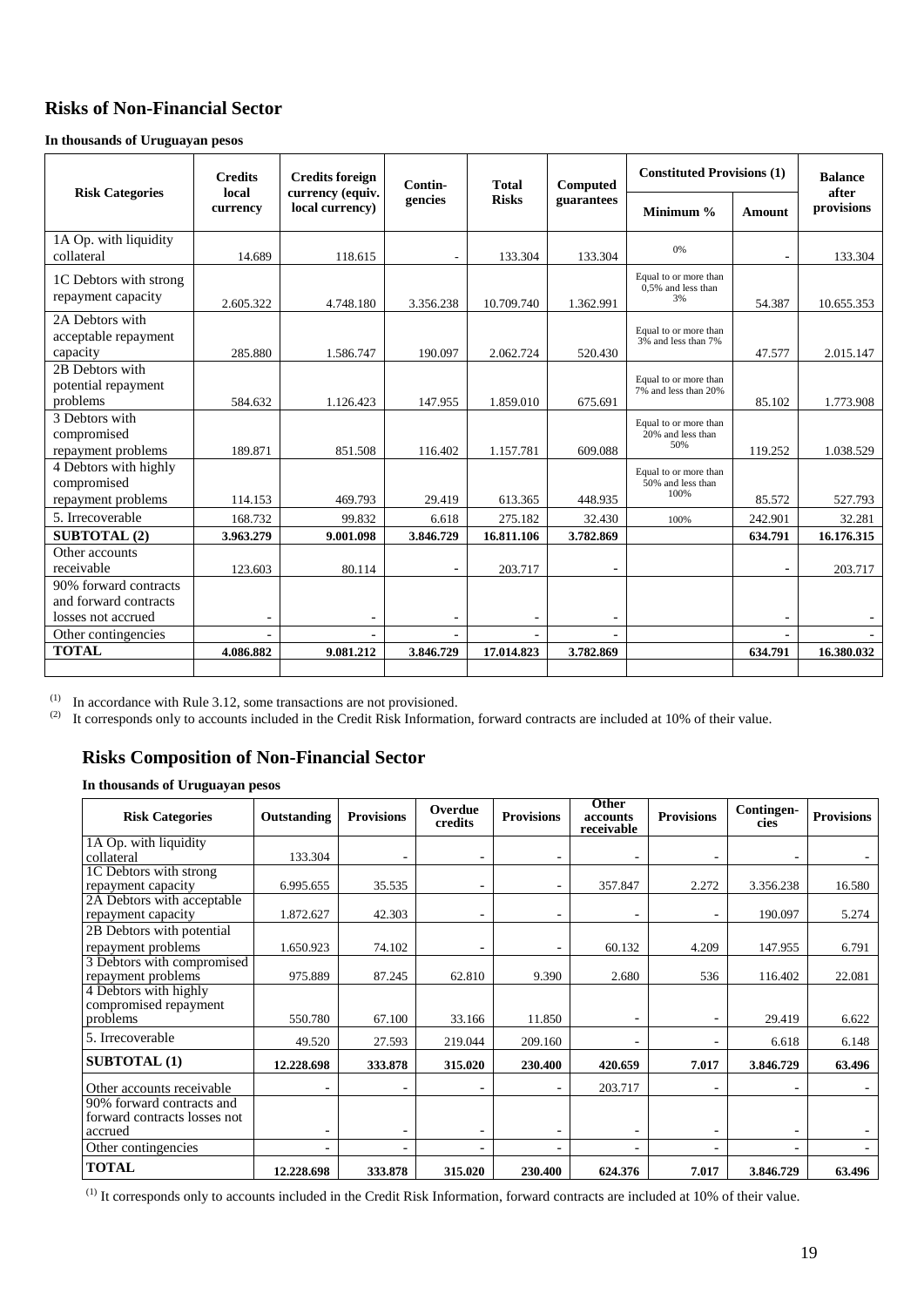### **Risks of Financial Sector**

**In thousands of Uruguayan pesos**

| <b>Risk Categories</b>                                                     | <b>Demand</b><br><b>Deposits</b> | <b>Demand</b><br><b>Deposits</b> | <b>Credits</b><br>Local | <b>Credits</b><br>Foreign<br>currency | Contin- | Other                    | <b>Total Risk</b> | Computed                 | <b>Constituted</b><br>Provisions (1)                       |                              | Net risk of |
|----------------------------------------------------------------------------|----------------------------------|----------------------------------|-------------------------|---------------------------------------|---------|--------------------------|-------------------|--------------------------|------------------------------------------------------------|------------------------------|-------------|
|                                                                            | Local<br>Currency                | Foreign<br><b>Currency</b>       | currency                | (equiv.<br>local<br>currency)         | gencies | accounts<br>receivable   |                   | guarantees               | Minimum<br>$\frac{0}{0}$                                   | <b>Amount</b>                | provisions  |
| 1A Outstanding<br>resident debtors or<br>non-residents BBB+<br>or higher   | 46.140                           | 1.238.476                        | 151.875                 | 4.470.410                             | 225.518 |                          | 6.132.419         |                          | 0%                                                         | $\overline{a}$               | 6.132.419   |
| 1B Non-resident<br>debtors with very<br>strong repayment<br>capacity       |                                  |                                  |                         | 380.400                               | 42.365  | 6.199                    | 428.964           |                          | Equal to or<br>more than<br>$0.2%$ and less<br>than $0.5%$ | 758                          | 428.206     |
| 1C Non-resident<br>debtors with strong<br>repayment capacity               |                                  | 37.937                           |                         | 61.421                                | 55.315  |                          | 154.673           |                          | Equal to or<br>more than<br>$0.5%$ and less<br>than 3%     | 309                          | 154.364     |
| 2A Non-resident<br>debtors with<br>acceptable repayment<br>capacity        | $\overline{\phantom{a}}$         | $\overline{\phantom{a}}$         |                         | 49.233                                |         |                          | 49.233            |                          | Equal to or<br>more than 3%<br>and less than<br>7%         | 1.477                        | 47.756      |
| 2B Non-resident<br>debtors with potential<br>repayment problems            | $\overline{\phantom{a}}$         | 1.961                            |                         | 5.723                                 | 39.954  |                          | 47.638            |                          | Equal to or<br>more than 7%<br>and less than<br>20%        | 12                           | 47.626      |
| 3 Non-resident<br>debtors with<br>compromised<br>repayment problems        |                                  | $\overline{\phantom{a}}$         |                         |                                       |         |                          |                   |                          | Equal to or<br>more than<br>20% and less<br>than 50%       | $\overline{\phantom{a}}$     |             |
| 4 Non-resident<br>debtors with highly<br>compromised<br>repayment problems | $\overline{\phantom{a}}$         | $\overline{\phantom{0}}$         |                         | $\overline{\phantom{a}}$              |         |                          |                   | $\overline{\phantom{a}}$ | Equal to or<br>more than<br>50% and less<br>than 100%      | $\overline{\phantom{a}}$     |             |
| 5. Irrecoverable                                                           |                                  |                                  |                         |                                       |         |                          |                   | $\overline{\phantom{a}}$ | 100%                                                       |                              |             |
| SUBTOTAL (2)                                                               | 46.140                           | 1.278.374                        | 151.875                 | 4.967.187                             | 363.152 | 6.199                    | 6.812.927         |                          |                                                            | 2.556                        | 6.810.371   |
| Other accounts<br>receivable                                               | $\overline{\phantom{a}}$         |                                  |                         |                                       |         |                          |                   | $\overline{\phantom{a}}$ |                                                            | $\qquad \qquad \blacksquare$ |             |
| 90% forward<br>contracts and forward<br>contracts losses not<br>accrued    |                                  |                                  | 1.325                   | 111.991                               |         |                          | 113.316           |                          |                                                            | $\overline{\phantom{a}}$     | 113.316     |
| Other contingencies                                                        | $\overline{\phantom{a}}$         |                                  |                         |                                       |         | $\overline{\phantom{a}}$ |                   | $\overline{\phantom{a}}$ |                                                            | $\blacksquare$               |             |
| <b>TOTAL</b>                                                               | 46.140                           | 1.278.374                        | 153.200                 | 5.079.178                             | 363.152 | 6.199                    | 6.926.243         | $\blacksquare$           |                                                            | 2.556                        | 6.923.687   |
|                                                                            |                                  |                                  |                         |                                       |         |                          |                   |                          |                                                            |                              |             |

(1) In accordance with Rule 3.12, some transactions are not provisioned.

(2) It corresponds only to accounts included in the Credit Risk Information, forward contracts are included at 10% of their value. Securities issued by the Central Bank of Uruguay (detailed in Note 3.3) are not considered.

### **Risks Composition of Financial Sector**

#### **In thousands of Uruguayan pesos**

| <b>Risk Categories</b>              | <b>Demand</b><br><b>Deposits</b> | Outstanding<br><b>Credits</b> | Overdue<br><b>Credits</b> | <b>Contingencies</b>     | <b>Other</b><br><b>accounts</b><br>receivable | <b>Total Risks</b> |
|-------------------------------------|----------------------------------|-------------------------------|---------------------------|--------------------------|-----------------------------------------------|--------------------|
| 1A Outstanding resident debtors or  |                                  |                               |                           |                          |                                               |                    |
| non-residents BBB+ or higher (2)    | 1.284.616                        | 4.622.285                     | $\overline{\phantom{0}}$  | 225.518                  |                                               | 6.132.419          |
| 1B Non-resident debtors with very   |                                  |                               |                           |                          |                                               |                    |
| strong repayment capacity           |                                  | 380.400                       | -                         | 42.365                   | 6.199                                         | 428.964            |
| 1C Non-resident debtors with strong |                                  |                               |                           |                          |                                               |                    |
| repayment capacity                  | 37.937                           | 61.421                        | -                         | 55.315                   | $\overline{\phantom{0}}$                      | 154.673            |
| 2A Non-resident debtors with        |                                  |                               |                           |                          |                                               |                    |
| acceptable repayment capacity       |                                  | 49.233                        | -                         | $\overline{\phantom{0}}$ | $\overline{\phantom{0}}$                      | 49.233             |
| 2B Non-resident debtors with        |                                  |                               |                           |                          |                                               |                    |
| potential repayment problems        | 1.961                            | 5.723                         | -                         | 39.954                   | $\overline{\phantom{0}}$                      | 47.638             |
| 3 Non-resident debtors with         |                                  |                               |                           |                          |                                               |                    |
| compromised repayment problems      | $\overline{\phantom{a}}$         |                               | -                         | $\overline{\phantom{a}}$ |                                               |                    |
| 4 Non-resident debtors with highly  |                                  |                               |                           |                          |                                               |                    |
| compromised repayment problems      |                                  |                               | -                         |                          |                                               |                    |
| 5. Irrecoverable                    |                                  |                               |                           |                          |                                               |                    |
| <b>SUBTOTAL (1)</b>                 | 1.324.514                        | 5.119.062                     | ۰.                        | 363.152                  | 6.199                                         | 6.812.927          |
| Other accounts receivable           |                                  |                               | -                         |                          |                                               |                    |
| 90% forward contracts and forward   |                                  |                               |                           |                          |                                               |                    |
| contracts losses not accrued        |                                  | 113.316                       | -                         |                          |                                               | 113.316            |
| Other contingencies                 | $\overline{\phantom{a}}$         |                               | -                         |                          |                                               |                    |
| <b>TOTAL</b>                        | 1.324.514                        | 5.232.378                     | ۰.                        | 363.152                  | 6.199                                         | 6.926.243          |

(1) It corresponds only to accounts included in the Credit Risk Information, forward contracts are included at 10% of their value. Securities issued by the Central Bank of Uruguay (detailed in Note 3.3) are not considered.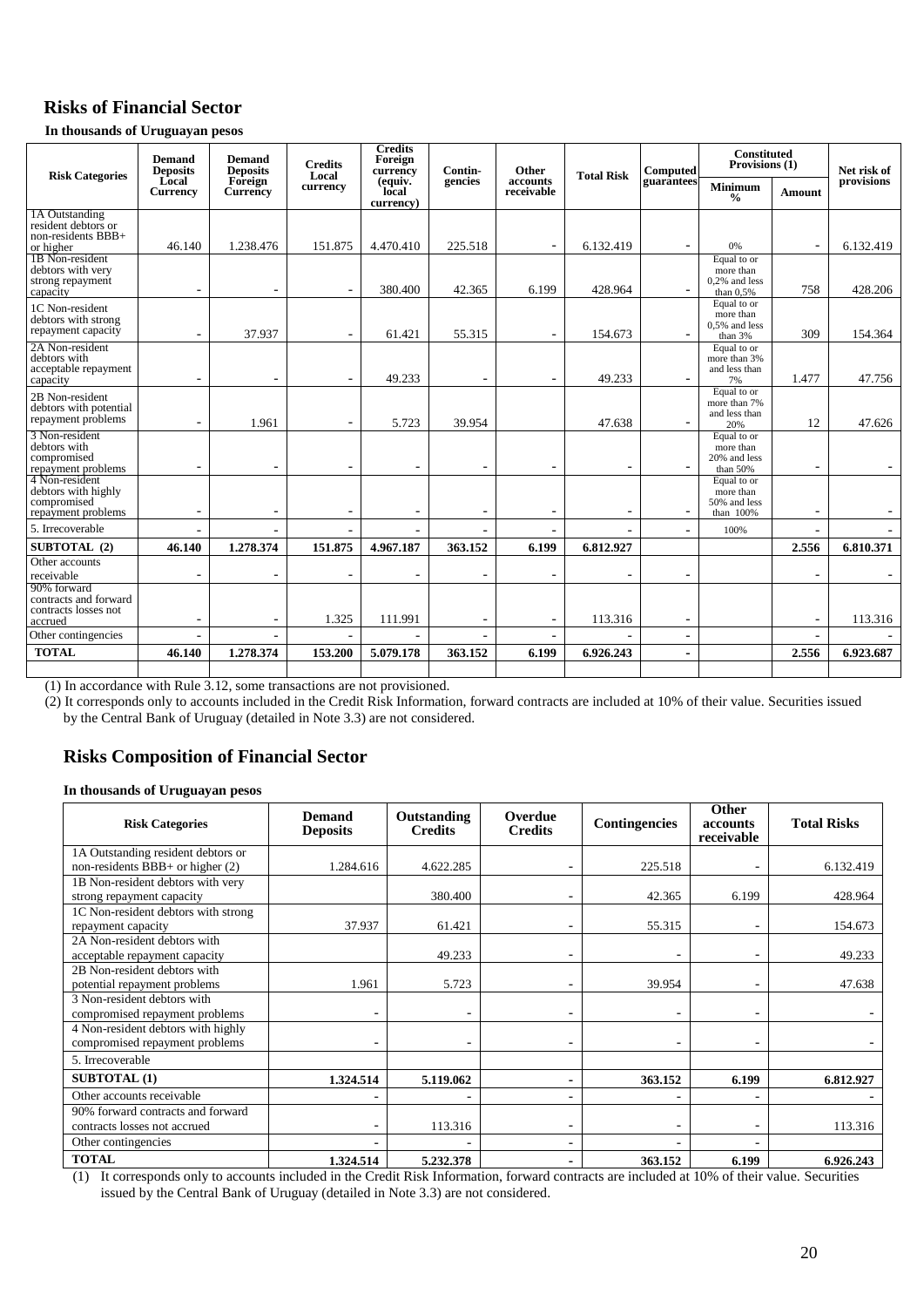### **3.7 Provisions**

The amounts constituted as at December 31, 2009 for thousands \$ 1.065.979 are presented:

- Thousands \$573.761 deducted from the respective asset accounts;
- Thousands \$ 63.586 corresponding to contingencies and thousands \$ 428.632 to statistical reserve are shown in the liability.

The following chart shows the movements in the asset accounts "Allowance for doubtful debtors", and in the liability account "Allowance for contingency accounts", "General Provisions" and "Statistical Reserve":

#### **In thousands of Uruguayan pesos**

|                                                   | <b>Opening</b><br>balances | <b>Additions</b>         | <b>Deductions</b> | <b>Write offs</b><br>against debt | Other net<br>movements | Final<br>balances |
|---------------------------------------------------|----------------------------|--------------------------|-------------------|-----------------------------------|------------------------|-------------------|
| Outstanding Credits - Financial Sector (1)        | 4.307                      | 1.900                    | 3.129             |                                   | (624)                  | 2.454             |
| <b>Outstanding Credits - Non Financial Sector</b> | 415.225                    | 787.495                  | 638.683           |                                   | (230.159)              | 333.878           |
| Other accounts receivable                         | 8.898                      | 7.706                    | 9.061             |                                   | (514)                  | 7.029             |
|                                                   |                            |                          |                   |                                   |                        |                   |
| Overdue loans - Financial Sector                  | ٠                          | $\overline{\phantom{a}}$ | ۰                 | ٠                                 |                        |                   |
| Overdue loans - Non Financial Sector              | 19.842                     | 16.336                   | 11.380            |                                   | 900                    | 25.698            |
|                                                   |                            |                          |                   |                                   |                        |                   |
| Under management for recovery                     | 12.415                     | 13.494                   | 6.809             | 24.191                            | 20.216                 | 15.125            |
| Delinquent loans                                  | 140.719                    | 22.481                   | 20.411            | 54.109                            | 100.897                | 189.577           |
|                                                   |                            |                          |                   |                                   |                        |                   |
| Provisions for Contingencies                      | 52.795                     | 61.861                   | 45.665            |                                   | (5.405)                | 63.586            |
| <b>General Provisions</b>                         |                            |                          |                   |                                   |                        |                   |
| <b>Statistical Reserve</b>                        | 522.277                    | 53.553                   | 53.549            |                                   | (93.649)               | 428.632           |
|                                                   |                            |                          |                   |                                   |                        |                   |
| <b>TOTAL</b>                                      | 1.176.478                  | 964.826                  | 788.687           | 78.300                            | (208.338)              | 1.065.979         |

(1) Includes Demand Deposits.

### **3.8 Restructured problematic credit**

The following chart shows the problematic credits transactions restructured in the current year and the final balance of restructured credits.

| <b>RESTRUCTURED PROBLEMATIC</b><br><b>CREDITS</b> | Number of credits restructured<br>in the current year | <b>Final Balance (Thousands \$)</b> |
|---------------------------------------------------|-------------------------------------------------------|-------------------------------------|
| <b>Outstanding credits</b>                        | 375                                                   | 1.002.002                           |
| Overdue credits                                   | 254                                                   | 42.953                              |
| Total restructured problematic credits            | 629                                                   | 1.044.955                           |

### **3.9 Investments**

The composition of investments as at December 31, 2009 is as follows:

#### **In thousands of Uruguayan pesos**

| Concept                                                             | <b>Total in local</b><br>currency |
|---------------------------------------------------------------------|-----------------------------------|
| Assets received in exchange for loan claims                         |                                   |
| Idle premises                                                       |                                   |
| Participations in capital authorized by the Central Bank of Uruguay | 3.742                             |
| Foreign branches                                                    |                                   |
| Investments in shares                                               | 436.052                           |
| Other investments                                                   |                                   |
| Investment provision                                                |                                   |
| <b>TOTAL</b>                                                        | 439.794                           |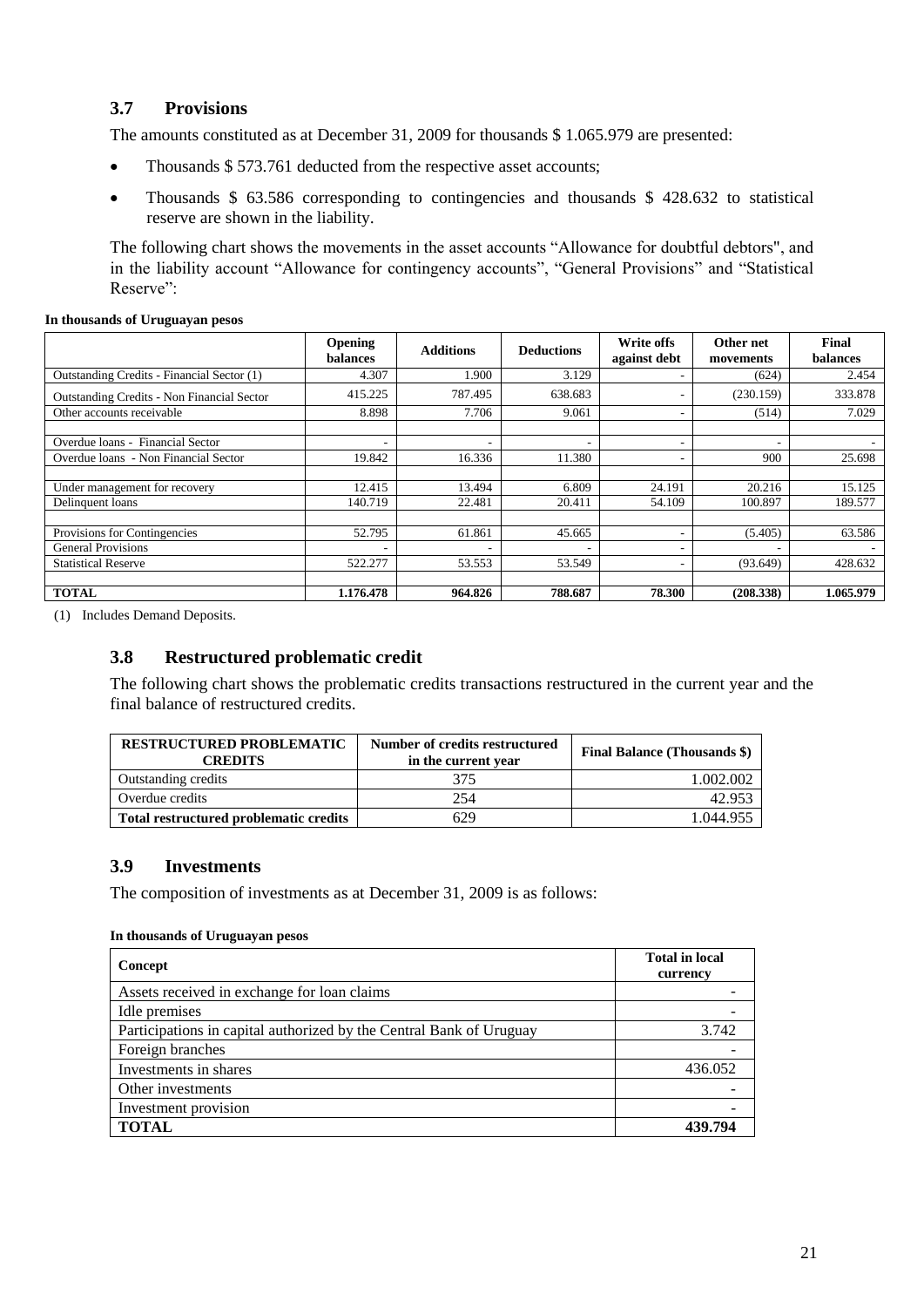The balance of the account "Participations in capital authorized by the Central Bank of Uruguay" corresponds to the Bank's share in the following companies:

| Company                                                             | Amount of<br>the<br>participation<br>Thousands \$ | <b>Currency in</b><br>which the<br>investment is<br>calculated |
|---------------------------------------------------------------------|---------------------------------------------------|----------------------------------------------------------------|
| Participations in capital authorized by the Central Bank of Uruguay |                                                   |                                                                |
| REDBANC S.A. - (participation 12,50% - related party)               | 258                                               | Uruguayan Pesos                                                |
| C.U.M.P.S.A. - (participation 29,44% - related party)               | 2.246                                             | Uruguayan Pesos                                                |
| B.E.V.S.A. - (participation 19,23% - related party)                 | 1.105                                             | Uruguayan Pesos                                                |
| S.W.I.F.T. - (nominated participation)                              | 132                                               | Euros                                                          |
| EUROCLEAR OPERATION CENTER - (nominated participation)              |                                                   | Euros                                                          |
| <b>TOTAL</b>                                                        | 3.742                                             |                                                                |

Under "Investments in shares" is included the investment in NBC Bank Brasil S.A. – Banco Multiplo of which the Bank owns 99,999992% of the shares. The amount booked corresponds to the value applying the equity method at the end of the year. The currency in which it is booked is Brazilian Reales.

### **3.10 Fixed assets**

The fixed assets are valued at their acquisition cost restated for inflation applying the variation of the Uruguayan Wholesale Price Index (WPI) published by the National Institute of Statistics upon deduction of the corresponding accumulated depreciation. The net variation generated by the restatement of the year (increase or loss) is booked with credit or debit to the respective equity account. Depreciations over the year are computed on restated values as at the close of the year, using the percentages set forth by the Central Bank of Uruguay, as follows:

|                                  | Annual<br>depreciation rate |
|----------------------------------|-----------------------------|
| Buildings and safekeeping        | 2 %                         |
| Furniture, fixtures and fittings | $10\%$                      |
| Vehicles                         | 20 %                        |
| Computer equipment               | 20%                         |

Costs of repair and maintenance are debited to the results of the year.

In compliance with Communication 2004/021, the Bank proceeded to compare the book value of its premises with their market value at the end of the year 2009, booking them by the latter in those cases in which the valuations were lower than 90% of their revaluated cost, net of depreciations.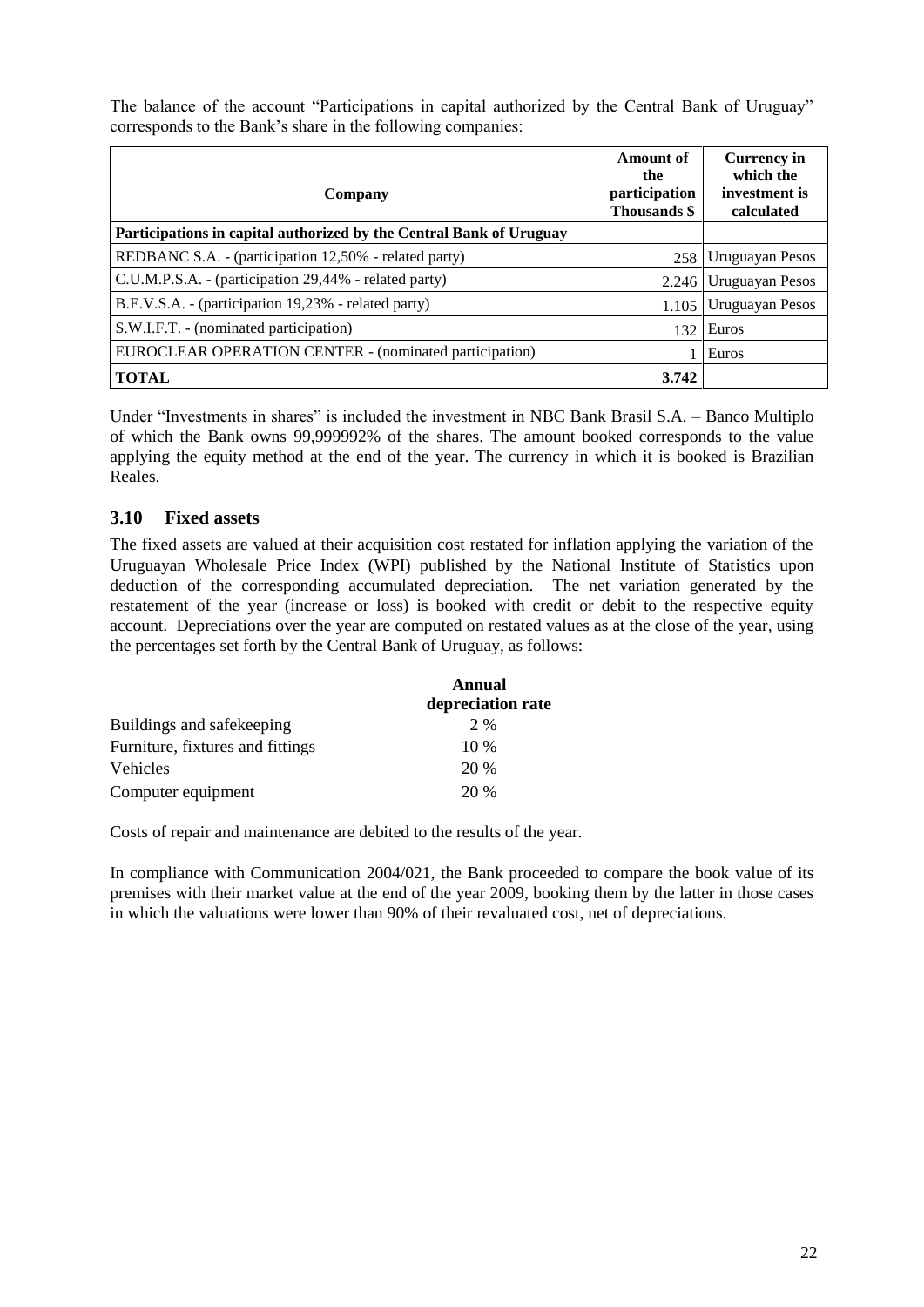We are including below the breakdown of the corresponding balances:

| Concept                                                   | <b>Inflation</b><br>restated<br>value | <b>Annual</b><br>depreciation<br>percentages<br>$\frac{0}{0}$ | Accumulated<br>depreciation | <b>Depreciation</b><br>over the year | <b>Net Value</b> | <b>Market</b><br><b>Value</b> | <b>Book Value</b> |
|-----------------------------------------------------------|---------------------------------------|---------------------------------------------------------------|-----------------------------|--------------------------------------|------------------|-------------------------------|-------------------|
| <b>Owned Fixed Assets</b>                                 | 1.365.124                             |                                                               | 429.328                     | 61.820                               | 935.796          | 784.163                       | 810.700           |
| Premises - Lands                                          | 807.882                               |                                                               |                             |                                      | 721.182          | 784.163                       | 596.086           |
| Premises - Buildings                                      |                                       | 2 a 10                                                        | 86.700                      | 11.450                               |                  |                               |                   |
| Furniture, fixtures and                                   |                                       |                                                               |                             |                                      |                  |                               |                   |
| fittings                                                  | 215.014                               | 10                                                            | 126.305                     | 21.076                               | 88.709           |                               | 88.709            |
| Computer equipment                                        | 302.797                               | 20                                                            | 203.916                     | 26.693                               | 98.881           |                               | 98.881            |
| Safekeeping boxes                                         | 25.907                                | $\overline{2}$                                                | 3.497                       | 518                                  | 22.410           |                               | 22.410            |
| Vehicles                                                  | 13.524                                | 20                                                            | 8.910                       | 2.083                                | 4.614            |                               | 4.614             |
| Improvements and<br>installations on leased<br>properties |                                       | 20                                                            |                             |                                      |                  |                               |                   |
| <b>Taken in financial</b><br>leasing                      | 291.898                               |                                                               | 208.442                     | 21.960                               | 83.456           |                               | 83.456            |
| Computer equipment                                        | 254.387                               | 20                                                            | 185.942                     | 18.626                               | 68.445           |                               | 68.445            |
| Vehicles                                                  |                                       | 20                                                            |                             |                                      |                  |                               |                   |
| Other                                                     | 37.511                                | 2 a 10                                                        | 22.500                      | 3.334                                | 15.011           |                               | 15.011            |
| <b>Buildings under</b><br>construction                    |                                       |                                                               |                             |                                      |                  |                               |                   |
| <b>TOTAL</b>                                              | 1.657.022                             |                                                               | 637.770                     | 83.780                               | 1.019.252        |                               | 894.156           |

**In thousands of Uruguayan pesos**

### **3.11 Intangible assets**

The acquisition costs of application software, regarding the Bank's project to change its information technology infrastructure, include the software license and implementation costs. Those deferred charges are amortized during 60 months as of the date each system is promoted into production.

We detail below the corresponding amounts:

#### **In thousands of Uruguayan Pesos**

| Concept                           | Net opening<br><b>Increases</b><br>balance |        | <b>Fiscal year</b><br>amortization | Net ending<br>balance |
|-----------------------------------|--------------------------------------------|--------|------------------------------------|-----------------------|
| Goodwill                          |                                            |        |                                    |                       |
| Application software              | 61.485                                     | 26.072 | 12.018                             | 75.539                |
| Authorized by the Central Bank of |                                            |        |                                    |                       |
| Uruguay                           |                                            |        |                                    |                       |
| <b>TOTAL</b>                      | 61.485                                     | 26.072 | 12.018                             | 75.539                |

#### **3.12 Subordinated debentures**

As at December 31, 2009, there are no subordinated debentures.

#### **3.13 Guarantees granted on liabilities**

As at December 31, 2009 there are no guarantees granted on liabilities.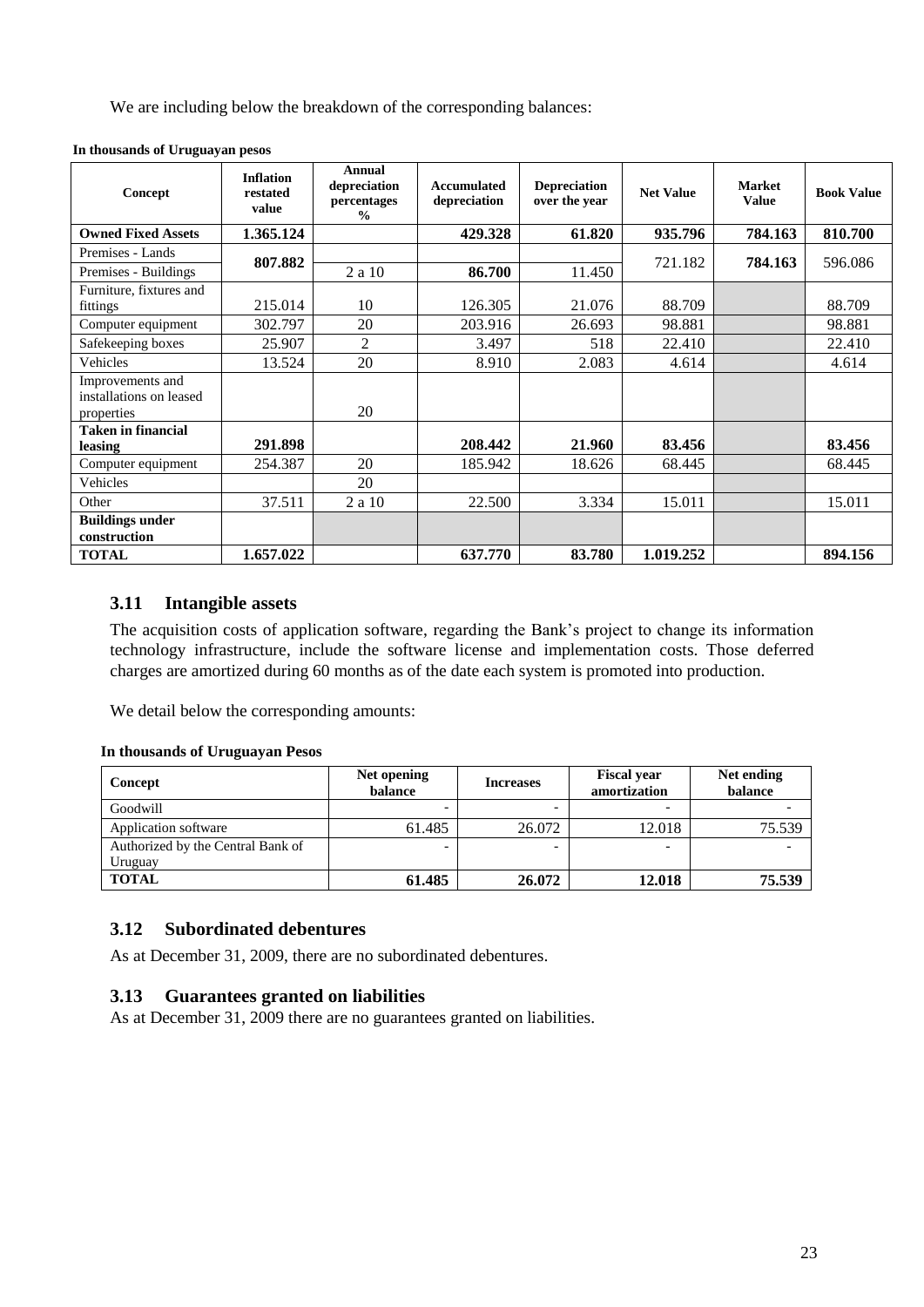### **3.14 Distribution of loans and financial intermediation obligations by their maturity based on the remaining period**

The loans and obligations of the Bank as at December 31, 2009, by their maturity based on the remaining period, are exposed in the following chart.

| Concept                                        | Amounts by maturity terms |                      |                      |              |  |  |  |
|------------------------------------------------|---------------------------|----------------------|----------------------|--------------|--|--|--|
|                                                | Less than 1<br>year       | From 1 to 3<br>years | More than 3<br>years | <b>Total</b> |  |  |  |
| Outstanding Credits - Financial Sector (1)     | 6.431.131                 |                      |                      | 6.431.131    |  |  |  |
| Outstanding Credits - Non Financial Sector (2) | 8.796.196                 | 2.284.319            | 1.148.183            | 12.228.698   |  |  |  |
| Outstanding Credits from forward contracts     | 125.759                   |                      |                      | 125.759      |  |  |  |
| <b>Total Outstanding Credits</b>               | 15.353.086                | 2.284.319            | 1.148.183            | 18.785.588   |  |  |  |
| Obligations - Financial Sector (2)             | 283.960                   | 260.982              | 33.646               | 578.588      |  |  |  |
| Obligations - Non Financial Sector (2)         | 20.581.272                | 1.477                | 4.093                | 20.586.842   |  |  |  |
| Obligations from forward contracts             | 131.676                   |                      |                      | 131.676      |  |  |  |
| <b>Total Obligations</b>                       | 20.996.908                | 262.459              | 37.739               | 21.297.106   |  |  |  |

#### **In thousands of Uruguayan Pesos**

(1) Includes demand deposits for thousands \$ 1.324.514. Forward contracts, other accounts receivable and securities issued by the Central Bank of Uruguay are not included

(2) Forward contracts and other accounts receivable are not included.

As regards operations that imply payments in installments, each term includes only the installments with effective maturity in its term.

#### **3.15 Loan portfolio concentration to the Non-Financial Sector**

We detail below the loan portfolio concentration to the Non Financial Sector as at December 31, 2009. To these effects, a risk is conformed by that of an individual or legal entity together with those of the economic group they belong to, as established in article 86 of the Compilation of Central Bank Regulations. Forward contracts are considered for 10% of their balance.

|                        | Amounts before provisions (net of financial interests in suspense) |               |         |               |                    |               |              |               |  |
|------------------------|--------------------------------------------------------------------|---------------|---------|---------------|--------------------|---------------|--------------|---------------|--|
|                        | Outstanding                                                        | $\frac{0}{0}$ | Overdue | $\frac{0}{0}$ | Contingen-<br>cies | $\frac{0}{0}$ | <b>Total</b> | $\frac{0}{0}$ |  |
| 10 main risks          | 2.365.269                                                          | 19            |         |               | 25.735             |               | 2.391.004    |               |  |
| 50 main risks          | 4.343.793                                                          | 36            | 501     |               | 109.287            |               | 4.453.581    | 27            |  |
| 100 main risks         | 5.414.311                                                          | 44            | 2.745   |               | 247.679            | h             | 5.664.735    | 35            |  |
| <b>Total portfolio</b> | 12.228.698                                                         |               | 315.020 |               | 3.846.729          |               | 16.390.447   |               |  |

#### **In thousands of Uruguayan Pesos**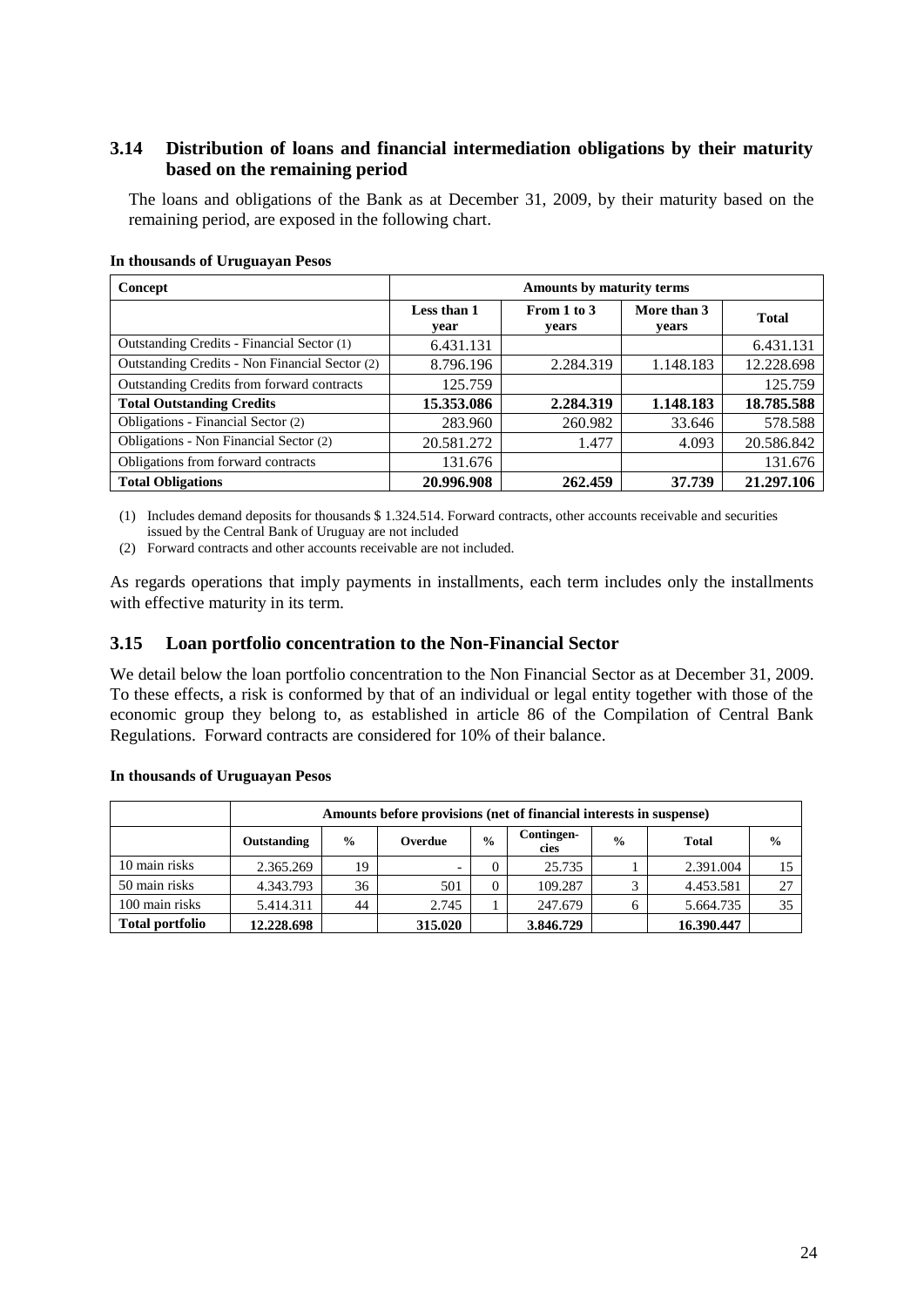### **3.16 Loan portfolio concentration by economical activity to the Non-Financial Sector**

We detail below the loan portfolio concentration by economical activity to the Non Financial Sector as at December 31, 2009.

#### **In thousands of Uruguayan Pesos**

| <b>Loan destination</b>                                           | <b>Amounts before provisions</b> |         |                          |                      |              |  |  |  |
|-------------------------------------------------------------------|----------------------------------|---------|--------------------------|----------------------|--------------|--|--|--|
|                                                                   | Outstanding                      | Overdue | Other<br>credits         | <b>Contingencies</b> | <b>Total</b> |  |  |  |
| Public Sector $(1)$                                               | 998.576                          |         | ۰                        | 12.053               | 1.010.629    |  |  |  |
| Agriculture                                                       | 1.075.013                        | 17.713  | ۰                        | 67.556               | 1.160.282    |  |  |  |
| Industry                                                          | 1.647.242                        | 9.456   | $\overline{\phantom{a}}$ | 41.554               | 1.698.252    |  |  |  |
| Construction                                                      | 402.894                          | 323     |                          | 21.285               | 424.502      |  |  |  |
| Commerce                                                          | 2.243.242                        | 14.642  | 5.411                    | 239.605              | 2.502.900    |  |  |  |
| <b>Hotels and Restaurants</b>                                     | 92.918                           | 383     | $\overline{\phantom{0}}$ | 2.941                | 96.242       |  |  |  |
| Transportation, warehouse and communication                       | 685.331                          | 4.648   |                          | 97.015               | 786.994      |  |  |  |
| Financial services                                                | 348.486                          | 5.824   | 10.239                   | 33.158               | 397.707      |  |  |  |
| Other services                                                    | 631.691                          | 4.690   |                          | 87.763               | 724.144      |  |  |  |
| Families                                                          | 2.791.552                        | 217.023 | 328.555                  | 3.066.739            | 6.403.869    |  |  |  |
| Other                                                             | 853.331                          | 28.164  | 8.135                    | 156.673              | 1.046.303    |  |  |  |
| <b>Credits to Residents' total</b>                                | 11.770.276                       | 302.866 | 352.340                  | 3.826.342            | 16.251.824   |  |  |  |
| Non residents                                                     | 458.422                          | 12.154  | 68.319                   | 20.387               | 559.282      |  |  |  |
| Credits to Non Financial Sector's total (2)                       | 12.228.698                       | 315.020 | 420.659                  | 3.846.729            | 16.811.106   |  |  |  |
| Other accounts receivable                                         |                                  |         | 203.717                  | ۰                    | 203.717      |  |  |  |
| 90% forward contracts and forward contracts<br>losses not accrued |                                  | ۰       | ۰                        | ۰                    |              |  |  |  |
| Other contingencies                                               |                                  |         |                          |                      |              |  |  |  |
| <b>TOTAL</b>                                                      | 12.228.698                       | 315.020 | 624.376                  | 3.846.729            | 17.014.823   |  |  |  |

(1) The Public Sector includes all credits maintained with state owned companies or with the Central Administration, independently from their sector of activity.

(2) It corresponds to all accounts included in the Central Risk Information.

#### **3.17 Non-financial Sector deposits' concentration**

We detail below the deposit concentration of the non-financial sector as at December 31, 2009.

#### **In thousands of Uruguayan Pesos**

|                       | Deposits in local and foreign currency<br>(includes interest accrued) |        |                      |        |  |  |  |
|-----------------------|-----------------------------------------------------------------------|--------|----------------------|--------|--|--|--|
|                       | <b>Residents</b>                                                      | $\%$   | <b>Non Residents</b> | %      |  |  |  |
| 10 main depositors    | 2.656.529                                                             | 16,06% |                      | 0,00%  |  |  |  |
| 50 main depositors    | 4.044.212                                                             | 24.46% | 150.477              | 7,17%  |  |  |  |
| 100 main depositors   | 4.882.769                                                             | 29.53% | 282.098              | 13.45% |  |  |  |
| <b>Total deposits</b> | 16.537.349                                                            |        | 2.097.326            |        |  |  |  |

In addition, the account Deposits of Non Financial Sector includes thousands \$ 1.135.319 from other obligations of the Non Financial Sector.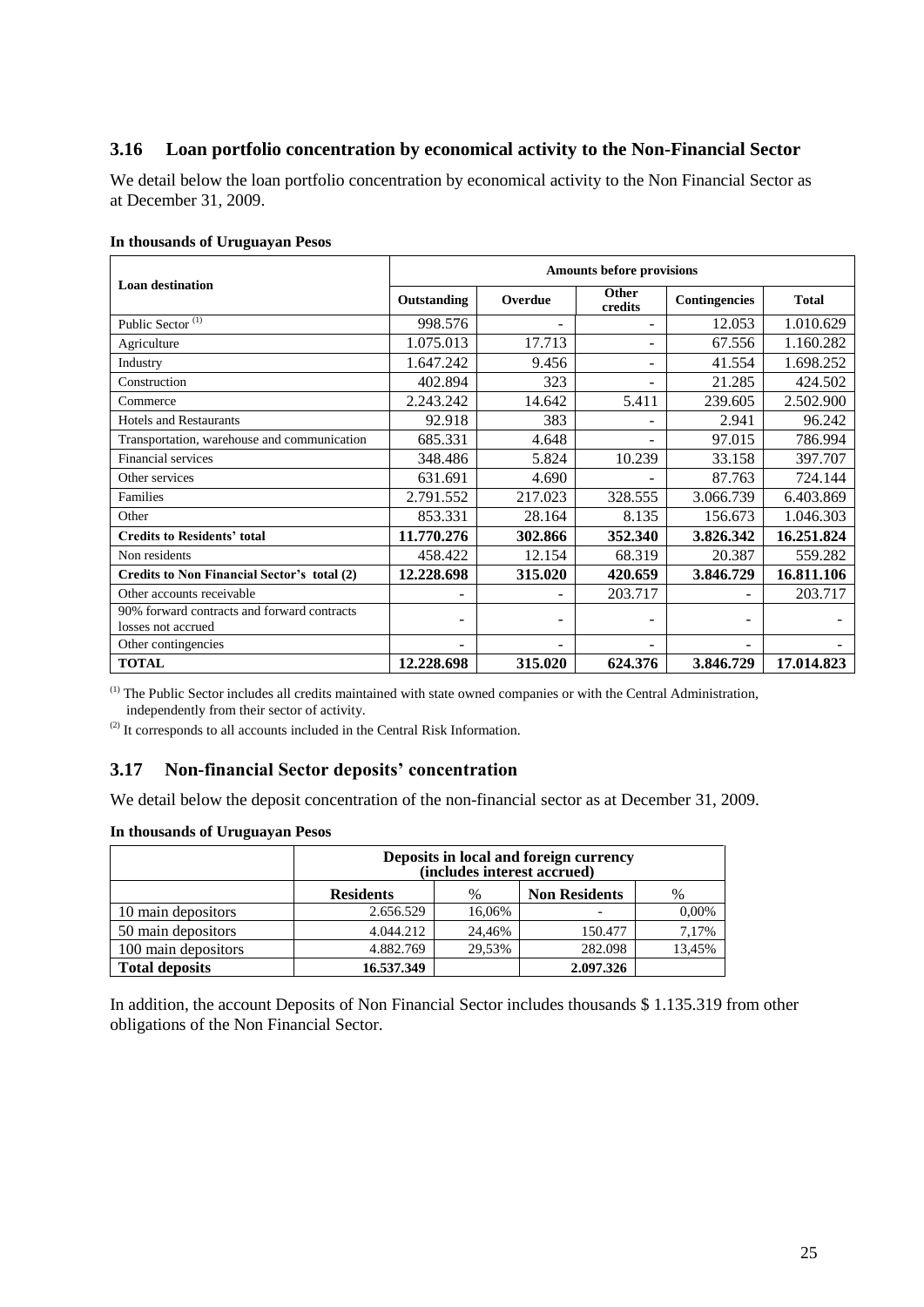### **3.18 Classification by type of deposit**

We are including below the breakdown of the non-financial sector's deposits:

|                                     |                   | <b>Residents</b>    | <b>Total</b><br>Annual |             | <b>Non Residents</b> |                            | <b>Total</b>     | Annual    | <b>Total</b> |               |
|-------------------------------------|-------------------|---------------------|------------------------|-------------|----------------------|----------------------------|------------------|-----------|--------------|---------------|
| <b>Type of deposit</b>              | ∟ocal<br>Currencv | Foreign<br>Currency | residents              | variation   | Local<br>Currency    | Foreign<br><b>Currency</b> | non<br>residents | variation | Amount       | $\frac{0}{0}$ |
| Current accounts                    | 2.409.029         | 3.967.359           | 6.376.388              | (224.180)   | 16.214               | 118.987                    | 135.201          | (41.300)  | 6.511.589    | 34,94         |
| Sight deposits                      | 5.537             | 15.712              | 21.249                 | (13.136)    |                      |                            |                  |           | 21.249       | 0,12          |
| Savings accounts                    | 994.152           | 5.768.066           | 6.762.218              | (708.052)   | .576                 | .298.205                   | 1.299.781        | (164.495) | 8.061.999    | 43,26         |
| Time deposits                       | 657.852           | 1.033.297           | 1.691.149              | (218.433)   | 1.829                | 590.042                    | 591.871          | (192.417) | 2.283.020    | 12.25         |
| Others                              | 570.402           | 1.110.658           | 1.681.060              | (170.576)   | 17                   | 68.537                     | 68.554           | (114.983) | 1.749.614    | 9,39          |
| Accrued interest                    | 3.037             | 2.248               | 5.285                  | (632)       | 25                   | 1.894                      | 1.919            | (1.599)   | 7.204        | 0.04          |
| <b>Total deposits</b><br><b>NFS</b> | 4.640.009         | 11.897.340          | 16.537.349             | (1.335.009) | 19.661               | 2.077.665                  | 2.097.326        | (514.794) | 18.634.675   |               |

#### **In thousands of Uruguayan Pesos**

Additionally, under Deposits of the Non Financial Sector is included thousands \$ 1.135.319 from other obligations in the Non Financial Sector.

#### **3.19 Distribution of loans and obligations for financial intermediation with nonresidents by country**

We detail below the credit and financial obligations distribution with non-residents by country as at December 31, 2009.

|                                                                      | Capital and accrued interests (net of suspended interests) |                                                    |                                                        |                                                              |                                        |              |  |  |
|----------------------------------------------------------------------|------------------------------------------------------------|----------------------------------------------------|--------------------------------------------------------|--------------------------------------------------------------|----------------------------------------|--------------|--|--|
| Concept                                                              | <b>Demand</b><br><b>Deposits</b>                           | <b>Credits</b><br><b>Financial</b><br>Sector $(1)$ | <b>Credits Non</b><br><b>Financial</b><br>Sector $(1)$ | Outstanding<br><b>Credits</b><br>Forward<br><b>Contracts</b> | <b>Other</b><br>accounts<br>receivable | <b>Total</b> |  |  |
| Argentina                                                            | 1.961                                                      | 1.083                                              | 41.523                                                 |                                                              | 52.184                                 | 96.751       |  |  |
| <b>Brazil</b>                                                        |                                                            | 441.973                                            | 377.380                                                |                                                              | 61.99                                  | 825.552      |  |  |
| U.S.A.                                                               | 559.224                                                    | 1.284.360                                          | 25                                                     | 12.443                                                       | 37.065                                 | 1.893.117    |  |  |
| Germany                                                              | 118.047                                                    | 98.453                                             | 10                                                     | -                                                            |                                        | 216.510      |  |  |
| Other                                                                | 26.255                                                     | 267.539                                            | 51.639                                                 |                                                              | 5.287                                  | 350.720      |  |  |
| Subtotal (2)                                                         | 705.487                                                    | 2.093.408                                          | 470.577                                                | 12.443                                                       | 100.735                                | 3.382.650    |  |  |
| Other accounts<br>receivable                                         |                                                            | -                                                  | -                                                      | -                                                            | 258                                    | 258          |  |  |
| 90% forward contracts<br>and forward contracts<br>losses not accrued |                                                            | -                                                  |                                                        | 113.316                                                      |                                        | 113.316      |  |  |
| <b>TOTAL</b>                                                         | 705.487                                                    | 2.093.408                                          | 470.577                                                | 125.759                                                      | 100.993                                | 3.496.224    |  |  |

#### **In thousands of Uruguayan Pesos**

#### **In thousands of Uruguayan Pesos**

|               | <b>Capital and accrued interests</b>                 |                                                          |                                                          |              |  |  |  |  |
|---------------|------------------------------------------------------|----------------------------------------------------------|----------------------------------------------------------|--------------|--|--|--|--|
| Concept       | <b>Obligations</b><br><b>Financial Sector</b><br>(1) | <b>Obligations Non</b><br><b>Financial Sector</b><br>(1) | <b>Obligations</b><br><b>Forward</b><br><b>Contracts</b> | <b>Total</b> |  |  |  |  |
| Argentina     | 15.913                                               | 1.289.460                                                |                                                          | 1.305.373    |  |  |  |  |
| <b>Brazil</b> | 3.468                                                | 356.205                                                  |                                                          | 359.673      |  |  |  |  |
| U.S.A.        | 336.706                                              | 104.110                                                  | 131.676                                                  | 572.492      |  |  |  |  |
| Other         | 100.193                                              | 429.888                                                  |                                                          | 530.081      |  |  |  |  |
| <b>TOTAL</b>  | 456.280                                              | 2.179.663                                                | 131.676                                                  | 2.767.619    |  |  |  |  |

 $<sup>(1)</sup>$  Forward contracts and other accounts receivable are not included.</sup>

 $^{(2)}$  It corresponds to all accounts included in the Credit Risk Information.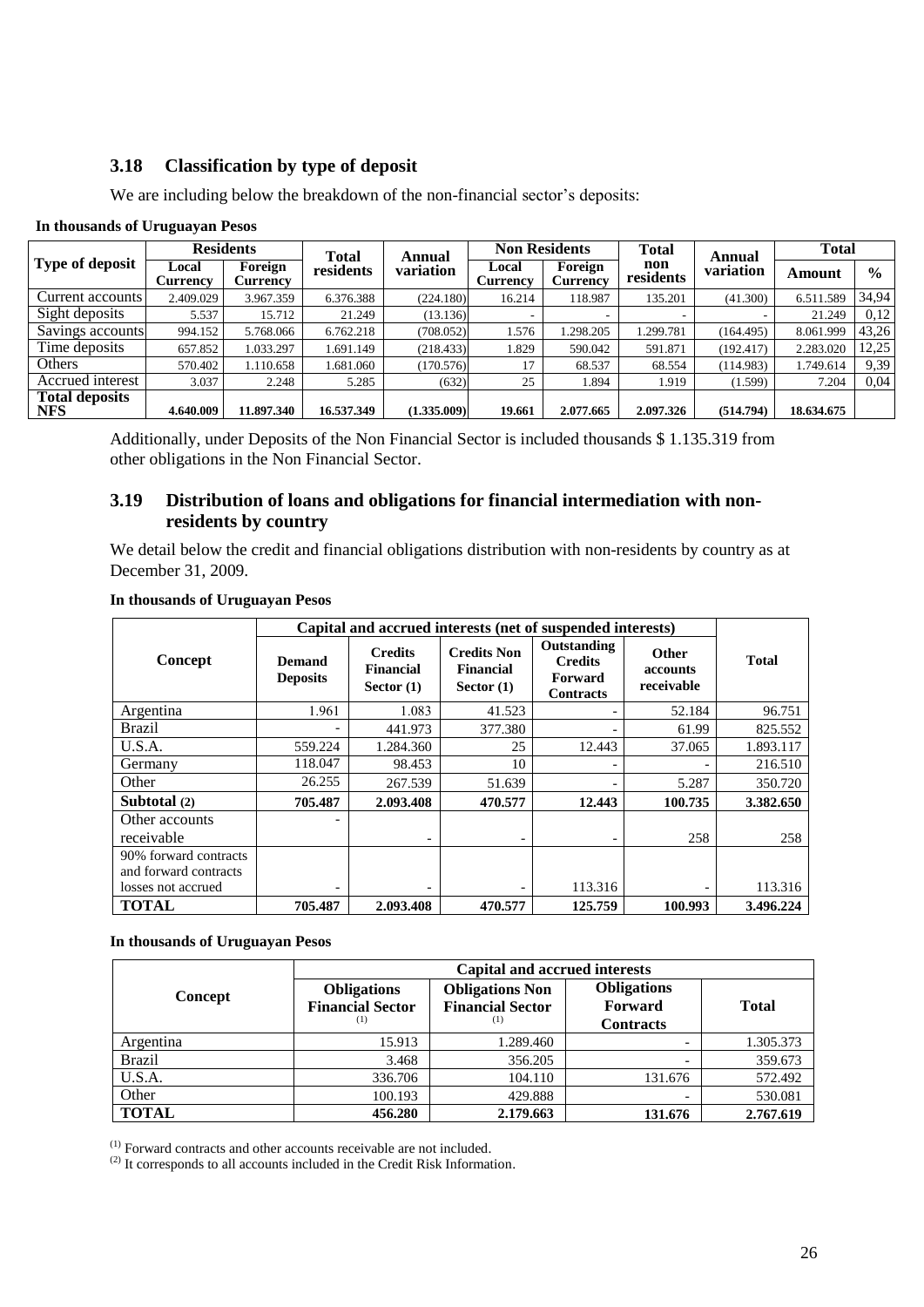### **3.20 Transactions with related parties**

Related parties are individuals or companies, from the country or abroad, which form an economic group with the Bank, in accordance with the definition of article 64 and article 86 of the Compilation of Central Bank Regulations.

At the end of the year, the balances with related parties and the results originated by transactions with the same are as follows.

| Thousands \$ (local currency and foreign currency equiv. in local currency) |         |        |        |          |  |  |  |
|-----------------------------------------------------------------------------|---------|--------|--------|----------|--|--|--|
| Placements <sup>(1)</sup><br><b>Securities</b><br><b>Obligations</b>        |         |        |        |          |  |  |  |
| <b>Financial Sector</b>                                                     | 285.914 | 53.087 |        | 31.402   |  |  |  |
| Local companies                                                             |         |        |        |          |  |  |  |
| Head Office, foreign branches and subsidiaries of Head Office               |         |        |        |          |  |  |  |
| Controlling entity, branches and subsidiaries of the foreign                |         |        |        |          |  |  |  |
| controlling entity                                                          |         |        |        |          |  |  |  |
| Foreign branches                                                            |         |        |        |          |  |  |  |
| Foreign subsidiaries                                                        | 285.914 | 53.087 |        | 31.402   |  |  |  |
| Related banks and other foreign institutions                                |         |        |        |          |  |  |  |
|                                                                             |         |        |        |          |  |  |  |
| <b>Non Financial Sector</b>                                                 | 5.954   |        | 30.432 | (13.341) |  |  |  |
| Pension fund managers                                                       |         |        |        |          |  |  |  |
| Investment funds                                                            |         |        |        |          |  |  |  |
| Credit administrators                                                       | ۰       |        |        |          |  |  |  |
| Others - individuals                                                        | 5.954   |        | 26.206 | 36       |  |  |  |
| Others - companies                                                          |         |        | 4.226  | (13.377) |  |  |  |
|                                                                             |         |        |        |          |  |  |  |
| Net result with related parties<br>S                                        |         |        |        | 18.061   |  |  |  |

 $(1)$  Includes demand deposits.

## **3.21 Certificates of Deposit**

For the payment of the obligations that emerged from the selection of the bidden offer calls for the sale of the assets of the F.R.P.B.s, the Bank issued Certificates of Deposit, in US Dollars, registered and nominated in favor of each of the F.R.P.B.s, for the equivalent of the assets purchased to each one of them.

Such Certificates of Deposit have been issued with the Authorization of the Central Bank of Uruguay. They have a term of six years, payables in twenty-four quarterly payment installments, equal and consecutives, bearing an annual interest rate of 2% over the due amount. During 2009 was canceled last installment.

The total amount of them was U\$S 825.397.279, (before the Put Option) from which the Uruguayan Government, as a preferred creditor, decided to pay in capital for an amount of U\$S 120 million.

Additionally, on November 24, 2009, the Bank issued a fixed certificate of deposit transferable at variable rates linked to the Morgan Stanley Capital Internacional (MSCI) Index; it guarantees the bearer the capital at maturity. The balance amounts to thousands of \$ 230.000 and the period is for twelve month. To hedge the risk exposure, the bank agreed a call option linked to the MSCI Index.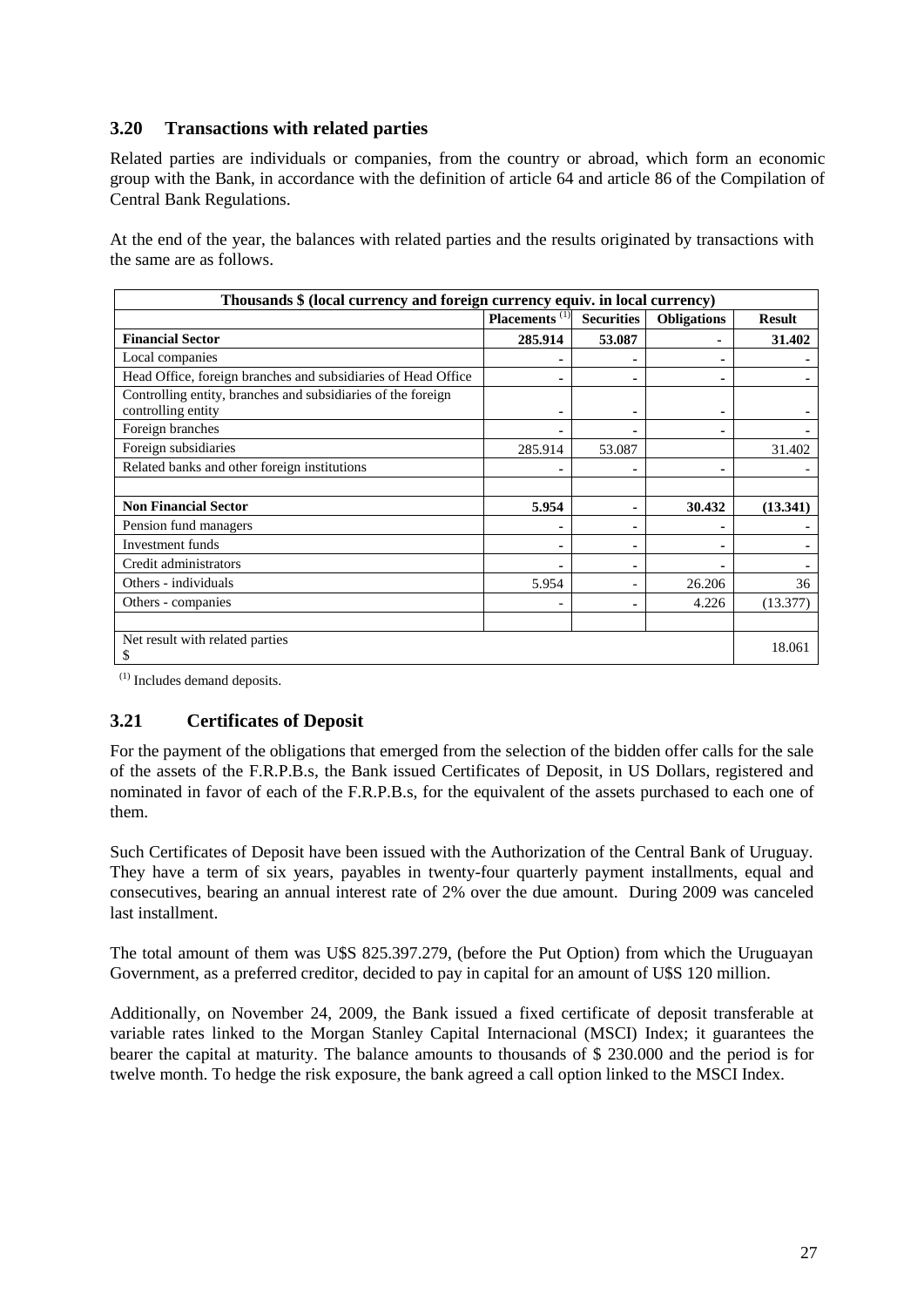### **3.22 Forward contracts**

Forward contracts as at December 31, 2009 are as follows:

|                                                   | Thousands \$ |
|---------------------------------------------------|--------------|
| <b>Assets</b>                                     |              |
| Future purchase of foreign currency               | 124.434      |
| Debtors for future sale of foreign currency       |              |
| Non accrued losses                                | 1.325        |
| Doubtful debtors' provision                       |              |
| <b>Total Assets</b>                               | 125.759      |
| <b>Liabilities</b>                                |              |
| Future sale of foreign currency                   | 125.676      |
| Creditors for future purchase of foreign currency | 6.000        |
| Non accrued income                                |              |
| <b>Total Liabilities</b>                          | 131.676      |

#### **3.23 Contingency situations**

Ten judicial processes are pending in which ex employees of Banco Comercial S.A. and Banco la Caja Obrera S.A. claim punitive damages against NBC S.A. for not being selected as part of its work force. Their claims are based on the allegedly incorrect application of objective selection criteria which they believe were previously announced by the Bank.

The amount of the lawsuits is of US\$ 8,8 million plus readjustments and legal interests.

Up to date, there have been four verdicts in First Instance and ten of Second Instance. Taking into account that in the ten cases in which the verdicts were in Second Instance, rejected the claim regarding Nuevo Banco Comercial, it is considered probable that favorable results in the remaining judicial processes will be obtained.

It is the opinion of NBC's Board of Directors and of its Legal Advisors' that all the indicated lawsuits should ultimately be rejected due to previous exceptions and arguments, such as the fact that in all these processes NBC lacks passive legitimation under the Banking System Strengthening Law N° 17.613, and specially considering that the transfer of universalities foreseen by this law does not imply universal succession (Art. 38).

## **Note 4 - Equity**

#### **Capital Adequacy**

The Central Bank regulations require the maintenance of a Net Equity Responsibility constituted by the "Essential Net Equity" and the "Complementary Net Equity", with the condition that the "Complementary Net Equity" should not be higher than the "Essential Net Equity".

The Net Equity Responsibility should not be lower than the highest of three parameters, as established by Article 14 of the Compilation of Central Bank Regulations (C.C.B.R.).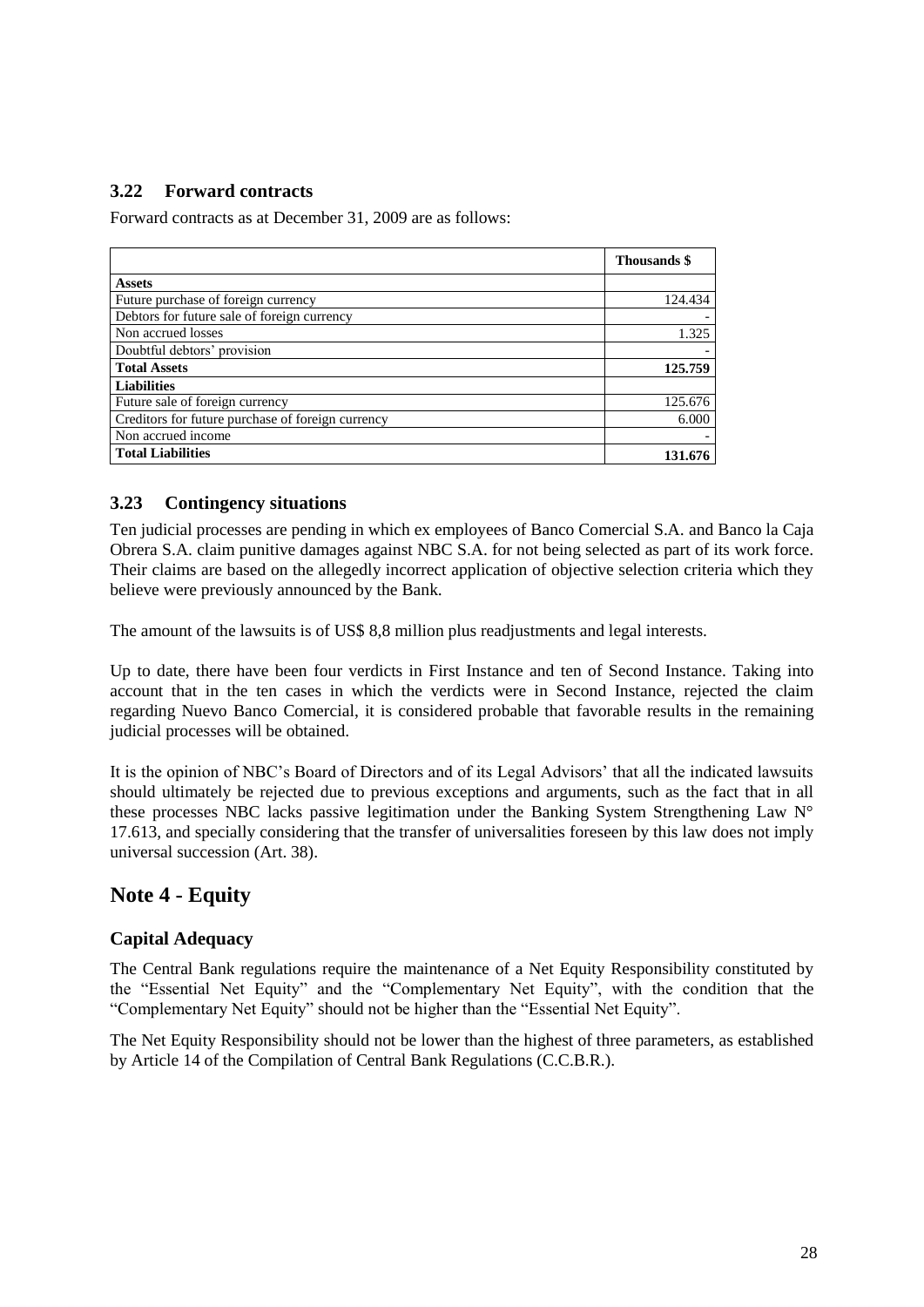The parameters are:

- Capital requirement for credit and market risks.
- Basic Equity Responsibility, determined by article 15 of the Compilation of Central Bank Regulations.
- 4% of the total assets and contingencies, net of provisions.

As at December 31, 2009 the net equity responsibility of the Bank (essential net equity plus complementary net equity) amounts to thousands \$ 3.434.760, higher than the minimum required by the Central Bank of Uruguay of thousands \$ 1.633.693, which corresponds to requirement for credit and market risks.

#### **In thousands of Uruguayan Pesos**

| Concept                                                                               | Local<br><b>Currency</b> |
|---------------------------------------------------------------------------------------|--------------------------|
| <b>Essential Net Equity (E.N.E.)</b>                                                  | 3.434.760                |
| - Common stock                                                                        | 3.634.000                |
| - Additional paid in capital                                                          |                          |
| - Adjustments to equity                                                               | 1.214.762                |
| - Reserves                                                                            |                          |
| - Retained earnings                                                                   | (1.338.464)              |
| - Cooperative shares with interest (regulated by law $N^{\circ}$ 17.613)              |                          |
| - Credits with Head Office and subsidiaries                                           |                          |
| - Special investments and deferred charges                                            | (75.538)                 |
| <b>Complementary Net Equity (C.N.E.)</b>                                              |                          |
| - Subordinated loans (up to 50% C.N.E.)                                               |                          |
| - General provisions (up to 1,25% assets and contingencies weighed by credit risk)    |                          |
| Net Equity Responsibility (N.E.R. = E.N.E. + C.N.E.)                                  | 3.434.760                |
|                                                                                       |                          |
| Subordinated loans admitted to hedge market risk (S.L.M.R)                            |                          |
| - Subordinated loans admitted to hedge market risk (up to the maximum between 250% of |                          |
| the E.N.E. assigned to cover said risk and the difference between E.N.E. and C.N.E.)  |                          |
|                                                                                       | 1.633.693                |
| Minimum Net Equity Responsibility (M.N.E.R.)                                          |                          |
| - Capital requirement for credit risk (article 14.1 C.C.B.R.)                         | 1.357.308                |
| - Capital requirement for market risk (article 14.2 C.C.B.R.)                         | 276.385                  |
| -4% of assets and contingent accounts (article 14 C.C.B.R.)                           | 1.213.833                |
| - Basic Equity Responsibility (art. 15 C.C.B.R.)                                      | 260.104                  |
|                                                                                       |                          |
| $(N.E.R.+S.L.M.R) / M.N.E.R.$                                                         | 2,10                     |
|                                                                                       |                          |
| $(N.E.R. + S.L.M.R) / (Assets weighted according to their risk+12,5*Market risk)$     | 0,17                     |

## **Note 5 - Information regarding results**

#### **5.1 Recognition of gains and losses**

The income and expenses are recognized based on the accrual principle. Nonetheless, according to Rule 3.3 of the Accounting Standards and Chart of Accounts for Financial Institutions, financial products may not be recognized as profit – unless received in cash – when the debtors are classified as "Debtors with compromised repayment problems", "Debtors with highly compromised repayment problems" or "Irrecoverable Debtors". When, in accordance with regulations in force, a transaction must be reclassified in any of the categories mentioned above, financial products recognized as profit during the period and not effectively collected should be adjusted with credit to the accounts "Financial products in suspense".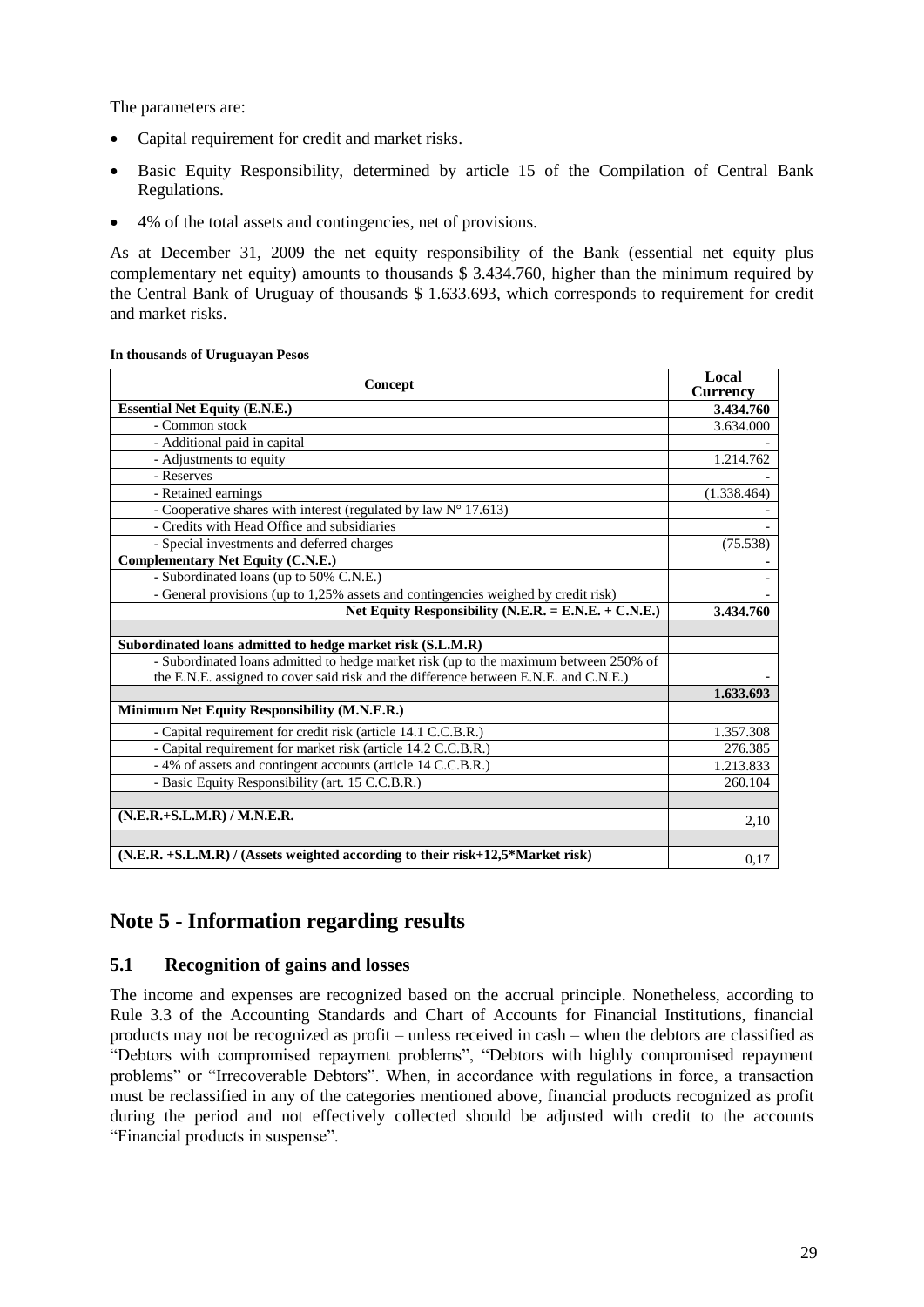Loans include thousands \$ 1.893.889 which do not accrue interest in accordance with Central Bank regulations.

The Income Tax calculated corresponds to the current tax.

### **5.2 Result from services**

#### **In thousands of Uruguayan Pesos**

|                                   | <b>Local currency</b>    | <b>Foreign currency</b> |
|-----------------------------------|--------------------------|-------------------------|
| <b>COMMISSION INCOME</b>          | 498.816                  | 303.001                 |
| Guarantees granted                |                          | 5.063                   |
| Credit Cards                      | 372.734                  | 126.431                 |
| Foreign trade                     | 4                        | 14.167                  |
| Other commissions income          | 126.078                  | 157.340                 |
|                                   |                          |                         |
| <b>COMMISSION EXPENSES</b>        | 190.308                  | 169.828                 |
| Commissions paid to foreign banks | -                        |                         |
| <b>Brokerage commissions</b>      | 509                      | 182                     |
| <b>Rural business</b>             | $\overline{\phantom{0}}$ |                         |
| Other commission expenses         | 189.799                  | 169.646                 |

### **5.3 Voluntary retirement plan**

On December 2009 the Bank provided a voluntary retirement plan for employees who met certain conditions, which benefited 108 employees. As at December 31, 2009 the Bank recorded the full amount payable by the plan, which amounted to thousand \$ 489,595 (thousand U\$S 24,945), accounted the loss under "Personnel remunerations and social charges", under the chapter "Operating Losses" on the Profit and Loss Account.

## **Note 6 - Taxes**

We detail below the results corresponding to each of the taxes levied on the Bank's activities:

| Concept                                           | Charge to result of<br>the period |
|---------------------------------------------------|-----------------------------------|
| Income Tax                                        | 67                                |
| Capital Tax                                       | 100.501                           |
| Value Added Tax                                   | 84.772                            |
| Regulatory oversight of the Financial System Duty | 22.688                            |
| Other                                             | 19.082                            |
| <b>TOTAL</b>                                      | 227.110                           |

#### **In thousands of Uruguayan Pesos**

## **Note 7 - Operations with derivatives**

Derivatives used by the bank are purchases, sales and arbitrages of foreign currency. Unrealized income and losses of these contracts are calculated based on the difference between the rate agreed and the rate at the closing of the contract and are deferred in accordance with the term of the respective contracts.

Derivatives are used by the Bank for hedge position transactions, being the NDF (non-deliverable forward) the most frequently used. As at December 31, 2009, there were six forward transactions in force. The book values are detailed in Note 3.22. Furthermore, as at the close of the year the Bank holds a call option linked to MSCI World Index to hedge the risk exposure to this Index arising from the certificates of deposit issued by the Bank (See note 3.21).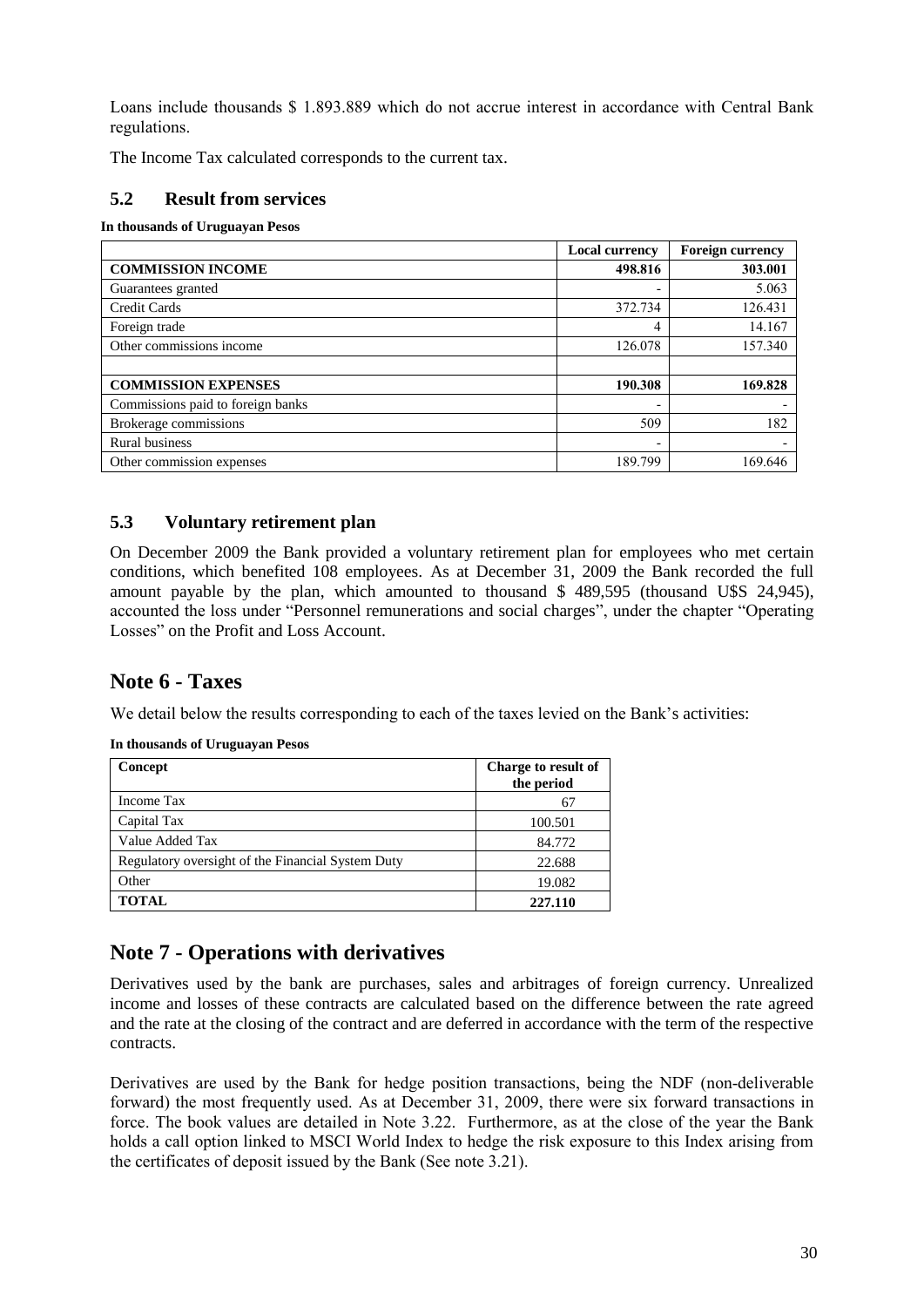## **Note 8 - Integral Risk Management System**

The Bank has a Risk Area which operates independently from the Commercial Areas with the objective of obtaining an adequate equilibrium between commercial and risk factors.

In addition, the Bank has an Integral Risk Management Model which documents the policies, procedures, structure, roles and responsibilities required for the identification, disclosure and management of the different risks the Bank is exposed to, maximizing efforts to suit to the requirements of the Minimum Standards for Financial Institutions Management. For this, works within the Corporate Government the Integral Risk Management Committee.

During 2009 we have incorporated the analysis of the Environmental and Social Risk in the process of credit analysis, in order to comply with our policy to mitigate these risks in financial transactions, for which it has developed the SARAS.

Additional information regarding the Bank's Integral Risk Management System is included in the Corporate Government's Annual Report (non audited information) required by article 36.3 of the Compilation of Central Bank Regulations, which is available on the Bank's website.

## **Note 9 - Trusts**

During this year, the Bank has not transferred loans to financial trusts nor acted as trustee.

## **Note 10 - Subsequent events**

On March 2, 2010 the Bank began to operate with a new technology platform and new transactional and accounting systems.

No other significant subsequent events took place that should be informed following the date of the financial statements.

 $\overline{\phantom{a}}$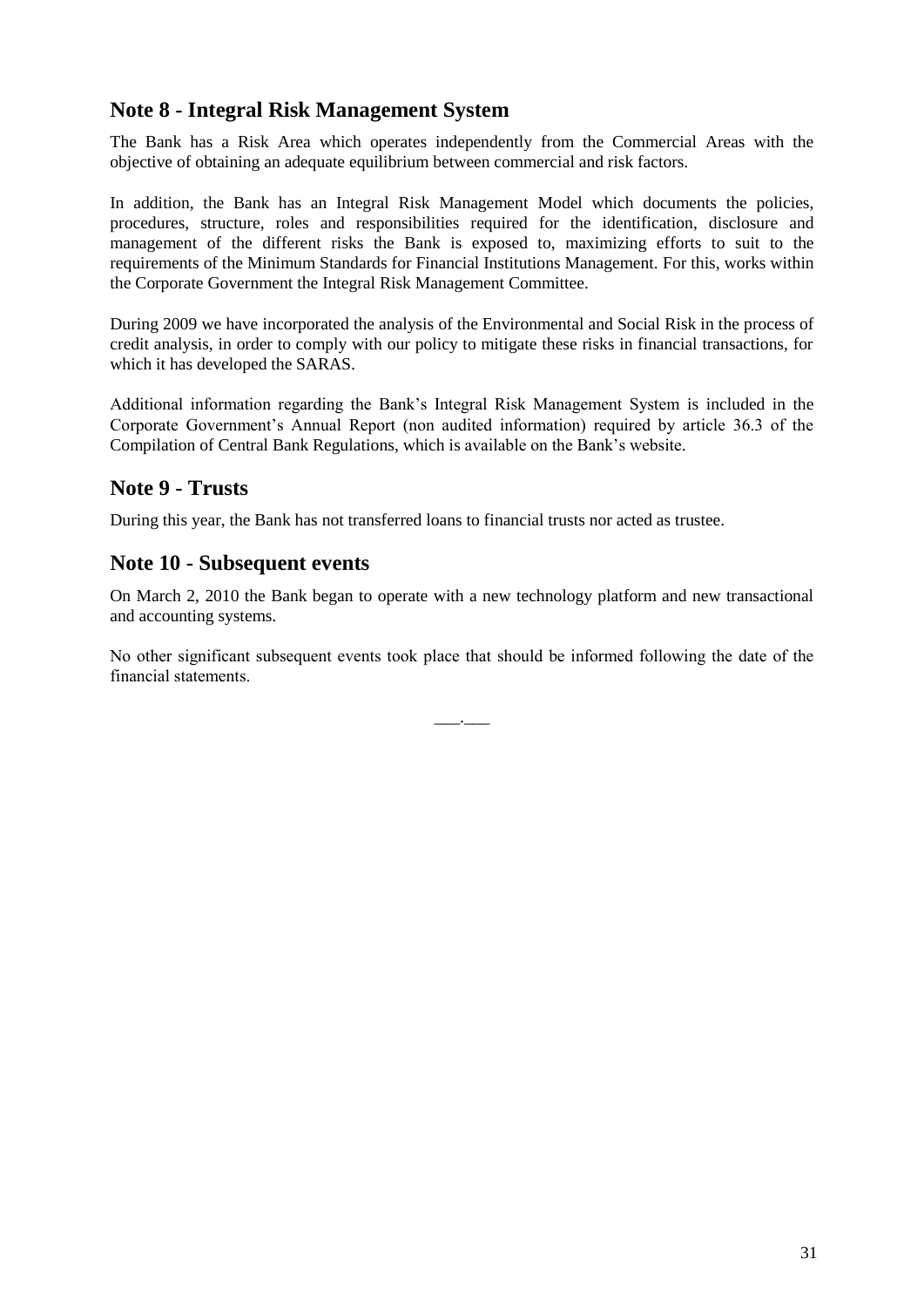

**KPMG Sociedad Civil** Edificio Torre Libertad Plaza de Cagancha 1335 - Piso 7 11.100 Montevideo - Uruguay Casilla de Correo 646

Teléfono: +598 (2) 902 4546 Telefax: +598 (2) 902 13 37 E-mail: kpmg@kpmg.com.uy http: www.kpmg.com.uy

# **Independent Auditors' Report**

To the Board of Directors of Nuevo Banco Comercial S.A.

We have audited the accompanying financial statements of Nuevo Banco Comercial S.A., which comprise the balance sheet as at December 31, 2009 and the corresponding income statement, statement of changes in equity and cash flow statement for the year then ended, and a summary of significant accounting policies and other explanatory notes.

#### *Management's Responsibility for the Financial Statements*

Management is responsible for the preparation and fair presentation of these financial statements in accordance with accounting standards and valuation criteria, risk classification criteria and presentation regulations established by the Central Bank of Uruguay. This responsibility includes designing, implementing and maintaining internal control relevant to the preparation and fair presentation of financial statements that are free from material misstatements, whether due to fraud or error; selecting and applying appropriate accounting policies; and making accounting estimates that are reasonable in the circumstances.

#### *Auditors' Responsibility*

Our responsibility is to express an opinion on these financial statements based on our audit. Nuevo Banco Comercial S.A.'s investment in NBC Bank Brasil S.A.- Banco Multipo (ex Banco Comercial Uruguai S.A.) as at December 31, 2009, included under "Investments" in the Balance Sheet, amounts to thousands of \$ 436.052 and its participation in the results of the year amounts to thousands \$ 69.317 of loss. NBC Bank Brasil S.A.- Banco Multipo's financial statements were audited by a different auditor whose report has been provided to us and our opinion, related to the amounts included with regard to NBC Bank Brasil S.A.- Banco Multipo, is based exclusively on the other auditor's report. We conducted our audit in accordance with International Standards on Auditing and with standards established by Central Bank of Uruguay. Those standards require that we comply with relevant ethical requirements and plan and perform the audit to obtain reasonable assurance whether the financial statements are free of material misstatement.

An audit involves performing procedures to obtain audit evidence about the amounts and disclosures in the financial statements. The procedures selected depend on our judgment, including the assessment of the risks of material misstatement of the financial statements, whether due to fraud or error. In making those risk assessments, we consider internal control relevant to the entity's preparation and fair presentation of the financial statements in order to design audit procedures that are appropriate in the circumstances, but not for the purpose of expressing an opinion on the effectiveness of the entity's internal control. An audit also includes evaluating the appropriateness of accounting principles used and the reasonableness of accounting estimates made by management, as well as evaluating the overall presentation of the financial statements.

We believe that the audit evidence we have obtained, based on our audit and on the other auditor's report, is sufficient and appropriate to provide a basis for our opinion.